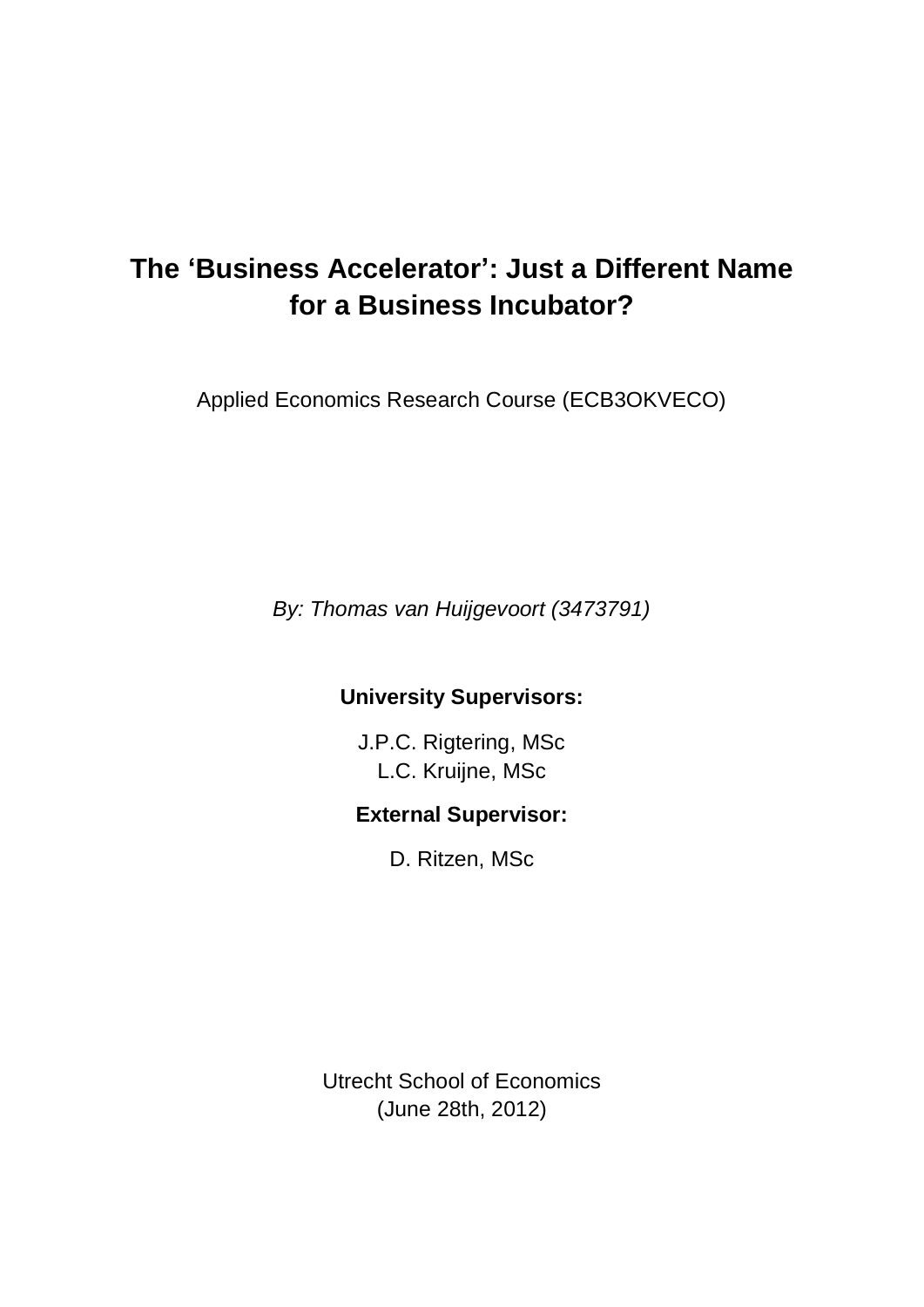# **Table of Contents**

| 5.2 Different institutional missions in the business incubator industry 12                     |  |
|------------------------------------------------------------------------------------------------|--|
|                                                                                                |  |
| 5.3.1 The 'Business Incubator Continuum' and another framework to classify business            |  |
|                                                                                                |  |
|                                                                                                |  |
|                                                                                                |  |
|                                                                                                |  |
|                                                                                                |  |
|                                                                                                |  |
|                                                                                                |  |
|                                                                                                |  |
|                                                                                                |  |
| 5.5 Similarities of the 'Business Accelerator' with the 'third generation' of business         |  |
| 6. Sub-Question 1: What are the key distinctive characteristics of the 'business accelerator', |  |
| 6.1 The 'business accelerator' model compared to the 'third generation' business               |  |
| 6.1.1 The similarities between the 'third generation' business incubators and the              |  |
| 6.1.2 The relevant differences between the 'third generation' business incubators and          |  |
|                                                                                                |  |
|                                                                                                |  |
| 7. Sub-question 2: What are the most crucial elements through which a 'business'               |  |
| 7.1 Value-added elements in a 'Business Accelerator' program: previous findings and            |  |
| 7.2 Crucial value-added elements in other business incubators compared to the 'Business'       |  |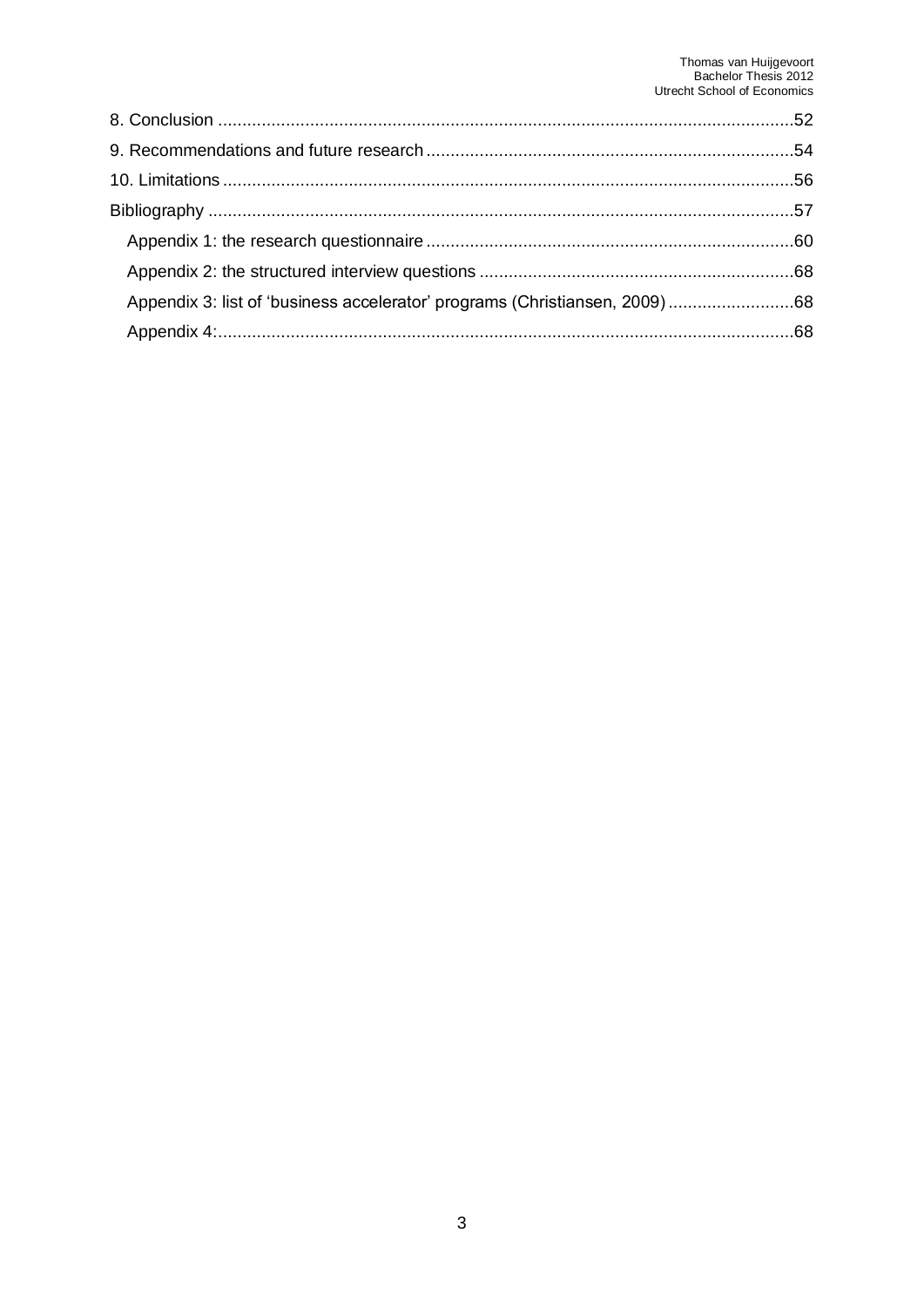## <span id="page-3-0"></span>**1. Introduction and problem statement**

Business incubators have proven to be an economic development tool for the communities they serve. Since 1980, incubated companies have created over 250000 jobs, thereby increasing the tax base, occupying additional commercial real estate space, contributing to local business infrastructures and creating even more jobs in other industry sectors (Wiggins & Gibson, 2003).

The first business incubator is known to be established in 1959, in Batavia, New York. In the following decades, many more incubator initiatives followed. To illustrate the growth in the number of business incubators: in the year 1980, there were only 12 incubators in the US, but in the year 1995, this number amounted to 600(Wiggins & Gibson, 2003). The history of 'business accelerators' on the other hand, is much shorter, originating from around 2005 (Christiansen, 2009; Miller & Bound, 2011). A very small amount of scientific literature exists on business accelerators, however the growth in the number these programs shouldn't be neglected. According to Bloomberg Businessweek, in 2011 around 110 business accelerator programs are operating around the world. In the same year in the United States, 50 accelerators take in around 500 start-up firms into their programs (Tozzi, 2011).

The main purpose of a business incubator, is to create a favorable business environment for start-up firms to compensate for the lack of financial, knowledge and networking resources they generally have (Commission, 2002). The start-up firms in an incubator are in general provided with office space, shared equipment, administrative services and other business related services. (Bøllingtoft, 2012). Nevertheless, as different generations of incubators have evolved (Bruneel, Ratinho, Clarysse, & Groen, 2012), the processes, organizational forms, the sector of operation and value-added elements in business incubation have significantly changed (Ghasemizad, Kazemi, & Abbasi, 2011). The classification of 'business incubator' is increasingly becoming an ''overarching'' word, referring to a heterogeneous reality (Bøllingtoft & Ulhøi, 2005). In other words, business incubators are still defined as a homogenous entity, in spite for the fact that differences between several models are very significant (Bruneel et al., 2012).

The 'business accelerator' model has been growing in numbers extensively, since 2005 (Maltby & Needleman, 2012; Miller & Bound, 2011). Notwithstanding this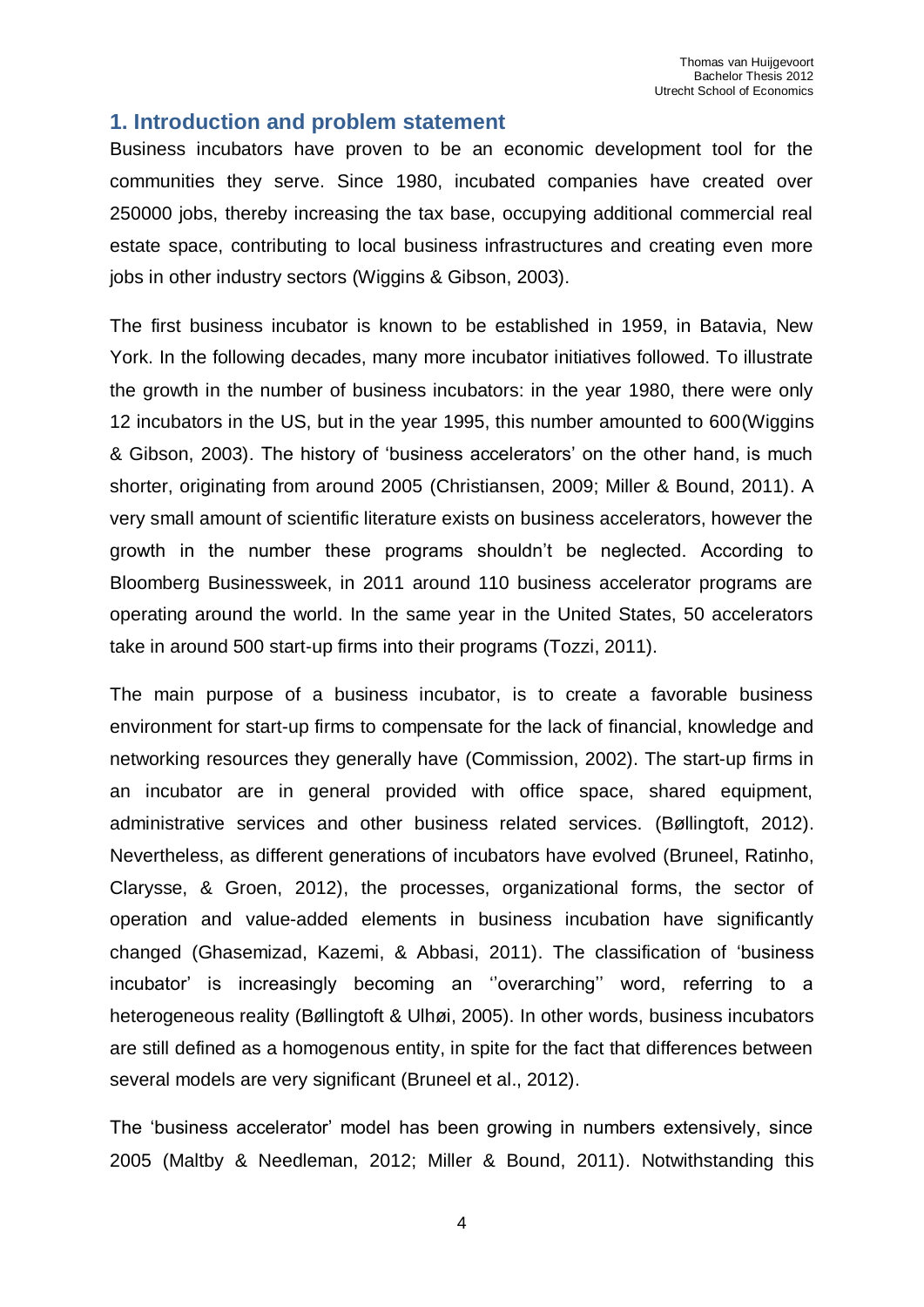significant growth trend, the definition of this form of business incubation hasn't been found in scientific literature at this point (Christiansen, 2009; Miller & Bound, 2011). The purpose of the research is, to explore if the 'business accelerator' model is a distinct model, in comparison with other business incubator models. This leads to the following research question:

# *Is the 'business accelerator' a distinct model in the industry of business incubators?*

Important to note, is that 'distinct' is defined in this research as follows: *a unique model of business incubation, which can't be simply put in the seemingly homogenous category of 'business incubators', as a result of significant differences in the primary characterizing variables (Grimaldi & Grandi, 2005) and value-adding propositions between the 'business accelerator' and other incubator models*. The reason for taking this approach, is that in order to differentiate between a variety of business incubation models, one should take into account many different factors considering the input, the processes and the output of the business incubator model (Allen & McCluskey, 1990; Commission, 2002; Grimaldi & Grandi, 2005).

The research question will be addressed by first providing a theoretical framework, in which different types of business incubators are classified, starting from the beginning of the 1980s. In this framework, the 'business accelerator' model will also be defined. In the first sub-question, the most crucial differences between the 'business accelerator' and other incubator models, considered in this paper, will be analyzed. At last, an analysis of the crucial value-added elements of a 'business accelerator' program and a comparison with important value-added elements in other business incubator models will be given. The latter serves as an attempt to observe if a 'business accelerator' includes similar value propositions and fills up the same needs of start-up firms, as other business incubators in the industry. This in turn makes it easier for policy makers and entrepreneurs, to evaluate if the 'Business Accelerator' is a valuable option to invest/participate in.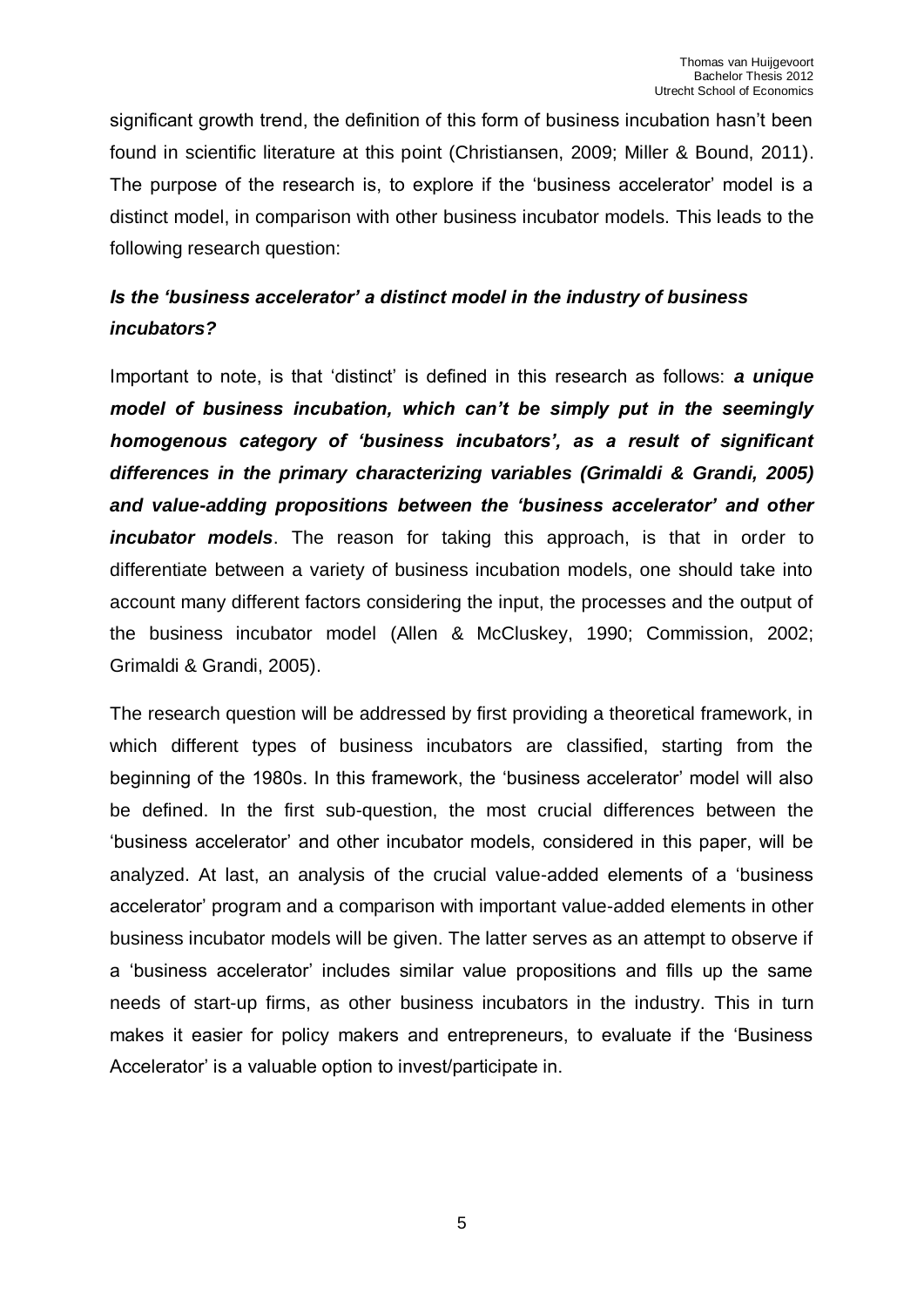# <span id="page-5-0"></span>**2. Relevance**

From worldwide research, it has been found that the largest percentage of incubators is directly or indirectly financed by government subsidies and grants. According to Al-Mubaraki and Busler (2010), more than 75% out of 80 business incubators worldwide was either indirectly of directly financed by government institutions. On the other hand, business accelerators are rarely (completely) financed by public sources (Christiansen, 2009). 'Business accelerator' programs might be considered by government institutions when evaluating initiatives for support of entrepreneurship and local business development (Miller & Bound, 2011; St. Jean, 2009). Though, the 'business accelerator' model has not been defined in the scientific literature. A strong definition of a 'business accelerator', elaboration on the specific program characteristics of a 'business accelerator' and an evaluation of the elements with which this model adds value to start-up firms, will benefit the presence of the model in scientific literature. This in turn, might help public institutions to evaluate their decisions for future distribution of funds. Currently, 'business accelerator' programs are mostly funded by private sources. If local governments are informed about the 'business accelerator', it certainly widens their perspective and increases possibilities to allocate funds, used for support of business incubation initiatives.

# <span id="page-5-1"></span>**3. Sub-questions**

- 1.) What are the key distinctive characteristics of the 'business accelerator', in comparison with other recent business incubator models?
- 2.) What are the most important elements through which a 'business accelerator' program adds value to start-up firms?

# <span id="page-5-2"></span>**4. Methodology**

To address the research question, a theoretical framework of the different business incubator models in the history will first be provided. In this framework, the ''main characterizing variables'' (Grimaldi & Grandi, 2005) of the different business incubator models will be reviewed and the models will be placed into the 'Business Incubator Continuum' of (Allen & McCluskey, 1990). Subsequently, a thorough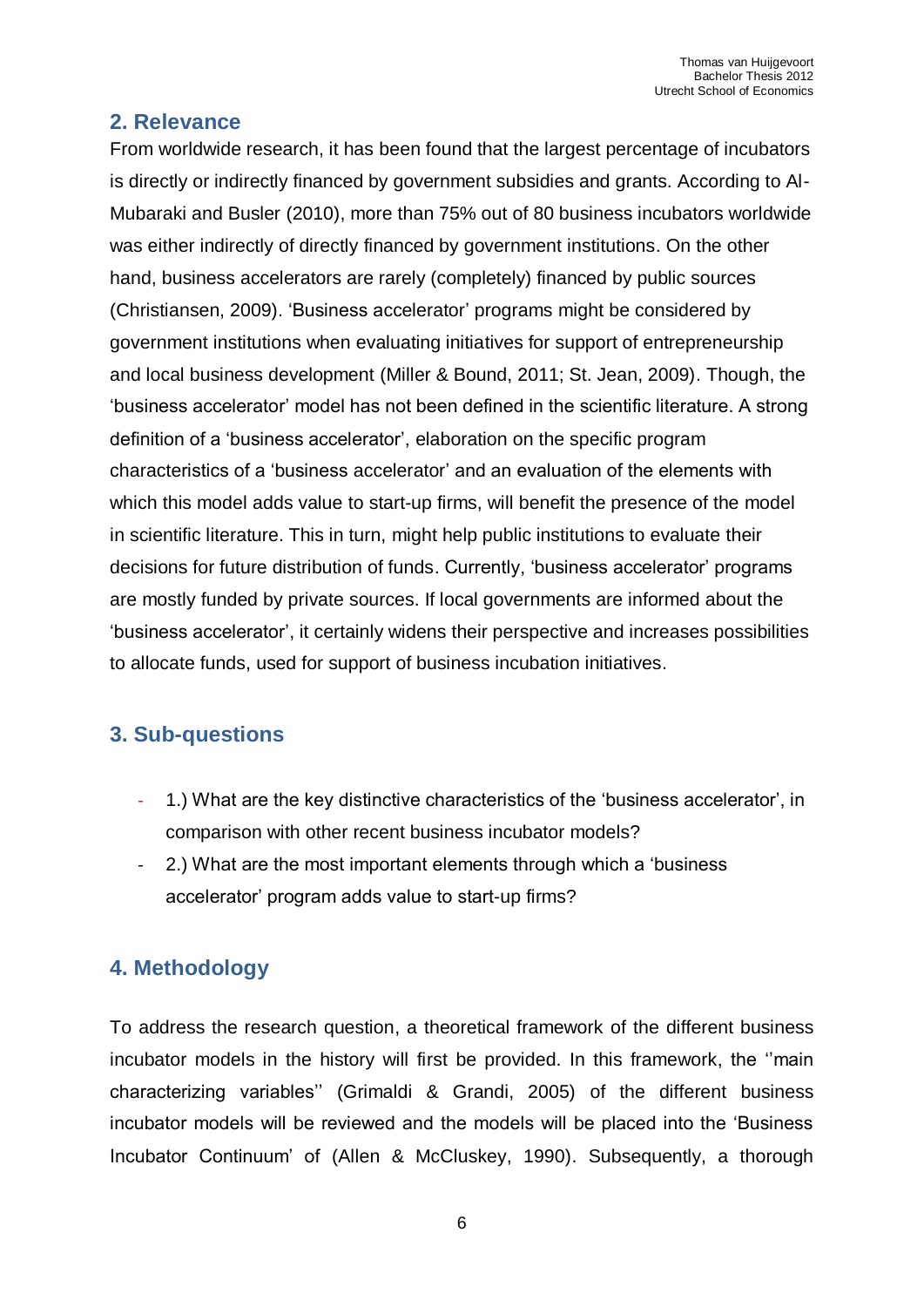definition of the 'business accelerator' model will be given, after which a comparison with the other models of business incubation will be provided. This method allows for a structured review of the business incubator industry, which serves as the basis for evaluation of the 'business accelerator' as a distinct form of incubation. The frameworks of (Allen & McCluskey, 1990; Grimaldi & Grandi, 2005) are widely used in the area of research. The first has been cited 197 times and the latter has been cited 151 times, in scientific literature. As a result, this method is regarded as a safe way to characterize different business incubator models. Since scientific research on the definition of the 'business accelerator' is hardly available, different alternative sources have been combined to provide this definition in the most accurate way possible. A MBA research thesis from the University of Cambridge (Christiansen, 2009) on the topic of 'business accelerators', a report from a British Innovation Council NESTA (Miller & Bound, 2011) and a number of articles from accredited news websites (Butcher, 2011; Geron, 2012; Gilani, 2011; Maltby & Needleman, 2012; St. Jean, 2009; Tozzi, 2011) have been used to serve this purpose. The definition provided in (Christiansen, 2009) consists of common characteristics which are empirically verified in a database (see appendix 3), to be consistent among 78 'business accelerator' programs worldwide and is therefore used as a benchmark in this research paper.

The first sub-question for addressing the main research question, is formulated with the purpose of setting out the differences between the 'business accelerator' model and other recent models of business incubation, observed in the theory. The main characterizing variables (Grimaldi & Grandi, 2005) of business incubators, observed in several recent models of incubation (theoretical framework), will be compared to the 'business accelerator' model definition and its characteristics. The main objective is to identify and explain the most critical differences. The reason for this approach, is that a clear view on the unique features of the 'business accelerator' will contribute to the 'distinct' establishment of this phenomenon in the business incubation industry.

The second and concluding sub-question aims to find out the most important elements with which a 'business accelerator' program adds most value to the start-up firm. Important to note, is that 'adds most value' is defined as follows in this research: *'adds most value' refers to those specific ways in which a business incubator*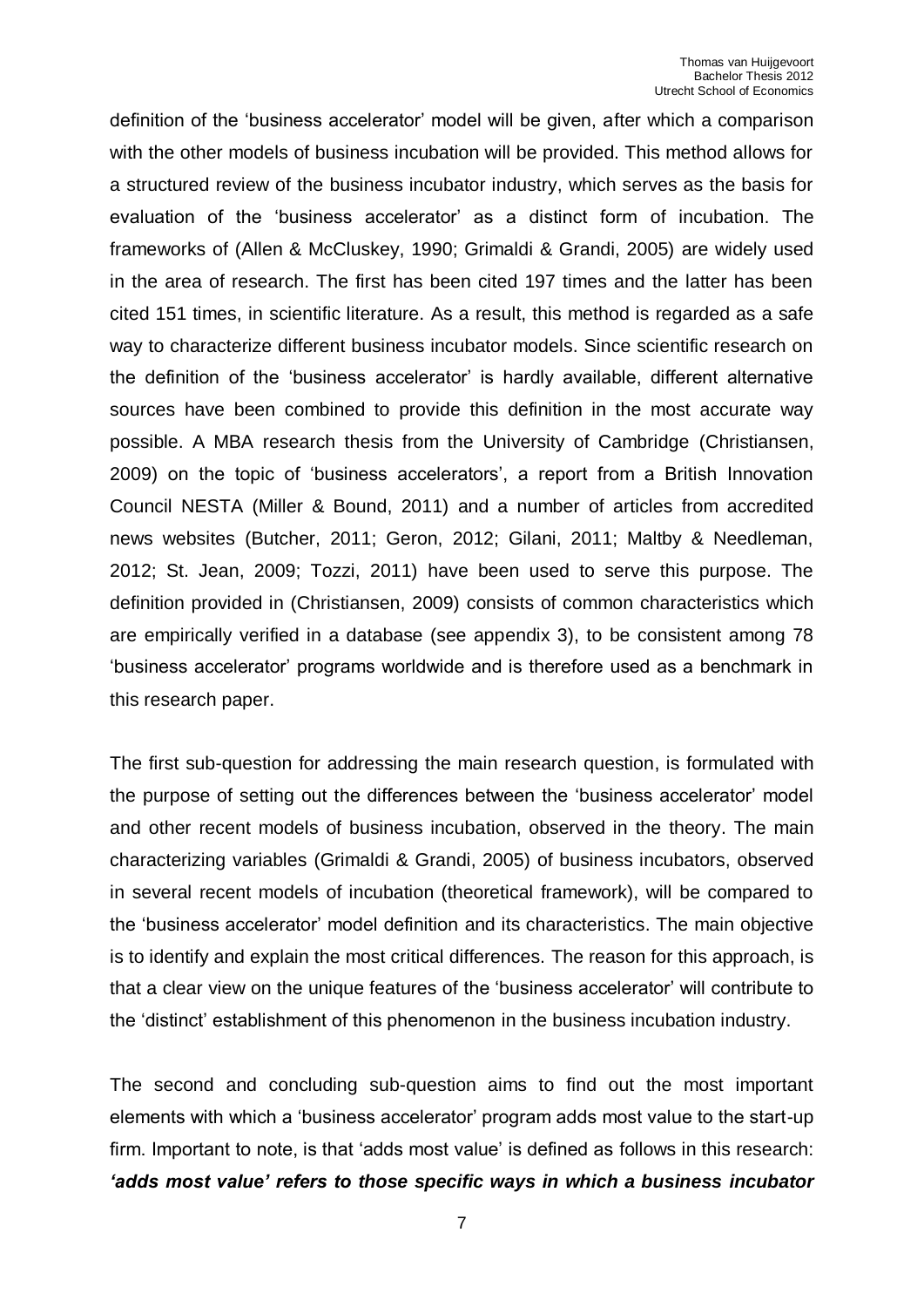*program maximally enhances the ability of its participating start-up firms to grow and survive in business (Mian, 1996).* This purpose will be served by conducting a qualitative research amongst 3 'business accelerator' programs, consisting of a survey questionnaire (see appendix) and 8 personal interviews with both management members and (ex-) participating start-up firm members. The specific programs were selected for the research, by comparing them to the 'business accelerator' definition provided in sub-question 1, making sure that the sample programs corresponds to this definition, ensuring uniformity of the empirical research. In the survey questionnaire, the focus emphasis is put the ''importancescale 1-10'' questions and the open questions on ''possible improvements''. In this way, more information will be gathered on the perceived importance of the value adding elements in the program. This data will complement data from (Christiansen, 2009), who conducted a same type of research among 'business accelerator' programs. As a result of the small sample size, it is decided to expand the research with structured individual personal interviews (asking a similar set of questions to each participant, see appendix). The questions cover specific points on the importance of each the value-adding components of the 'business accelerator', identified in the theory (see section 5.4). Using this approach, the data will be more in depth and will therefore provide more accurate views on perceived importance of the different value-added contributions of the 'business accelerator' programs. The criteria for respondents was that he/she is either a current of an ex-participant in the specific 'business accelerator' program or a current member of a management team of a 'business accelerator' program. Respondents who fit these criteria, are able to make a well-founded statement about the most important value adding elements. This approach is used in a number of scientific research papers on the business incubator industry. (Bruneel et al., 2012) use semi-structured personal interviews in order to map the value proposition of business incubators to their participating startup firms. This format serves as a guide to ensure that all the desired topics are covered (Bruneel et al., 2012). The approach of a combination of a survey and in depth personal interviews is also utilized by (Bøllingtoft, 2012; Mian, 1996). The method is said to add breadth and depth to the analysis (Bøllingtoft, 2012).

Concluding, the results will be briefly compared with empirical research results from scientific research (Bruneel et al., 2012; Bøllingtoft, 2012; Commission, 2002; Dilts &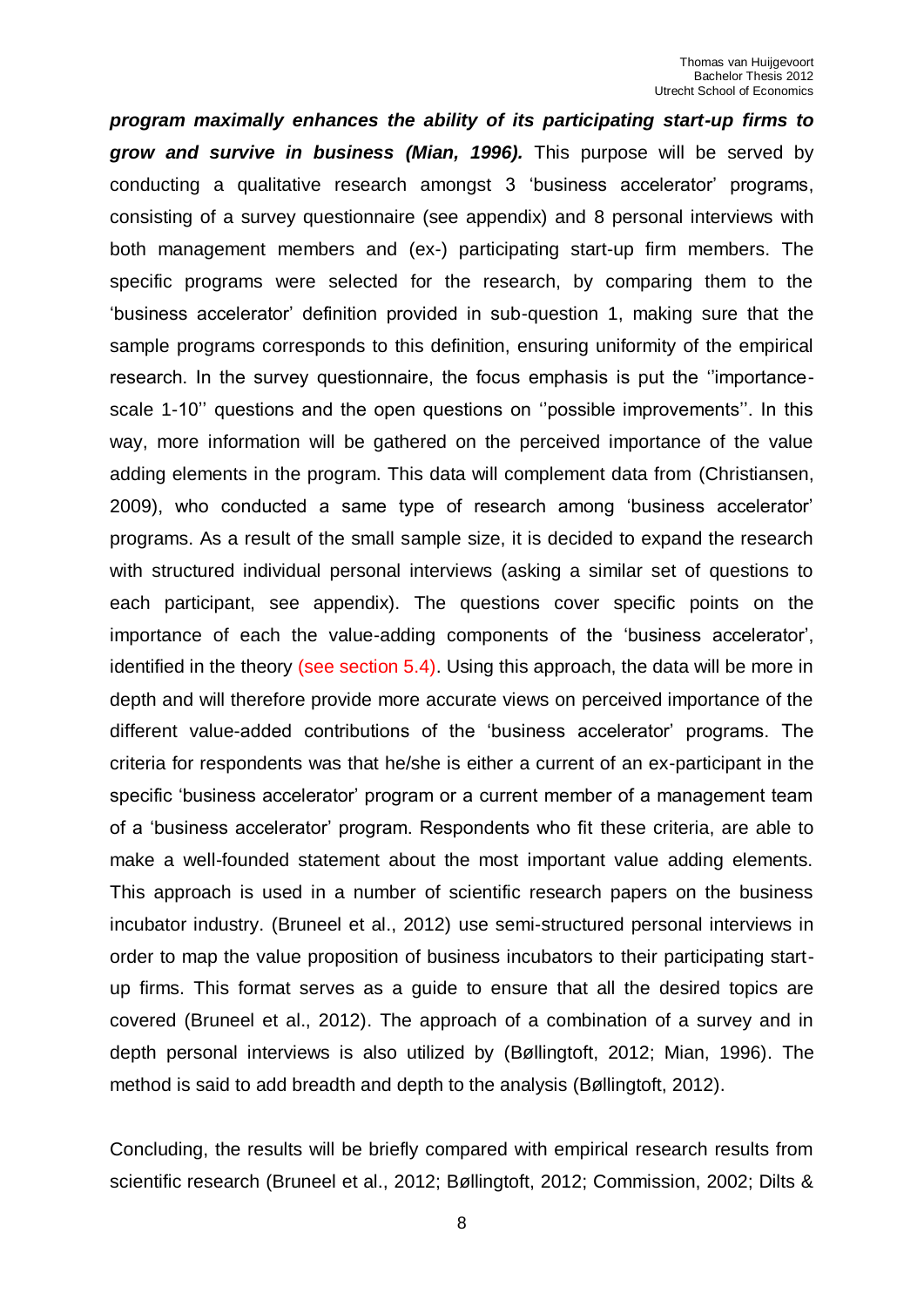Hackett, 2004; Mian, 1996) on the perceived importance of the different value-adding elements in the value proposition of other incubator models. The reason for this approach is it allows for a comparison of the most crucial value-added elements of a 'business accelerator' model with the most crucial value-added elements of other models of incubation. An eventual difference in these observations can have significant consequences on the final conclusion of this research paper.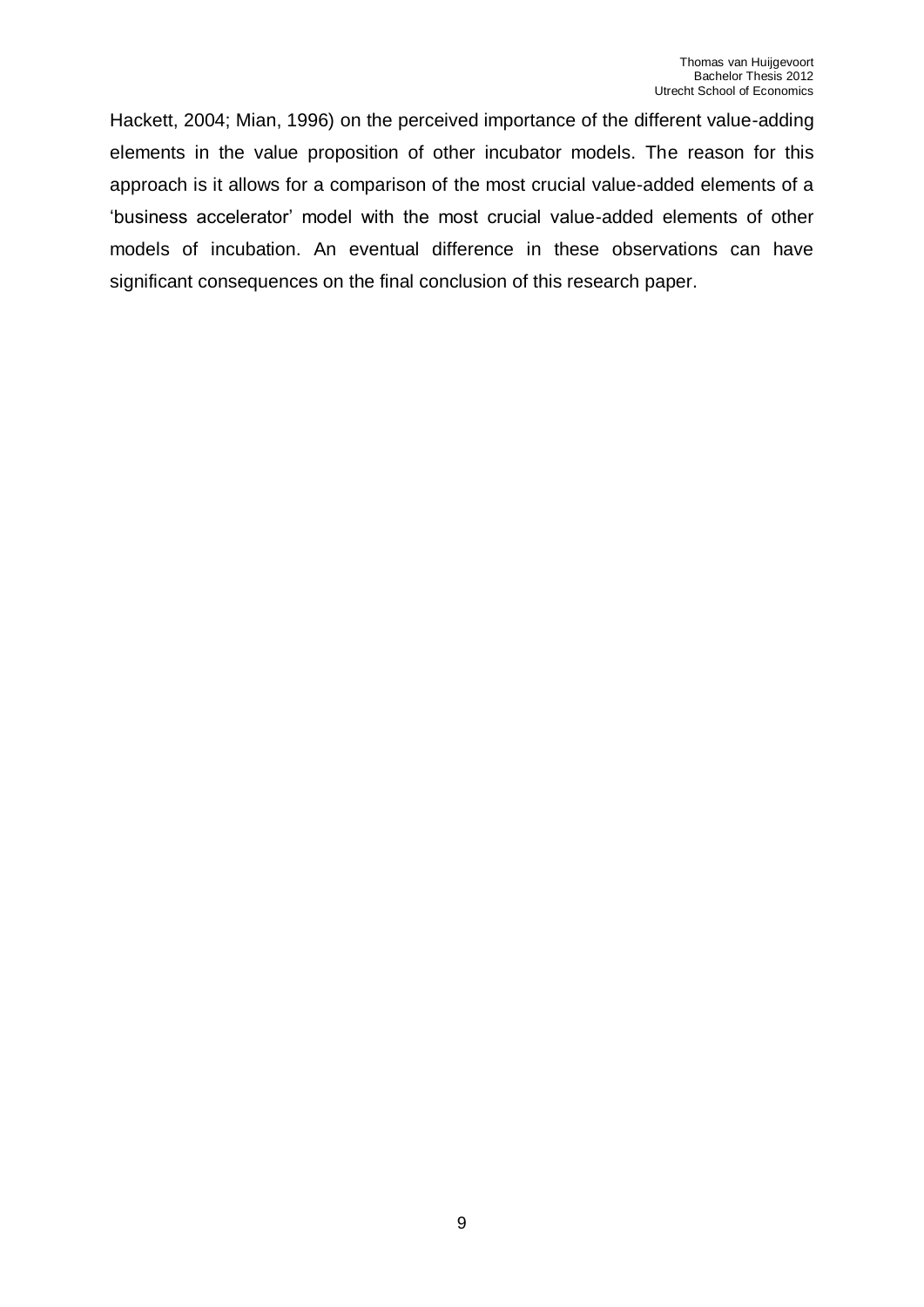# <span id="page-9-0"></span>**5. Theoretical Framework**

In this theoretical framework, an overview of the business incubator industry will be provided along with the 'business accelerator' definition. This practice is very relevant, as the word 'Business Incubator' is increasingly becoming an ''overarching'' word, referring to a heterogeneous reality (Bøllingtoft & Ulhøi, 2005). The framework used to classify different business incubators, adapted from (Allen & McCluskey, 1990), is called the 'Business Incubator Continuum'. Over time, several new forms have entered the spectrum and will consequently be placed within the framework. One of these more recent forms of business incubators, is the 'business accelerator model', which will be defined at the end of this theoretical framework.

#### <span id="page-9-1"></span>**5.1 A historical overview of business incubators**

As defined by the European Commission in 2002, the word incubator is broadly used to include a wide variety of organizations and initiatives, which strive to help entrepreneurs in developing business ideas from the start, to commercialization and eventually the launch and independent operation of new business ventures (Commission, 2002). This can range from University Technology Centers, to Virtual Incubators. The specific variety of different models in the incubation industry will be elaborated on in following paragraphs.

The first known business incubator dates back to 1959 (Batavia, New York). Charles Mancuso, a wealthy owner of several businesses, decided to buy a multi-storage building, which was unoccupied and required a great number of renovations in order to be restored for its original use. He divided the building into small spaces and to rented it out to small business owners. With the purpose of eventually having enough tenants in the building to create a positive return on his investment. The same incubator, which is called the 'Patavia Industrial Center' and is still existing nowadays, provides over 1000 people with a workplace. It would turn out to be a revolutionary idea of Mancuso, as there are currently thousands of business incubators worldwide. Though, there is a wide variety of different models in different industrial sectors and with different institutional missions (Almubartaki, Al-karaghouli, & Busler, 2010).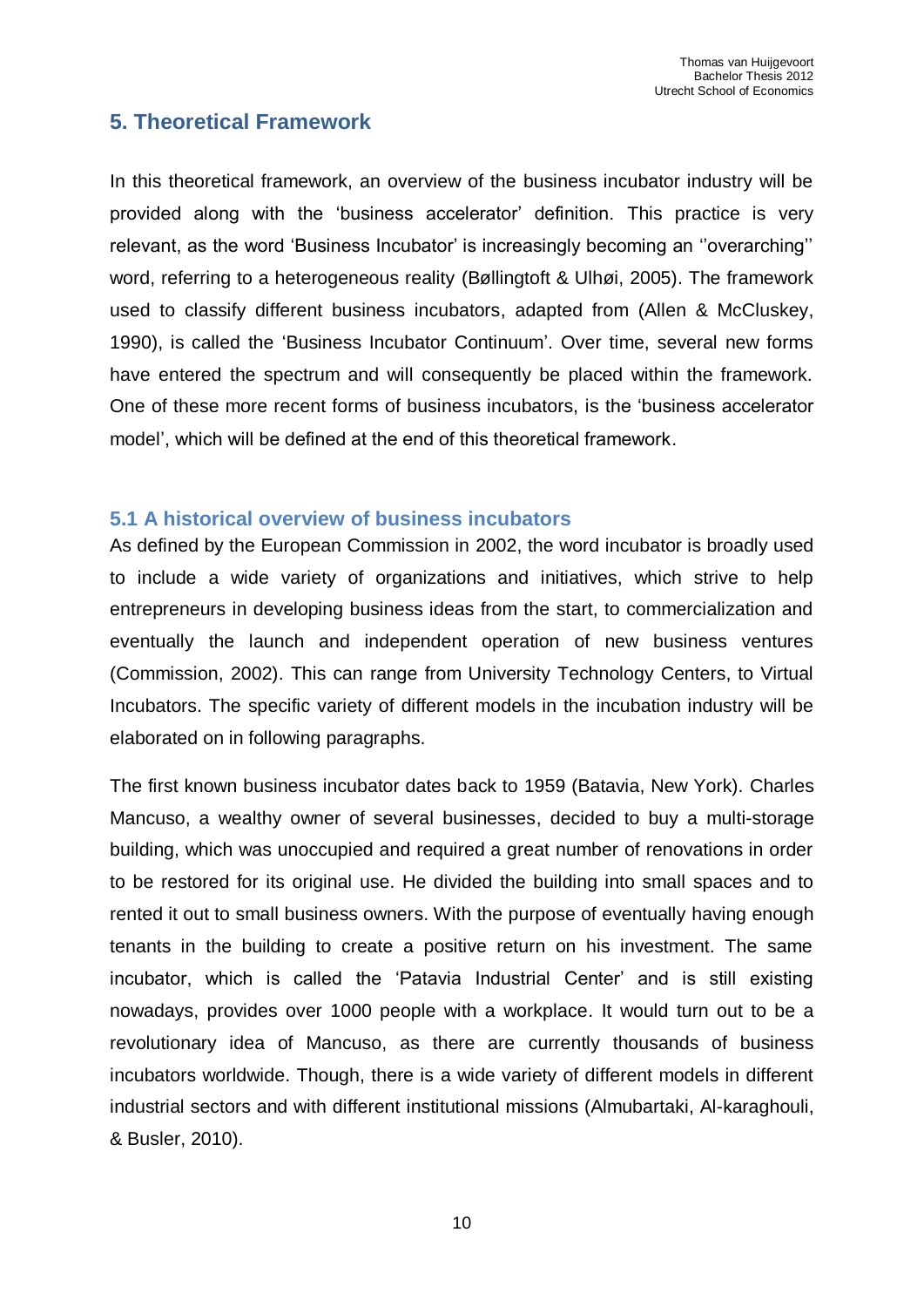The spread of the concept of business incubation as is know today, dates back to the late 1970s and the early 1980s (Wiggins & Gibson, 2003). In Western, industrialized countries, industries had collapsed and there was a rapid rise in unemployment. A great need for a new economic development tool emerged, to restore these down going sectors (Commission, 2002). Since the concept has been introduced, it is recognized as a powerful tool for building up entrepreneurial communities, stimulating local economic development and creating jobs.

Most of the incubators were non-profit partnerships with local communities. Most of these were connected to universities, with the aim of teaching students business skills and giving them the opportunity to take new technologies to the market. The underlying motive here, was to foster development and create employment (Chinsonboon, 2000).

Apart from the connection of new ventures with the academic world in the form of a university partnership, the earlier established incubators were also established for efficient use of real estate. As a result of industry downturns, unoccupied properties were subdivided and rented out to new ventures as office space. These would in turn generate an appreciation of the real estate value, as aimed for in 1959 by Charles Mancuso. Lastly, business incubators have been set up by experienced entrepreneurs, to transfer their knowledge and experience and to create an efficient use of their financial resources (Wiggins & Gibson, 2003).

As incubators turned out to be an effective economic development tool, they have been extensively growing in numbers. From only 12 incubators in the US in 1980, to over 600 incubators in 1995 (Wiggins & Gibson, 2003). Worldwide, there was an estimated number of around 3000 incubators, about a decade ago (Commission, 2002). Even in the more developing regions like China, the number of business incubators is growing at a fast pace. From 1991 to 2008, the number has been growing more than 15-fold, from 43 to 674 business incubators (Rong, 2009).

The extensive growth in numbers of business incubators could only be realistic if there are clear signals of its success. Indeed, this is the case. In 2000, European business incubators were creating around 30000 new jobs per annum. Furthermore,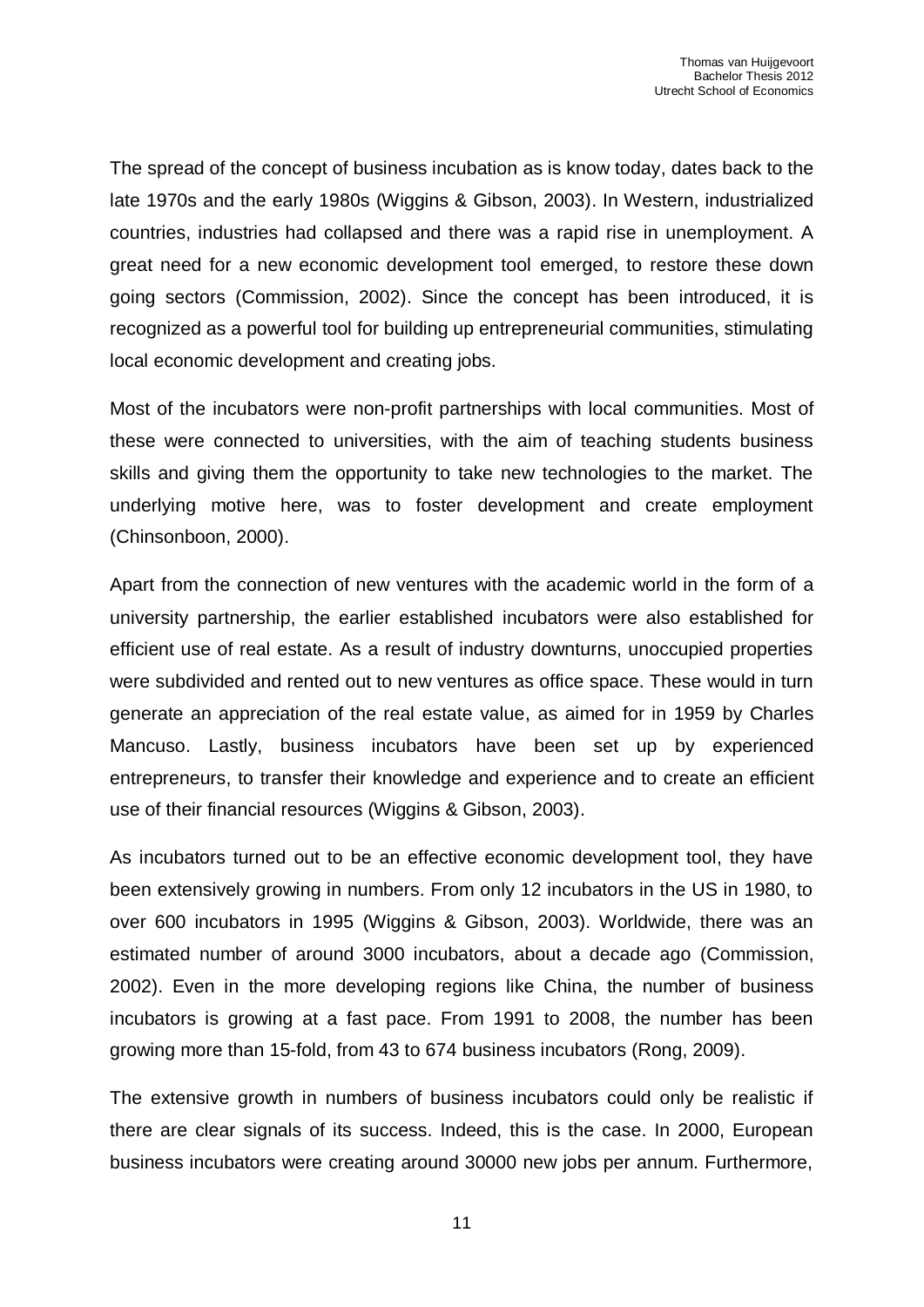these jobs are created at a public cost of around €4500 per job (Commission, 2002). These costs are considerably lower than the cost of other publicly funded schemes (Commission, 2002). Supporting these findings on a more global scale, research from China shows that start-up firms participating in business incubators have a 70% chance of survival, which is said to be much higher than in society. Additionally, it is measured that the total annual investment from public sources comprises only a very small part of the revenue made by tenant incubator firms (Rong, 2009).

#### <span id="page-11-0"></span>**5.2 Different institutional missions in the business incubator industry**

As mentioned in the previous paragraph, the purpose of the first business incubator, was to efficiently utilize empty real estate by occupying it with start-up firms. A positive return on investment in the property was made, by making sure that enough start-up firms were working in the property and were paying their monthly rent. However, as more people and governments became aware of the possible benefits for society, the business incubator was increasingly used by the public as a means to support economic development.

The first purpose of a business incubator, from both the perspective of the management and the start-up firms, is the provided infrastructure and the shared office resources. Low rent (or free) provision of office space is perceived as the most important decisive factor for tenant companies to enter a business incubator (Bruneel et al., 2012). Next to this, the management of the incubator has a 'real estate provision' motive to start, because especially in the earlier years of the business incubator, rental income was by far the highest source of income in the incubation industry. This is clearly illustrated by the story of Charles Mancuso.

The second purpose of a business incubator is the desired positive impact on economic development. Business incubators aim to stimulate economic development by promoting entrepreneurship, innovation, employment creation and growth. Reducing the risk of starting up a new business (especially in economically vulnerable times) should be mitigated to ensure continuing economic development (Aerts, Matthyssens, & Vandenbempt, 2007). The European Union has appointed the development of the incubation industry as a key component of regional development policy (Commission, 2002). Economic development through the incubator industry, is stimulated by new business formation, business stabilization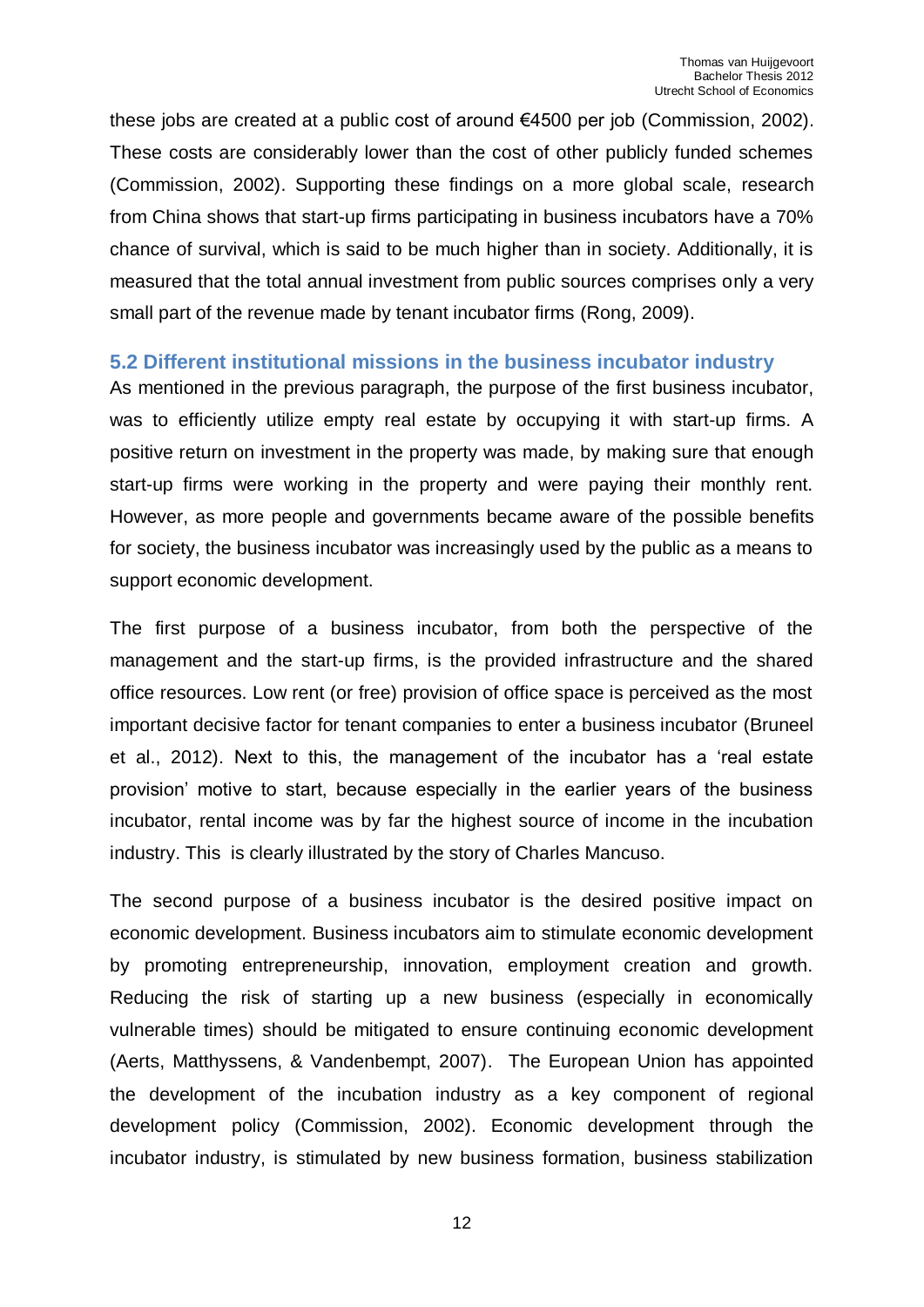and business expansion. In other words, people with a business idea can enter a business incubator to realize their idea. People with an existing small business can enter a business incubator to reduce their chance of failure. Lastly, people can enter an incubator to expand their small business to a higher number of employees (Almubartaki et al., 2010). Viable firms, profits, technology diversification and jobs are created through incubators. Although the net number of jobs created seems relatively small, the cost effectiveness of a business incubator in pursuing this goal is beneficial and certainly not insignificant (Dilts & Hackett, 2004).

Despite the fact that the largest share of the total number of business incubators is still funded from primarily public sources and a is for large part non-profit, the third purpose of the incubation industry can be defined as creating a positive return on investment, or making a profit (Commission, 2002).

## <span id="page-12-0"></span>**5.3 Different models in the business incubation industry**

## <span id="page-12-1"></span>**5.3.1 The 'Business Incubator Continuum' and another framework to classify business incubators**

Business incubators are not easily comparable, because they are not a homogenous phenomenon. This fact was soon realized by (Allen & McCluskey, 1990), who have developed a framework in which they have distinguished between business incubators between different time ''generations'', namely the first, second and third generation business incubators. This framework distinguishes on a number of crucial areas in business incubators, such as the value proposition, the service offerings, their institutional mission, financing and business model. Next to the 'Business Incubator Continuum' of (Allen & McCluskey, 1990), another way to categorize different business incubators was developed by (Grimaldi & Grandi, 2005), who distinguished between 'Public' or 'Private' business incubators. Outside of these classification methods, several other models of business incubation have been identified and categorized. A 'Networked Incubator', a 'New Economy incubator', a 'Bottom-Up Business Incubator' and a 'Business Accelerator' are examples of more recently identified models, which will also be placed in the 'BI continuum' (Bøllingtoft & Ulhøi, 2005; Christiansen, 2009; Commission, 2002; Grimaldi & Grandi, 2005; Hansen, Chesbrough, Nohria, & Sull, 2000). The reason to represent these particular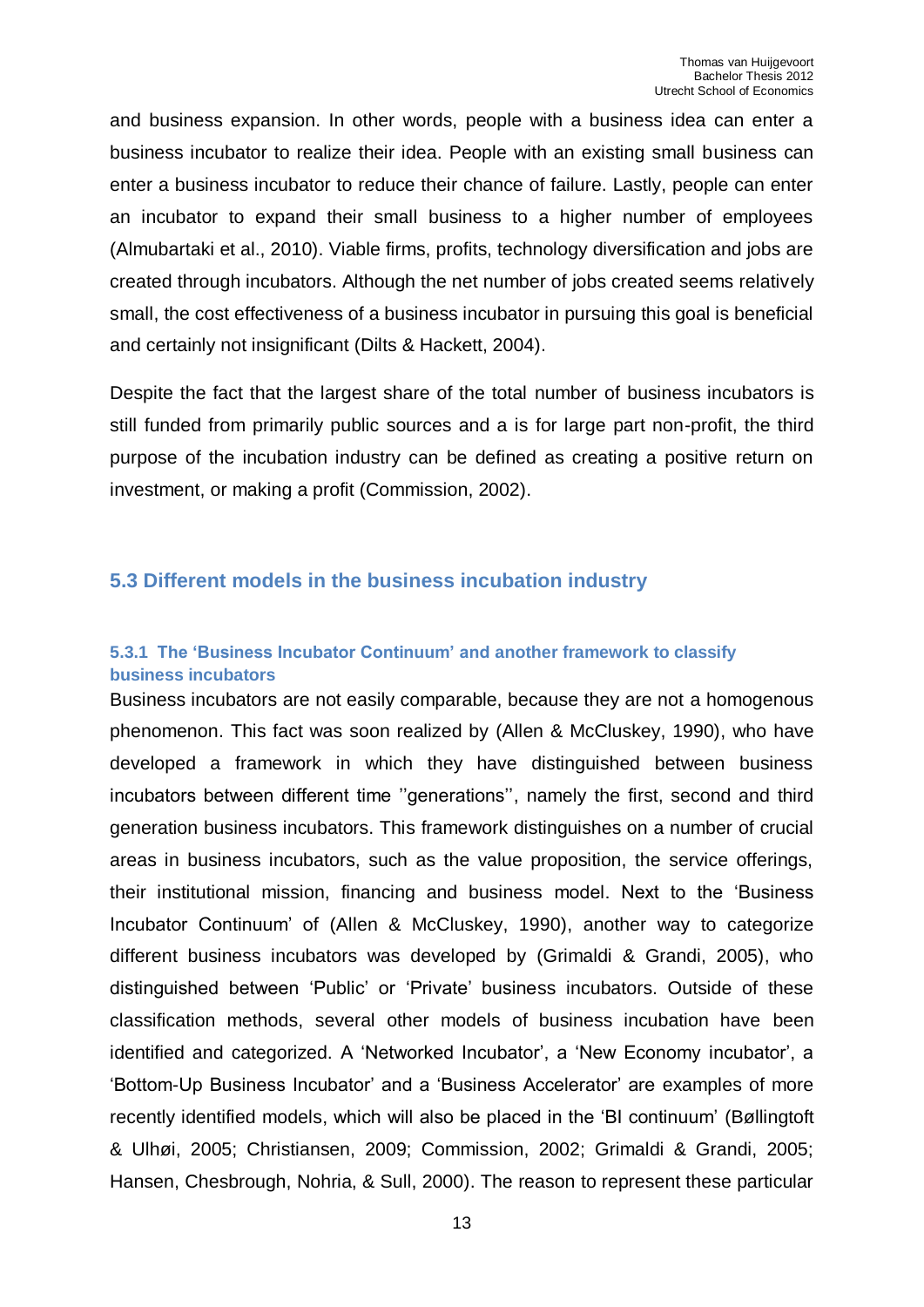models, is because they are observable on a significant scale and are relatively recent. Therefore, these are thought to be crucial in providing a complete comparison and should be included in the framework of the incubation industry. This doesn't necessarily imply that these are the only forms of business incubators. However, the scope of this research is too limited to provide a complete overview of all the different business incubator forms.

The 'BI Continuum' consists of three generations of business incubators. All types of incubators still exist next to each other, but time has shown a shift in value proposition, mission and structure of incubator programs. In short, there has been a shift from real estate provision and appreciation to for-profit enterprise development, as the main starting point of business incubators (Aerts et al., 2007).

The *first generation* of business incubators, which has started to emerge mostly in the 1980s, has focused its main value proposition on infrastructure. This infrastructure provided to the start-up firms, consists of office space rented out at favorable conditions and shared practical resources (Bruneel et al., 2012). Although this was the main feature provided by first generation incubators, it is still at the core of the value proposition of all of today's business incubators (Allen & McCluskey, 1990). First generation incubators focused on real estate appreciation and job creation. By providing incubator space at favorable conditions, the value of the building would eventually increase and jobs would be created. Together with the advantage of benefiting from economies of scale, start-up firms would get the opportunity to have cheap office space (Bruneel et al., 2012).

The *second generation* of business incubators has been identified in beginning the 1990s. During this decade, there was a growing need for a larger added-value than the original model, in the form of counselling, skills enhancement and networking services. The latter was provided to ease the start-up firms' access to capital and professional external relationships (Commission, 2002). It is argued that the need for second generation incubators has been coming from a specific range of companies, namely the technology-intensive ones. As these often lack the business expertise, marketing knowledge and sales skills, the previously mentioned additional elements of the second generation filled up this need (Bruneel et al., 2012). The business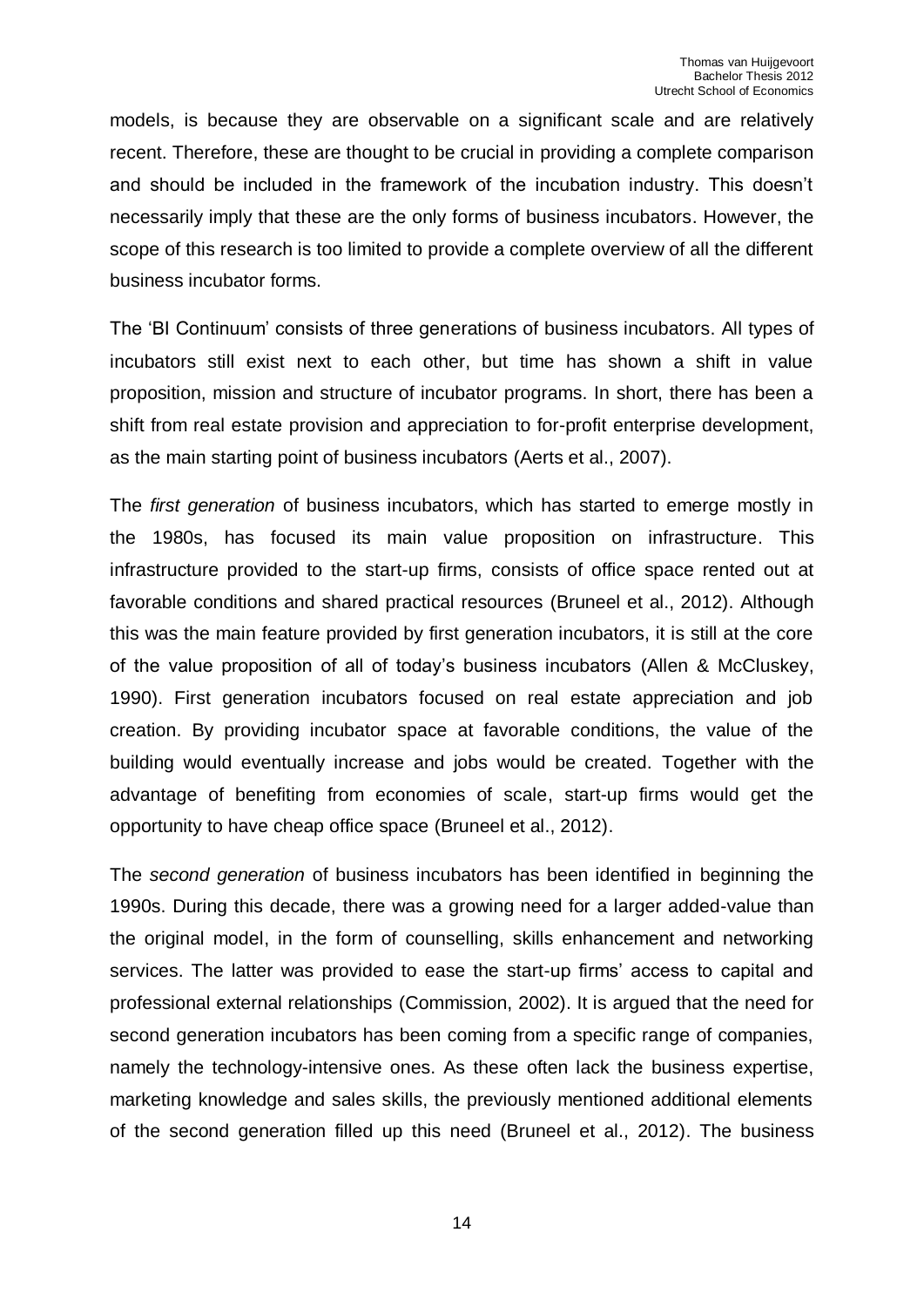incubator had become more than only a physical and practical arrangement for the start-up firms.

As the previous generation of business incubators has spread out during the 1990s, there is already a *third generation* of business incubators to be identified. This generation puts the emphasis on developing the network of the incubator and therefore the network of the tenant firms. The network possibilities within an incubator in the third generation are the main value proposition and it can provide start-up firms with access to potential suppliers, customers, investors and technological partners. (Bruneel et al., 2012). Also, the third generation of incubators tends to focus on startup firms in the ICT- and High Tech sector (Dilts & Hackett, 2004). As the European Commission indicated in 2000, there was a large growth trend of third generation incubators, which were primarily for-profit and were focusing mainly on ICT and hightech companies (Commission, 2002). These so called 'New Economy Incubators' seem to correspond to the third generation of incubators, as they were increasingly financed by private sources and had a for-profit mission (Commission, 2002). The third generation encompasses the philosophy that networking is the most essential element in successful business incubation (Hansen et al., 2000).

ī

| Value added through                                 |                                                                        |                                                            |                                                |                                           |
|-----------------------------------------------------|------------------------------------------------------------------------|------------------------------------------------------------|------------------------------------------------|-------------------------------------------|
|                                                     |                                                                        |                                                            |                                                |                                           |
| Real<br><b>Estate</b>                               |                                                                        | <b>Collaboration</b>                                       |                                                | <b>Business</b><br>development            |
| For-profit<br>property<br>development<br>incubators | Non-profit<br>development<br>corporation<br>incubators                 | For-profit<br>collaborative<br>incubators                  | Academic<br>incubators                         | For-profit<br>seed-capital<br>incubators  |
| Real estate<br>appreciation                         | Job creation<br>and enhancing<br>of the<br>entrepreneurial<br>climate  | Capitalize<br>collaborative<br>and symbiotic<br>potentials | Commercialization<br>of university<br>research | Capitalize<br>investment<br>opportunity   |
| Sell<br>proprietary<br>services to<br>tenants       | Regional/area<br>development                                           | Network<br>development<br>and nurture.                     | Capitalize<br>investment<br>opportunity        | Secure<br>availability to<br>risk capital |
| No interorg.<br>collaboration                       | Interorg.<br>Collaboration<br>(multi)<br>stakeholder<br>collaboration) | Firm-firm<br>collaboration                                 | University-<br>industry<br>collaboration       | No interorg.<br>collaboration             |

Source: Adapted from Allen, D. N., & McCluskey, R. (1990). Structure, Policy, Services and Performance in the Business Incubator Industry. Entrepreneurship: Theory and Practice, 15(2), 65.

#### **Figure 1: 'The BI Continuum'**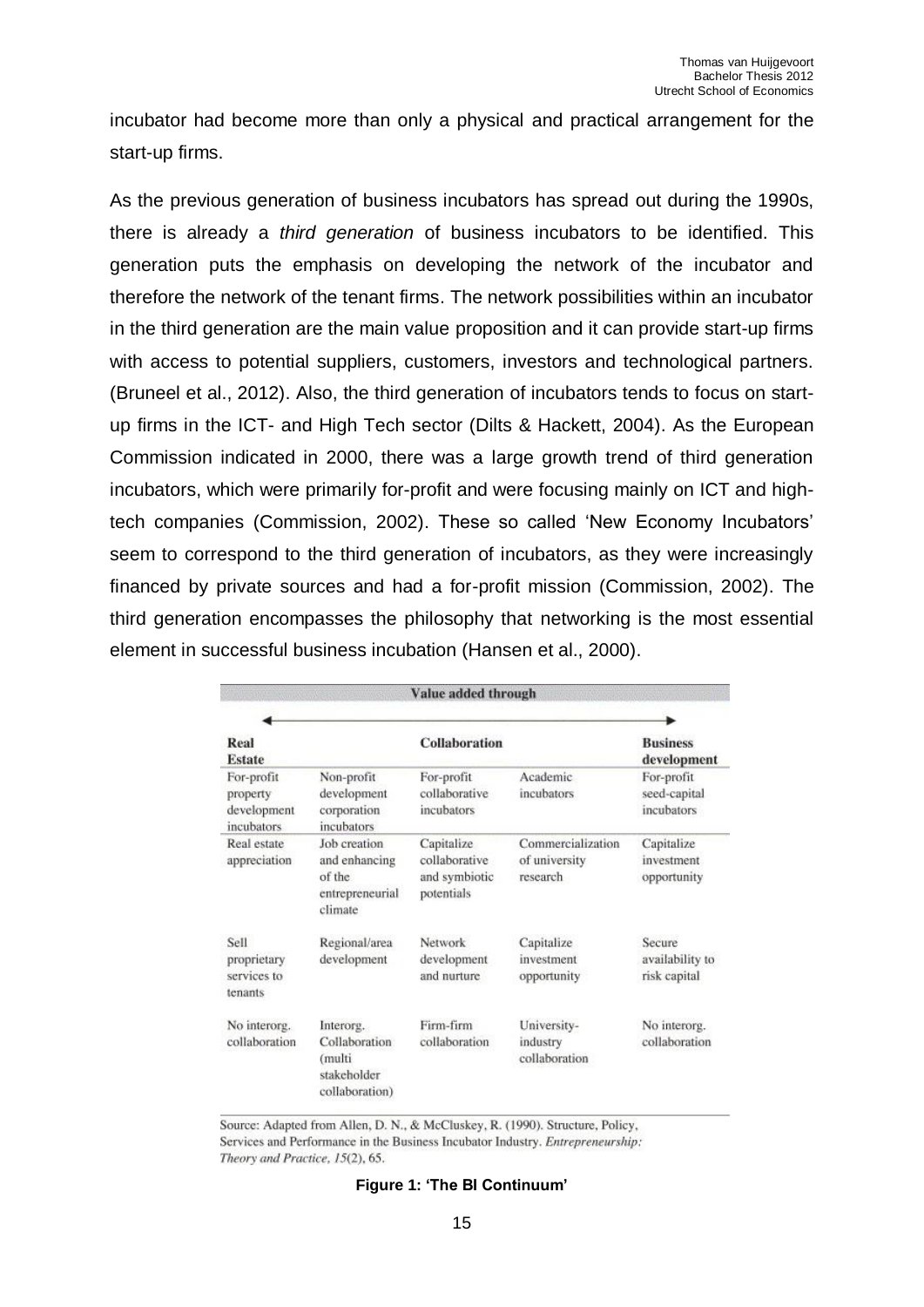The above figure clearly summarizes the 'Business Incubator Continuum'. As said, the first generation business incubators are mostly on the left side of the figure, where emphasis is put on the real estate aspect. On the right side of the figure are the second generation incubators, where the emphasis is put on business development and creation. However, the third generation can also adequately be placed in this figure. As emphasis is put on networking activities, both internally and externally, we can see that the third generation incubators are seen as collaborative (in the middle), where firm-firm collaboration and business network development are the most essential elements. As third generation incubators also value business development very highly, it can be concluded that this generation of incubators combines both 'collaboration' as well as 'business development' out of the 'BI Continuum'.

Next to the 'Business Incubator Continuum', (Grimaldi & Grandi, 2005) have used a different, but simple way, to differentiate between different sorts of business incubators. This method is also used by the National Business Incubator Association (NBIA) in the US and will be worth considering, together with the 'BI Continuum' (Bøllingtoft & Ulhøi, 2005) (Almubartaki et al., 2010). *Public incubators* were the first sort of incubators and were primarily financed by government institutions and other public sources. Their primary mission was economic development, by reducing the costs of doing business through the provision of practical facilities and mostly tangible assets. Their revenues came from service- and rental fees of the participating start-up firms. Within this definition, the distinction between BIC's (Business Innovation Centers) and UBI's (University Business Incubators) is made. Conversely, *Private incubators* have become increasingly popular since the IT revolution around the year 2000. Speed to market, synergy, network and strategic positioning have become more important for specifically ICT and high-tech start-up firms (Chinsonboon, 2000). These market developments have stimulated private, forprofit incubators to emerge. These business incubators asked start-up firms for a percentage of equity in their firm, with their main revenue being comprised of profits from these stakes in participating start-up firms. The 'private incubators' have put their focus on the rapid creation of new businesses (Grimaldi & Grandi, 2005).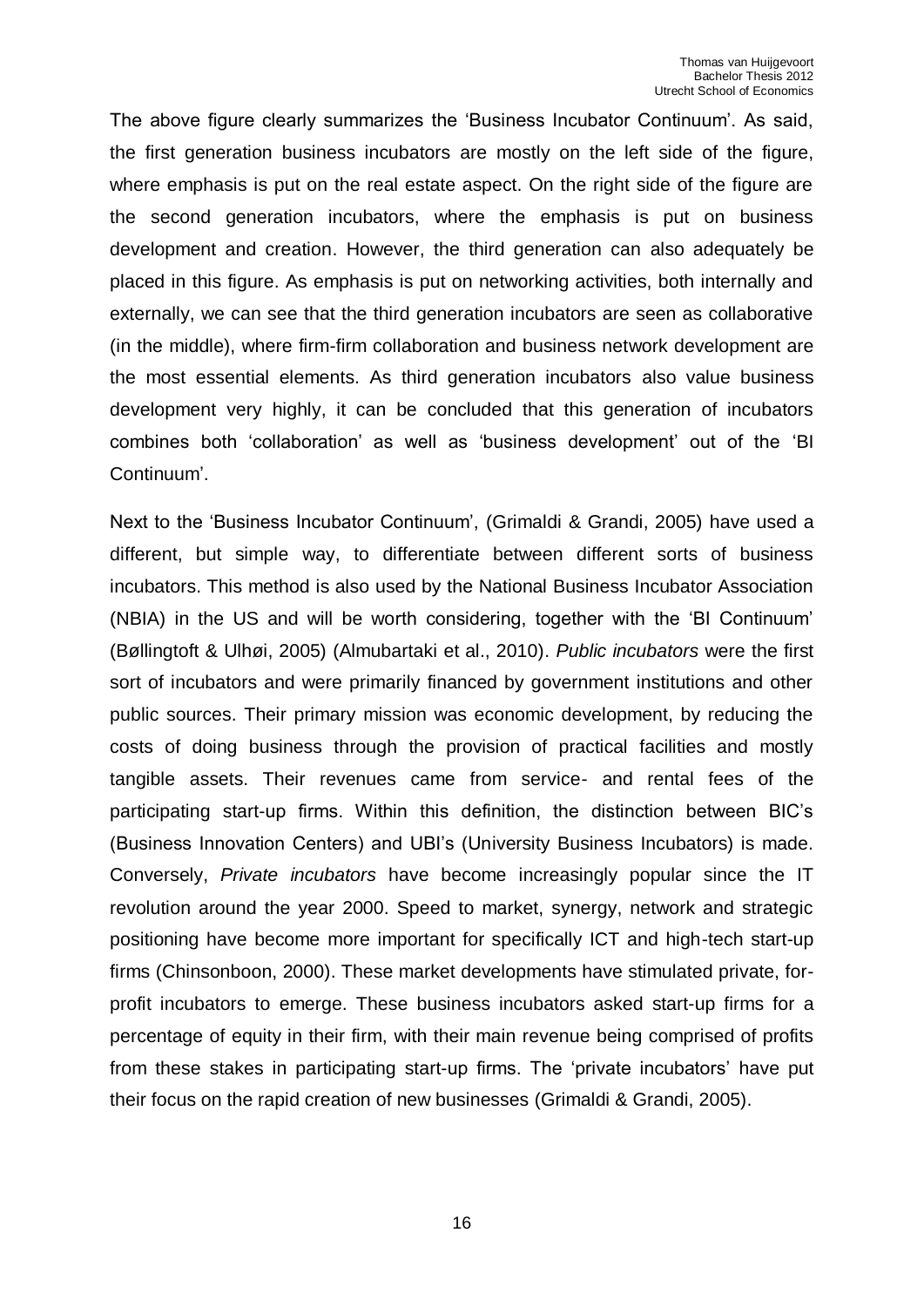#### <span id="page-16-0"></span>**5.3.2 Several other models of business incubation**

In this paragraph, an attempt will be made to place other identified business incubator models, into the 'BI Continuum' framework of (Allen & McCluskey, 1990) and the BI classification of (Grimaldi & Grandi, 2005). The purpose of this is, to provide an accurate overview of the development of the business incubator industry. As the aim of this theoretical framework is, to provide a strong foundation for comparing the 'business accelerator' to other business incubators.

#### <span id="page-16-1"></span>**5.3.2.1 The 'Networked Incubator'**

The first model that will be considered out of existing scientific research is the *'networked incubator'*. This model has been identified by (Hansen et al., 2000) and also more recently by (Bøllingtoft & Ulhøi, 2005). (Hansen et al., 2000) published their research on the incubation industry, consisting of an in-depth analysis of the leading incubators and a telephone survey amongst 169 incubators. This research has shown that the 'networked incubator' sets itself apart from the more traditional initiatives and it was stated that is was therefore more likely to be successful.

Citing Hansen et al. (2000), the 'networked incubator' has emerged due to the rising need for access, as the internet economy is very much a network economy in which access and connections can help quickly launch businesses, increase traffic at web sites and has the ability to speed up the diffusion of technologies.

Out of the 169 incubators in the sample, only 25% provided the asset of organized networking. The provision of an organized network has been identified as the distinguishing feature and is the foundation for specifying a separate incubation model: 'the Networked Incubator'. It enables start-up firms to establish partnerships with other start-up firms and external business connections quickly, placing them ahead of competitors in the market. The 'Networked Incubator' model emphasizes the dynamic working environment, with start-up firms constantly working together, and informal interactions of managing partners with participants (Bøllingtoft & Ulhøi, 2005). Also, resource needs from start-ups are pooled together, so that the management is able to obtain attractive deals from service providers. In this way, the internal network is utilized to maximally exploit economies of scale. Lastly, an external network of established firms is maintained by the 'Networked Incubator', to be able to provide the tenant firms with relevant contacts in the industry. This internal and external network access benefits decision making processes and creates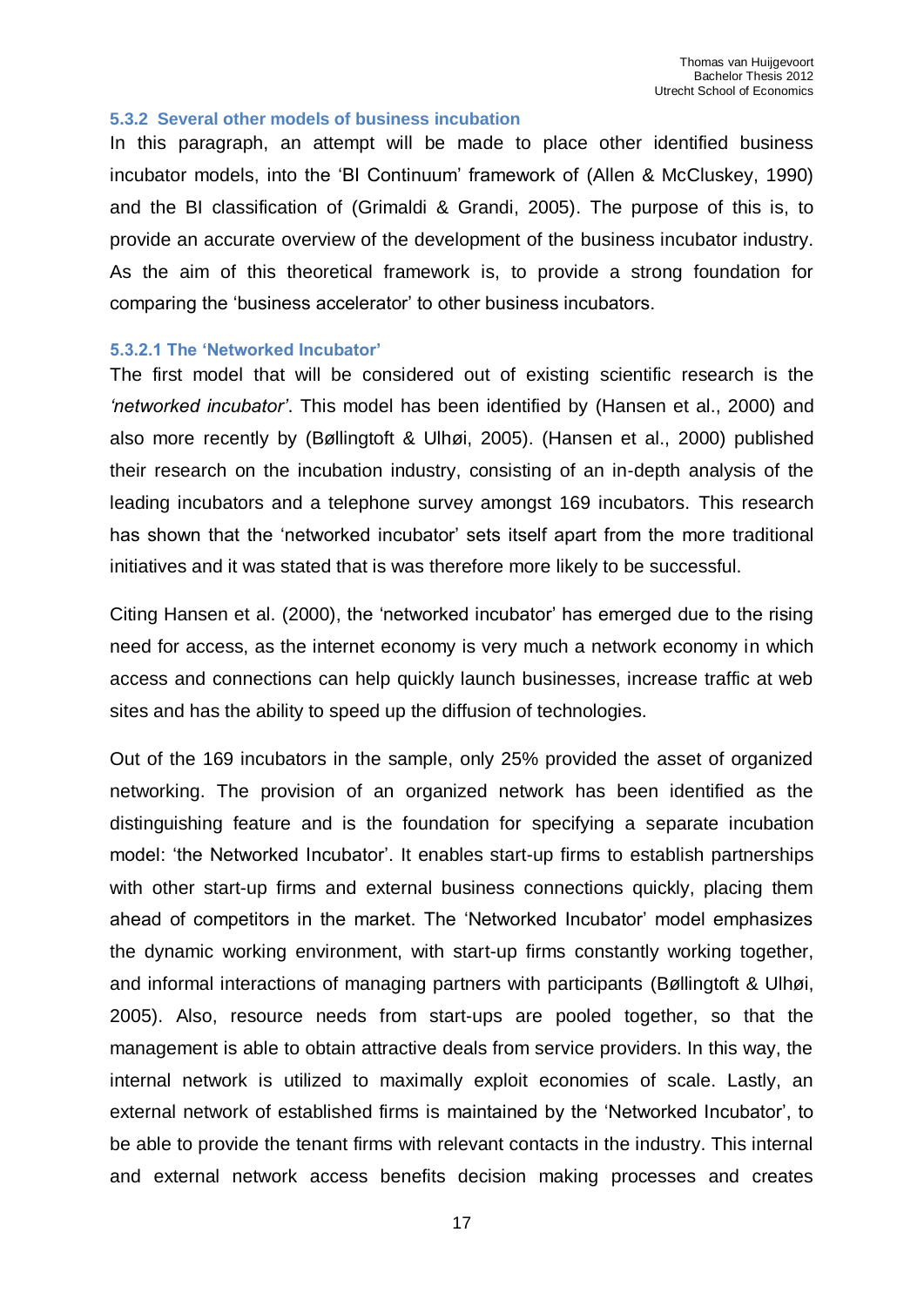business opportunities of all kinds (Hansen et al., 2000) (Bøllingtoft & Ulhøi, 2005). In exchange for these benefits, the networked incubator mostly holds an equity stake in the portfolio companies, which is at the same time the main source of revenues.

The 'networked incubator' embodies two critical characteristics (Hansen et al., 2000):

- Networking is institutionalized, meaning that the mechanisms that foster targeted networking are actually in place, before participating start-up firms possibly need them. This facilitates organized and scalable networking, as the start-up firms are not dependent on the connections of a few managers of the incubator or the venture capital firm in question.
- A networking mechanism leads to preferential access for start-up firms, to certain business connections.

It is argued that the kind of organizational model, which exploits the entrepreneurial drive and network access to the maximum, while preserving the benefits of scale and scope, will be most successful in the ''new economy'' (Hansen et al., 2000). Due to a focus of internal and external networking, the inter-firm collaboration and the for-profit nature of this model, it can be concluded that there are significant similarities with the third generation incubator definition, previously provided (refer to Figure 1). Taking the classification of (Grimaldi & Grandi, 2005) into account, the 'networked incubator' shows most similarities with the 'private incubator', as defined in the first section of this chapter.

#### <span id="page-17-0"></span>**5.3.2.2 The 'New Economy incubator'**

The European Commission has also identified and classified a separate type of business incubator: the *'new economy incubator'* (Commission, 2002). It is defined as a for-profit incubator system, especially accelerating the start and growth of ICT ventures. According to a survey from the Harvard Business School, 356 of this type of incubators were found in 2000. In the second half of the 1990s, the share of ICT ventures in the total of ventures in business incubators, has increased dramatically: from 1 out of 25 in 1994 to 20 out of 25 in 1999 (Commission, 2002). Two important characteristics of a 'new economy incubator' are its for-profit nature and it industry focus: the ICT sector. The main purpose of 'new economy incubators' is not job creation, but the establishment of successful ventures and making a positive return on investment. Furthermore, the main sources of revenue are the percentage equity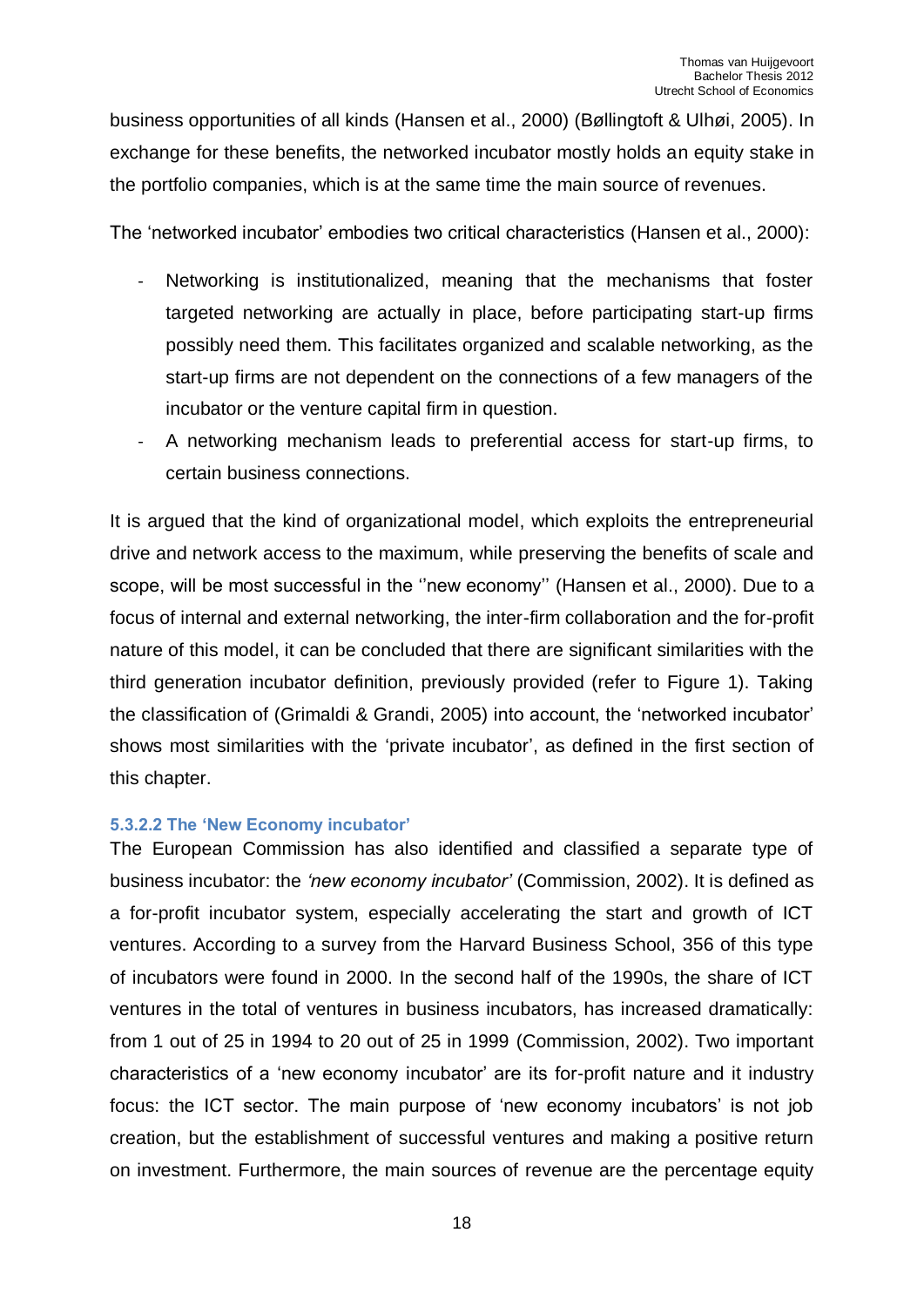stakes the incubator partners hold in the participating start-up firms. Also, it is argued that 'New Economy Incubators' have an essentially virtual presence, because they have financial and business services as their core offerings (Commission, 2002).

The 'New Economy Incubator' model seems to be similar to the 'Networked Incubator' model, on several areas. These similarities are the business model of both types of incubators, the for-profit mission and the important role of provision of financial and business services (through networks) to start-up firms. Additionally, (Hansen et al., 2000) also described the fact that a large number of the 'networked incubators' is aimed at nurturing ICT-based ventures. Nevertheless, the European Commission did not emphasize the importance of organized networking in the 'new economy incubator', which is an important difference

This model, as emphasized in the first part of this paragraph, seems to correspond to the third generation of incubators the most (Allen & McCluskey, 1990). Furthermore, it shows the most correspondence with the private incubator classification of (Grimaldi & Grandi, 2005).

#### <span id="page-18-0"></span>**5.3.2.3 The 'Bottom-Up business incubator'**

Interestingly, the following model of incubation has been defined and published in the beginning of 2012, significantly more recent than the other publications about the incubation industry that have been considered till this point. As a result, a range of models are defined in this research paper, covering the period from the start of the 'third generation' incubators  $(2^{nd}$  half of the 1990s) and the present. This enhances the completeness of the industry overview provided in this sub-question.

(Bøllingtoft, 2012) has identified the 'Bottom-Up Business Incubator'. The reason for the chosen name, is that the identified incubators are all established and ran by the entrepreneurs themselves. In other words, these incubators are not supported in any way by either public or private funds. Hence, they do not pose a cost to society (Bøllingtoft, 2012). According to (Dilts & Hackett, 2004), the key characteristics of the incubator (co-location of businesses, shared services, management assistance and networking), are also present in the 'Bottom-Up Business Incubator'. As emphasized in the research, the exit policies of bottom-up incubators are relatively similar to the traditional model, as the tenant firms can stay until they ''outgrow'' the incubator space. The average stay of tenant firms in an incubator is around 3 years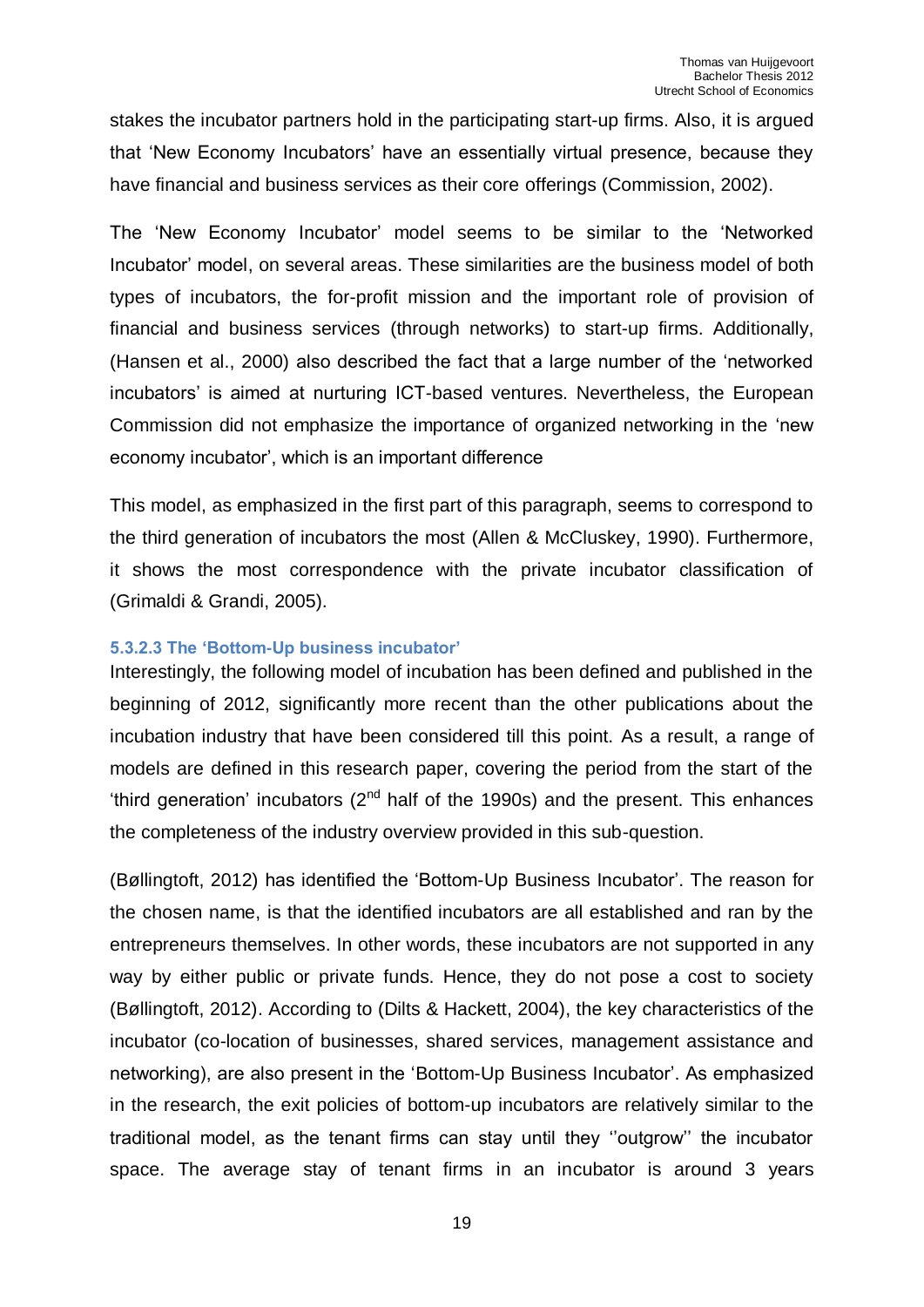(Commission, 2002). However, apart from the difference in the way these incubators are financed and ran, there are some other significant differences compared to the other business incubators from different generations (Allen & McCluskey, 1990). The screening criteria of a 'bottom-up business incubator' are mostly based on the sector: the dominant choice is ICT, media and telecommunication. Next to this, the entrepreneurs should focus on collaboration instead of competition. In traditional incubators, screening and admission is mostly based on business plan evaluation (Bøllingtoft, 2012). Another significant difference is that the 'Bottom-Up Business Incubator' does not provide external specialist business services, but these are only provided internally through networking with other tenant firms. The amount of internal networking activity between tenant start-up firms, seems crucial to the model of the 'bottom-up business incubator (Bøllingtoft, 2012).

The 'Bottom-Up Business Incubator' model can also be placed in the third generation of incubator, in the BI Continuum of (Allen & McCluskey, 1990). Furthermore, it best fits the definition of the private incubator in the classification of (Grimaldi & Grandi, 2005).

#### <span id="page-19-0"></span>**5.3.2.4 A short summary of different incubation models**

Below, figure 2 is provided to give a short summary of the most critical characteristics of the three chosen models in the incubation industry. These characteristics are all specific for the 'third generation' of business incubators. The ''unknown'' boxes refer to the fact that some of the data about the characteristic has not been found explicitly in the literature.

These 3 models all include the basic elements in a business incubator, as described by (Dilts & Hackett, 2004). The basic elements were mostly present already in the 'second generation' of incubators. However, as can be seen in the table, the screening/admission policy and the exit criteria of the 'Bottom-Up Business Incubator' differ from those of traditional incubators. Furthermore, the bottom-up incubator distinguishes itself, because of the fact that funding is completely independent and management as well as full operation, is done by the founders (initiating entrepreneurs) (Bøllingtoft, 2012). This is different from the other 2 models, where funding mostly comes from external private sources, such as venture capitalists or corporate investors (Commission, 2002; Hansen et al., 2000).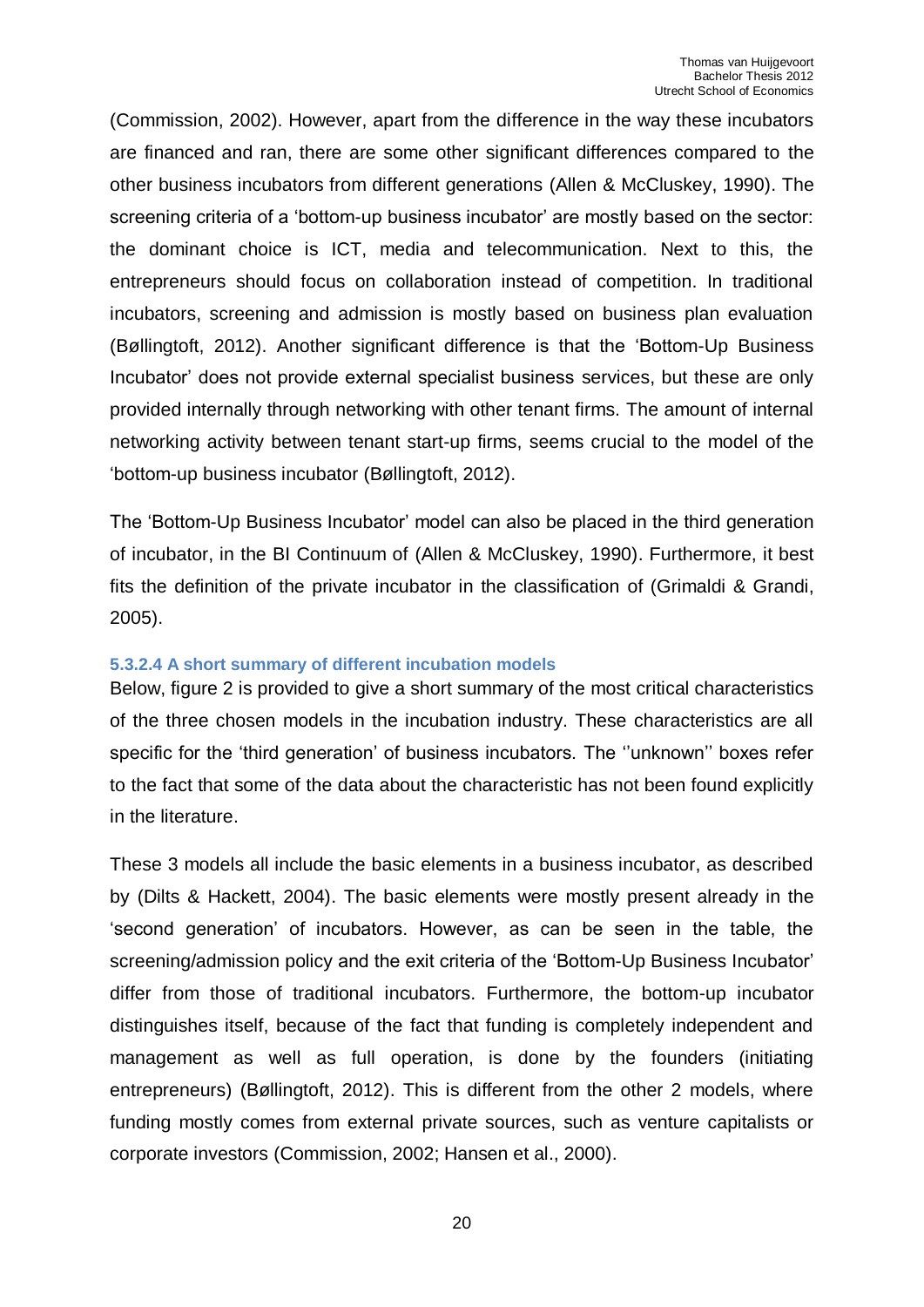|                        | 'Networked          | 'New-Economy        | 'Bottom-Up            |
|------------------------|---------------------|---------------------|-----------------------|
|                        | Incubator'          | Incubator'          | <b>Business</b>       |
|                        |                     |                     | Incubator'            |
| Dominant Industry      | ICT, high           | <b>ICT</b> related  | IT, media and         |
| sector                 | technology          |                     | telecommunication     |
| For-profit/Non-profit  | For-profit          | For-profit          | For-profit            |
| Private/public         | Private funding     | Private funding     | None of these         |
| funding (majority)     |                     |                     |                       |
| Networking             | 'Organized          | (unknown)           | Internal network as   |
|                        | network' (internal  |                     | the basis (inter-firm |
|                        | and external) as a  |                     | cooperation)          |
|                        | crucial part of     |                     |                       |
|                        | value proposition   |                     |                       |
| Main source of         | Equity stake (%) in | Equity stake (%) in | (unknown)             |
| revenue                | tenant start-up     | tenant start-up     |                       |
|                        | firms               | firms               |                       |
| Screening/admission    | (unknown)           | (unknown)           | Entrepreneurs'        |
| criteria for start-up  |                     |                     | willingness to        |
| firms                  |                     |                     | cooperate and         |
|                        |                     |                     | share knowledge       |
| Exit policy for tenant | (unknown)           | (unknown)           | Tenant start-up       |
| start-up firms         |                     |                     | firms can stay till   |
|                        |                     |                     | they "outgrow" the    |
|                        |                     |                     | incubator space       |

#### **Figure 2: Critical characteristics of some recent incubation models**

However, it can be seen from figure 2 that there are significant similarities between the different recent forms of business incubation. All of these are primarily focused on one industry, namely the ICT-related ventures. Additionally, all the 3 models operate dominantly on a for-profit basis. Most of the models are for majority privately funded and operate with the same kind of business model. Perhaps, it can be inferred from this that the three definitions do not all represent one specific, stand-alone type of incubator. These models might display a single trend, going on in the business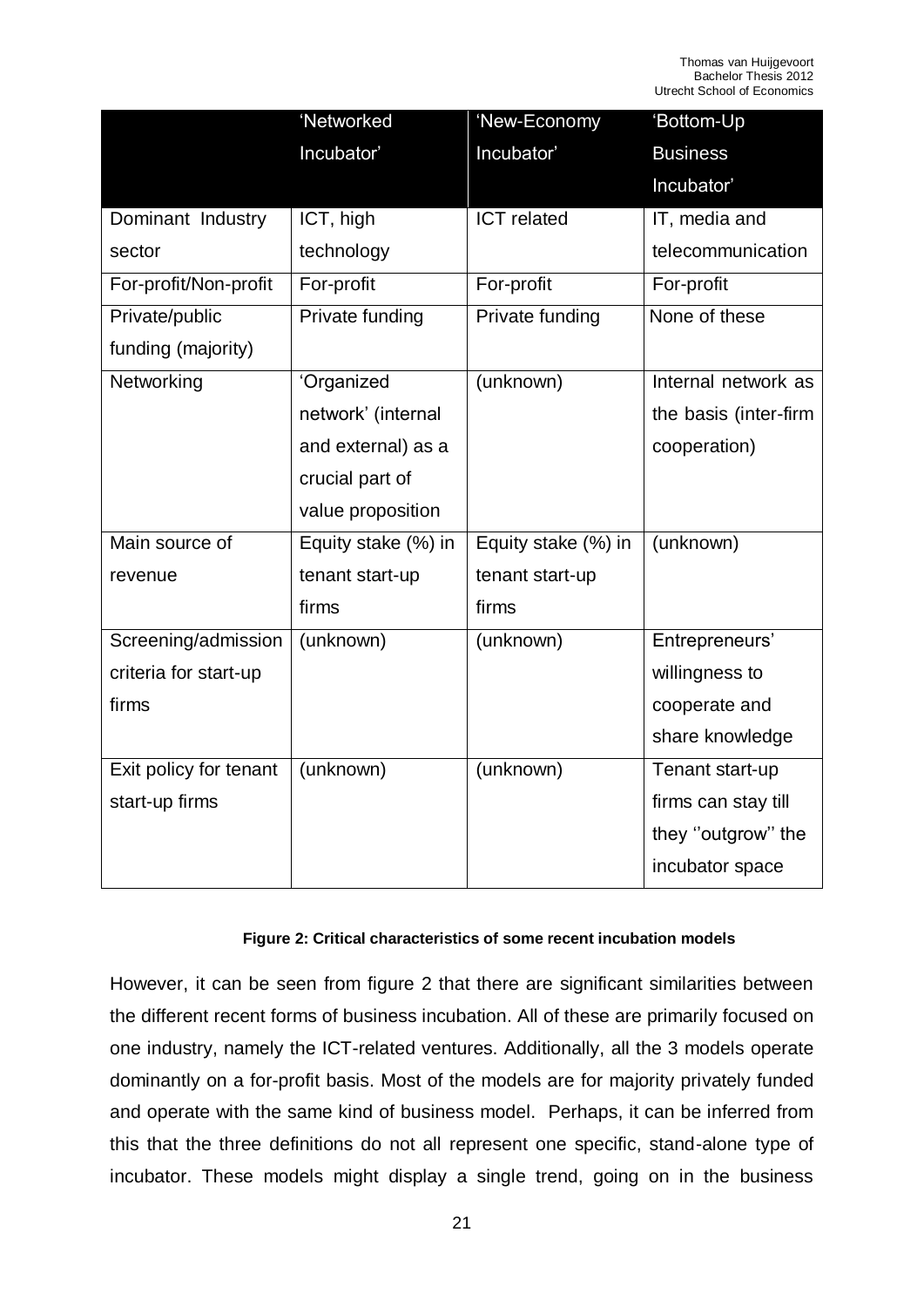incubator industry since the late 1990s. The following citation from (Chinsonboon, 2000) accurately describes this trend, emerging from needs assessed by the market itself:

*''In recent years, and especially during mid-1999 to early 2000, the number of new for-profit high technology incubators has increased dramatically. Incubators are seen as organizations that can address the unique needs of today's new ventures: speedto-market, synergy and network, talent cultivation and strategic cohesiveness. The growing number of incubators in the New Economy also represents a wide range of organizational forms.''*

Some of the relevant different organizational forms referred to by (Chinsonboon, 2000), have been shown in this chapter. While attempting to view the same overall trend, researchers have given other names to the phenomenon. Hereby pointing at the increasing number of for-profit, high technology, network driven business incubators that has been established since the second half of the 1990s. This seems to be a notable trend in the incubator industry, since it is already going on for more than a decade. The widespread establishment of business incubators in general, has only started since the 1980s (Commission, 2002).

#### <span id="page-21-0"></span>**5.4 The 'Business Accelerator'**

The 'Business Accelerator' can be considered as a special case, in the business incubation industry. Reasons for this include the recent origin and the lack of scientific research devoted to this organizational form. The latter is likely to be a result of the first reason. In this section, a definition of this form of business incubation will be provided, together with an attempt to place it in the right context, by means of the 'BI Continuum' framework.

#### <span id="page-21-1"></span>**5.4.1 Relevance of the 'Business Accelerator'**

In 2011, an estimated number of around 110 business accelerators has been reported worldwide (Tozzi, 2011). In 2010, the estimated number of companies funded by business accelerator programs in the US was thought to be over 180 (Miller & Bound, 2011). Recently, the Wall Street Journal reported that applications for participation, in the roughly 200 existing business accelerator programs, have doubled in the last 2 years (Maltby & Needleman, 2012). The growth trend has on the other hand been put into perspective by a research of a US venture capitalist, Aziz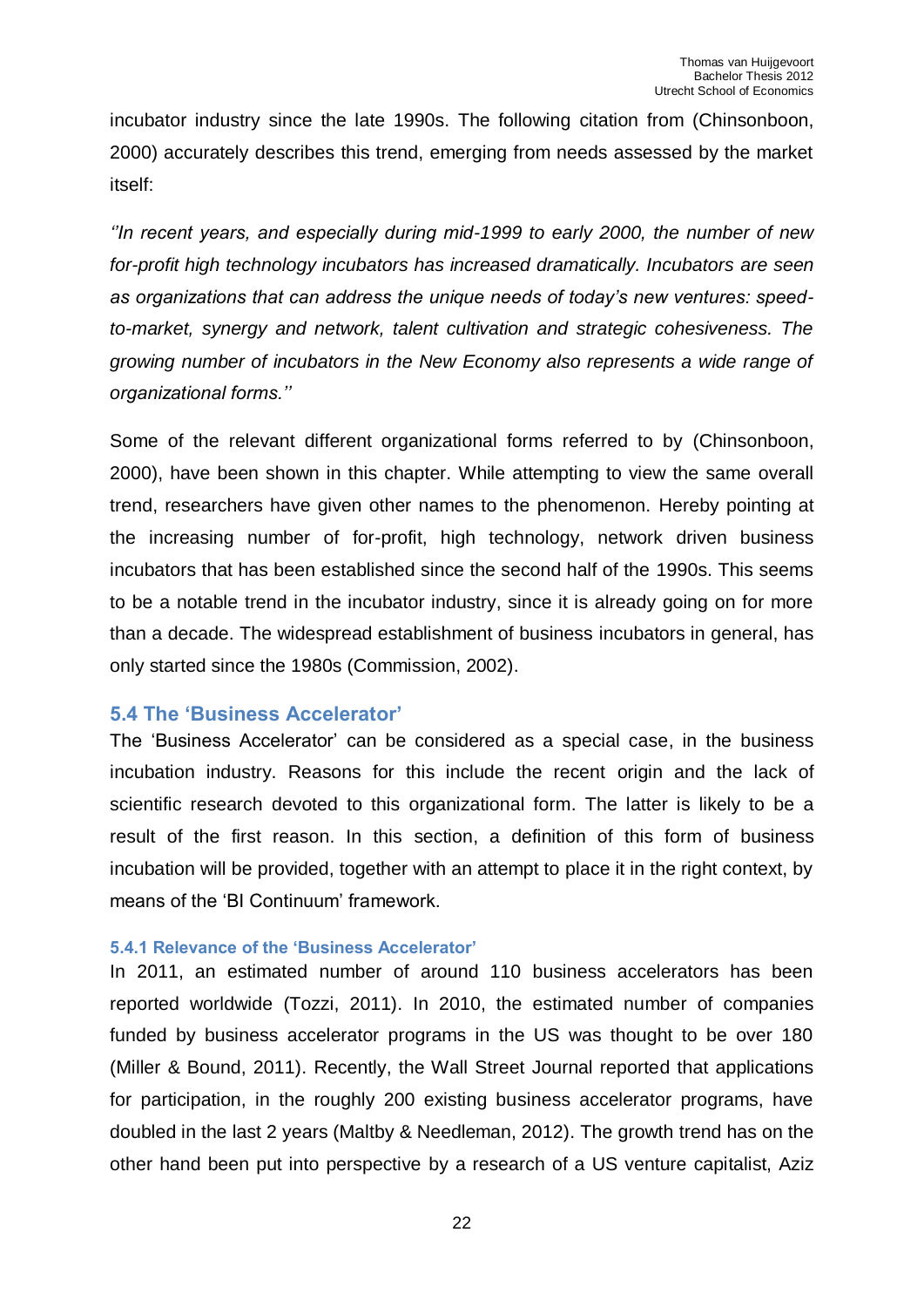Gilani (in cooperation with Kauffman fellowship program) in 2011. It suggested that there have been found only 38 relevant accelerator programs in the European and US industry (Gilani, 2011). Nevertheless, these findings infer a substantial growth in the number of 'Business Accelerator' programs. There are more estimations existing on the environment of business accelerators. However, not overlooking the doubtfulness of the preciseness of this data, the number is significant (refer to total global number of incubators) and there have been written a substantial number of articles about the phenomenon on reliable news websites such as the Wall Street Journal, Forbes, the Bloomberg Businessweek and TechCrunch (Butcher, 2011; Geron, 2012; Maltby & Needleman, 2012; Tozzi, 2011). Furthermore, a 'Global Accelerator Network' [\(www.globalacceleratornetwork.com\)](http://www.globalacceleratornetwork.com/) has recently been established to track the growth of the phenomenon.

#### <span id="page-22-0"></span>**5.4.2 The rise of the 'Business Accelerator'**

'Business Accelerator', which is addressed in this research is adapted from (Christiansen, 2009), who suggests that the first of this kind of 'seed accelerator programs' has been established in the year 2005. This business accelerator, based in Mountain View California, is called 'Y Combinator' and has been established by Paul Graham, who is seen as the pioneer of the 'Business Accelerator' in the incubation industry. As the total value of the incubated start-up firms has been estimated at \$7.78 billion by 2010, Forbes has ranked 'Y Combinator' at the first place of their top 100 list of worldwide incubator programs (Geron, 2012). This is an interesting finding, as it has only been established in 2005, competing with highly experienced and well-established incubator programs. Following in 2007, the Boulder, Colorado based business accelerator 'TechStars' was established. Currently operating on four different locations, TechStars has brought forward 114 companies, from which 98 were still active in 2010. These companies have raised a total of \$134 million in venture capital and employ around 714 workers (Geron, 2012). Being listed second on the incubator ranking composed by Forbes (based on total value of startup firms), 'Techstars' is seen as one of the pioneers of the accelerator model, together with 'Y Combinator'. In the same period (starting from 2005) a growing number of 'Business Accelerator' programs has been established worldwide. This trend has been starting in the US and moving to Europe and other parts of the world.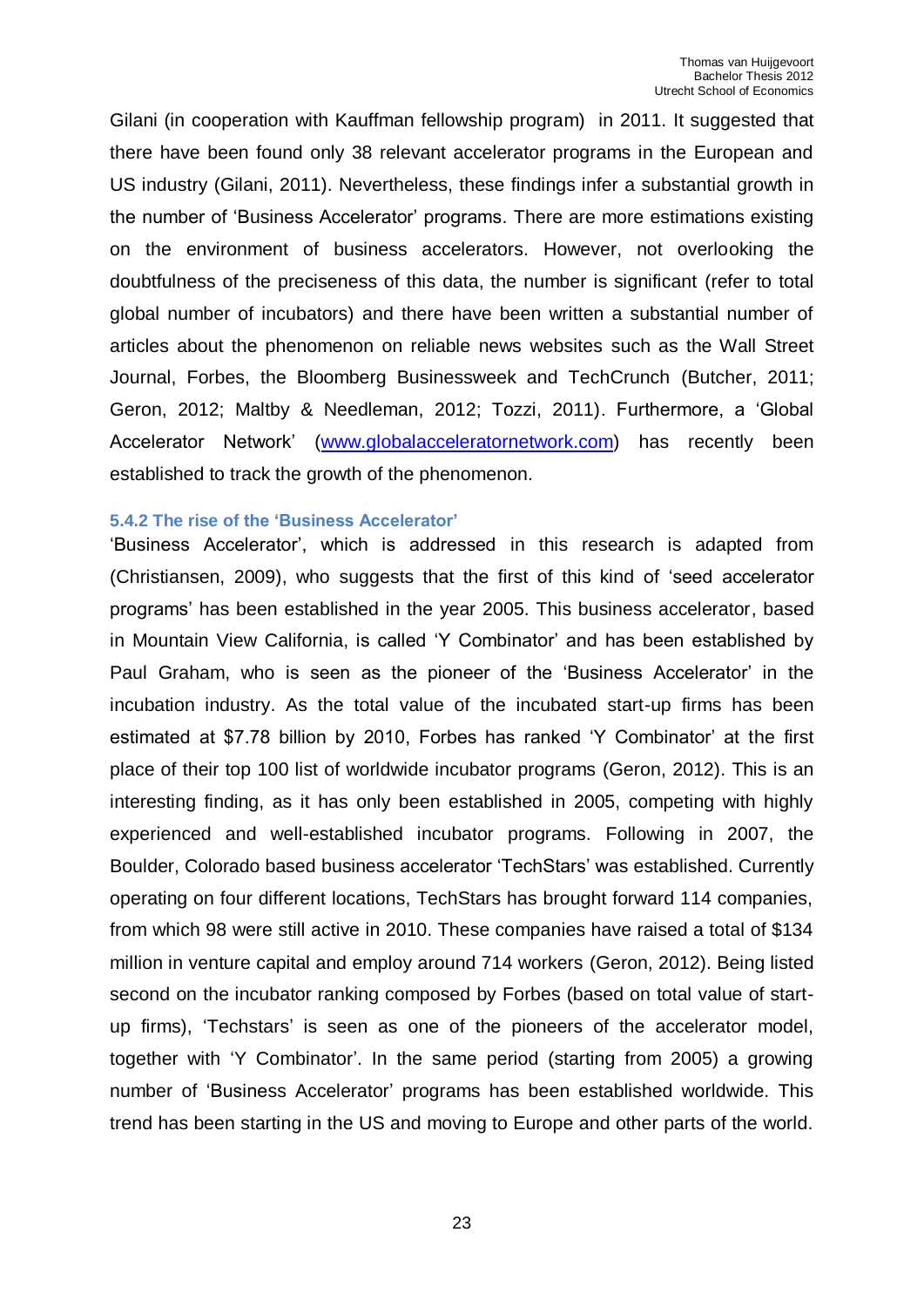For example, there have been an increasing number of accelerator programs reported in China.

What has been the main trigger for the increasing trend in the establishment of business accelerator programs? One important contributing factor has been the changing economics of start-up firms (from the start-up firm perspective), in the last decade. Lower technology costs, easier routes to customer acquisition and better forms of direct monetization have paved the way for high technology teams to quickly bring a product to the market. The decreasing costs of software and hardware have been an important trigger for the increasing number of start-up firms and 'Business Accelerator' programs. Through the rise of internet, new business models have been emerging and it became possible to create revenue from day 1 of the business (Miller & Bound, 2011; St. Jean, 2009). From the perspective of the investment community, accelerators facilitate a way for early stage investors to lower the risk of investing in ICT or other high-technology start-up firms. After the dotcom boom of 2000, investors became extremely cautious with putting these firms in their portfolios, because of the high risks attached (Commission, 2002). 'Business Accelerator' programs are a great way for venture capital or angel investors to diversify their portfolios, with investing small amounts in a larger number of start-up at once, and thereby reducing the risks of the investment. For high-technology start-up firms, obtaining external capital is very hard in today's economy. Accelerator programs step in, and provide the opportunity to both start-up firm and investor to decrease the risk of going in business (Miller & Bound, 2011), which can be one of the explanations for the increasing trend.

#### <span id="page-23-0"></span>**5.4.3 The 'Business Accelerator' model definition**

The 'Business Accelerator', pioneered by 'Y Combinator' and 'TechStars', hasn't been found in scientific literature so far. In this section, an attempt is made to provide a clear definition of the 'business accelerator' model. In this definition, the key characteristics will be identified.

For defining the 'Business Accelerator' model, the definition of a recent MBA thesis report from Cambridge University will be used (Christiansen, 2009). This research consists of an extensive web survey and composition of a database with existing 'seed accelerator programs', a survey amongst entrepreneurs and personal interviews with founders of a variety of these programs. All the programs provided in the database, correspond to the definition of a 'seed accelerator program'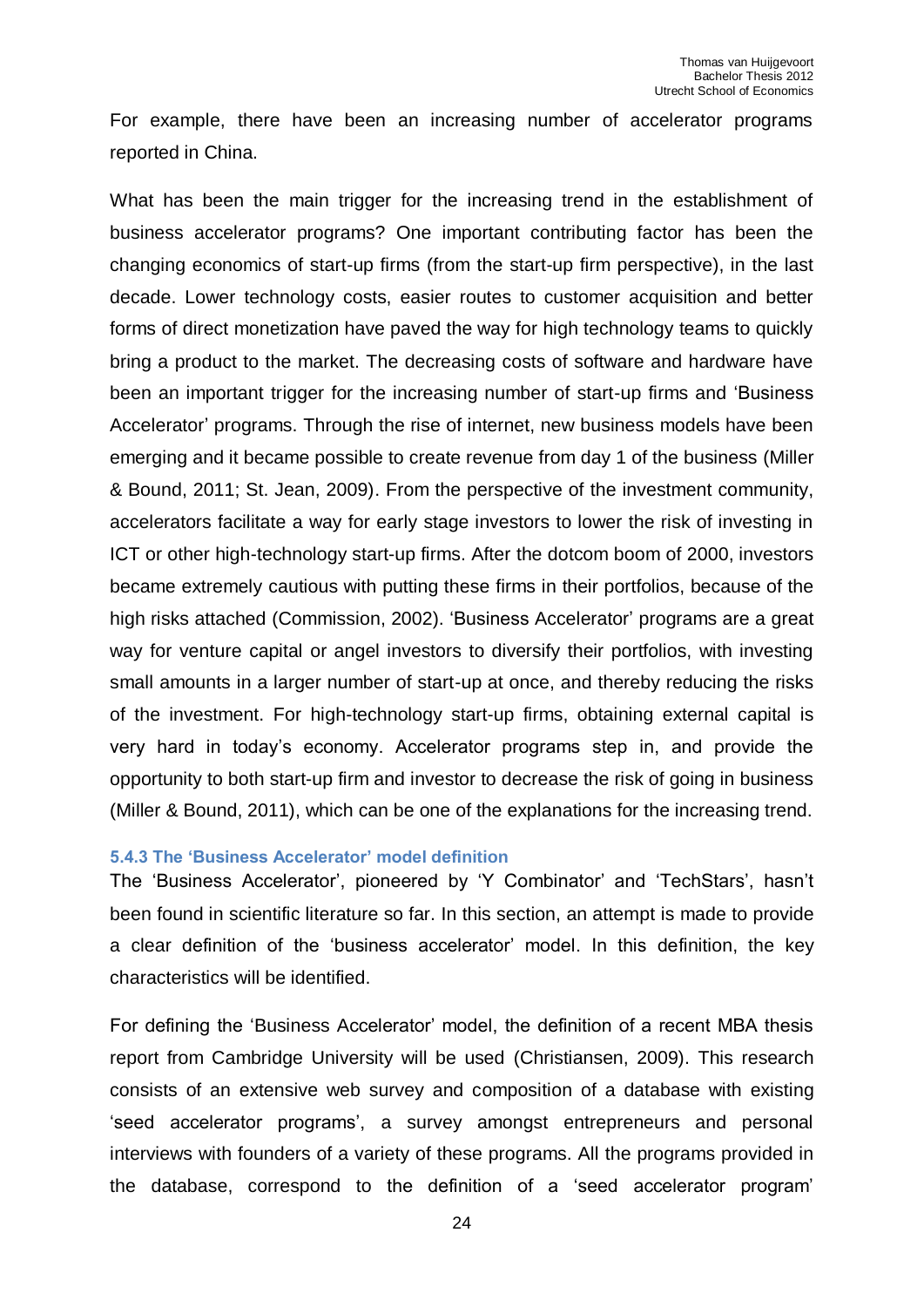(Christiansen, 2009). The findings in that research will be complemented with data from web articles and a report on 'the rise of accelerator programs' by NESTA, which is a UK-based, innovation and research platform (Miller & Bound, 2011).

| The key elements of a 'business accelerator' program                                   |
|----------------------------------------------------------------------------------------|
| Start-up firms receive funding (up to \$50000 dollars each), in exchange for equity    |
| (average between 6-10%)                                                                |
| Company founders consist of small teams (averaging 3), with technological              |
| backgrounds                                                                            |
| Each group of start-up firms stays in the program for a defined period of time: mostly |
| between 3 and 6 months                                                                 |
| Intensive coaching/education program, consisting of business advice and product        |
| advice                                                                                 |
| Networking program to meet other advisers or investors                                 |
| An open application process for start-up firms intending to enter, which is highly     |
| competitive                                                                            |
| May/or may not include: Demo Day for start-up firms to show their progress to          |
| investors                                                                              |
| May/ or may not include: Free or subsidized office space for the start-up firms to use |
| during the program                                                                     |

**Figure 3: the key elements of a 'Business Accelerator'** 

Adapted from (Christiansen, 2009) and (Miller & Bound, 2011)

Figure 3 displays the key characteristics of the 'Business Accelerator'. These characteristics are defined according to the database compiled by (Christiansen, 2009). This real-time list contains 78 accelerator programs worldwide (see appendix 3), which fit the elements from figure 3. Through manual web search, (Christiansen, 2009) has defined these programs and confirmed the presence of the main elements from figure 3. These criteria are confirmed as belonging to the definition of a 'Business Accelerator' by (Gilani, 2011) and (Miller & Bound, 2011). Therefore, it is assumed that these characteristics are representative as a benchmark, when defining the 'Business Accelerator'.

In the 'Business Accelerator' model, the participating start-up firms receive a fixed amount of investment at the start of the program. This amount is mostly reaching up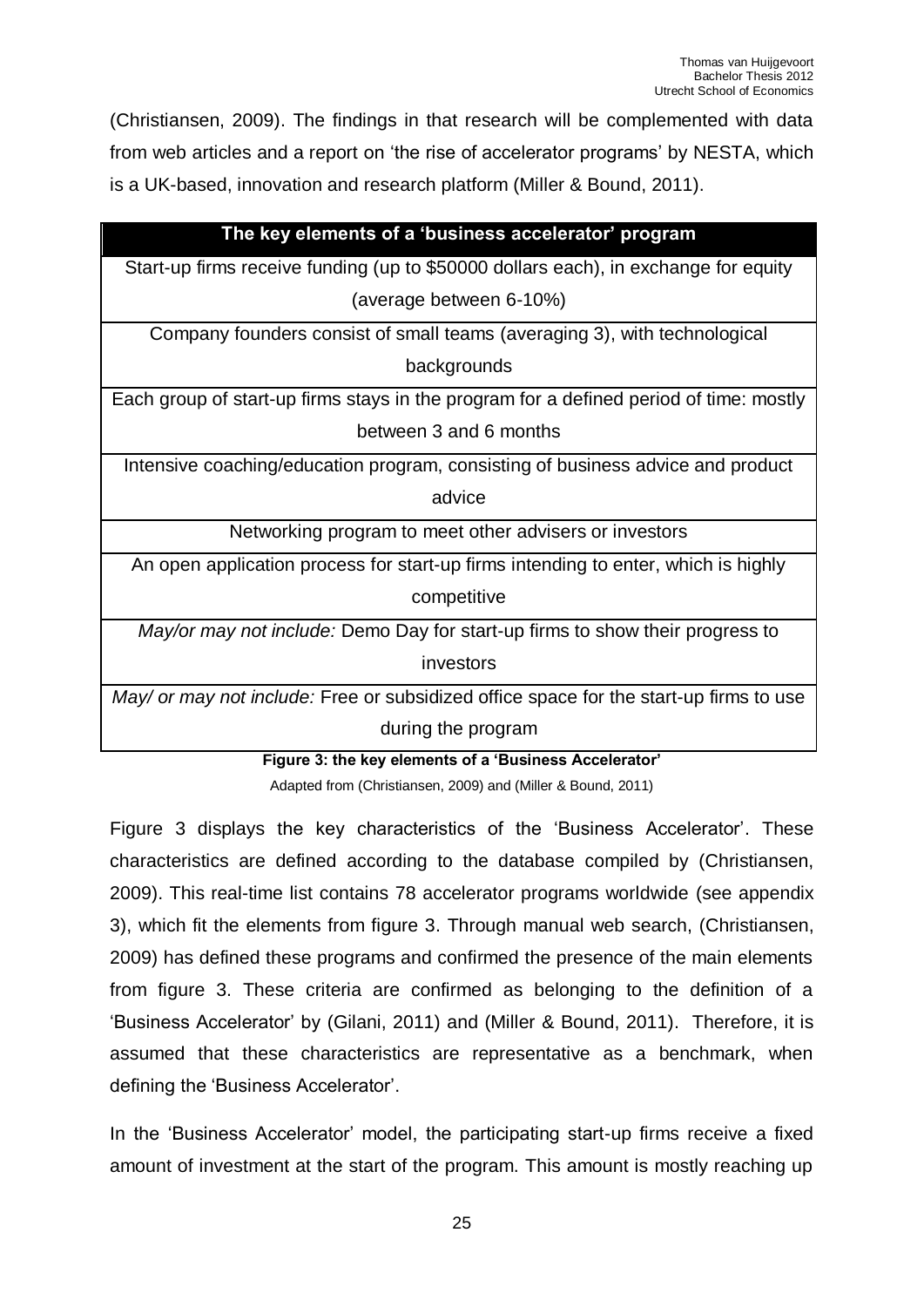to \$50000 per team. This investment can be in the form of a convertible note or an equity investment (mostly between 6%-10%) (Christiansen, 2009; Miller & Bound, 2011). The average size of the team of founders per start-up firm mostly consists of around 3 persons. The reason why teams are usually not smaller, is that the work pressure of running a start-up firm and the intensity of the program becomes too large in this case. The reason why teams are not larger, is that the investment per start-up firm becomes too high, as this mostly goes parallel with the number of founders (Gilani, 2011; Miller & Bound, 2011). Then, the time period for a start-up firm of being in an accelerator program is generally fixed between 3 and 6 months. The rationale behind this, is that ICT-related firms (in today's world of high technological advancements) take a relatively small amount of time to enter the market and the efficiency of the program will be maximized under high pressure circumstances (Christiansen, 2009). Then, the majority of business accelerator programs provides an extensive mentoring program. The aims of this are practical coaching in the form of product support and business support and an opportunity to build a long-term relationship with these mentors, who are in most cases entrepreneurs with experience in the relevant industry. It is argued that the quality and the size of the mentoring network, is an important quality indicator for start-up firms intending to opt for a specific 'Business Accelerator' program. This aspect is closely connected to the subsequent element mentioned in figure 3, which is networking. Business accelerators usually provide preferred access to network meetings, industry relevant conferences and internal guest speakers. Furthermore, in a lot of cases, a Demo Day is organized where the local investment community is invited to observe the progress and the finalized propositions of the participating start-up firms. This is a very useful opportunity to receive relevant feedback and to connect with people who could provide future follow-up investments (Christiansen, 2009). Accelerator programs operate in such a way, that each time when a new program period starts, one ''batch'' or ''cluster'' of start-up firms gets selected through an open and highly competitive (especially with the popular, high quality programs) procedure. The number of companies participating in a program varies significantly, ranging from 10 to 70, depending on the available office resources, management and network (Gilani, 2011; Miller & Bound, 2011). The last specific characteristic of the 'business accelerator' model of incubation is the fact that in most cases, office space is provided for the start-up firms. This is either heavily subsidized or provided for free.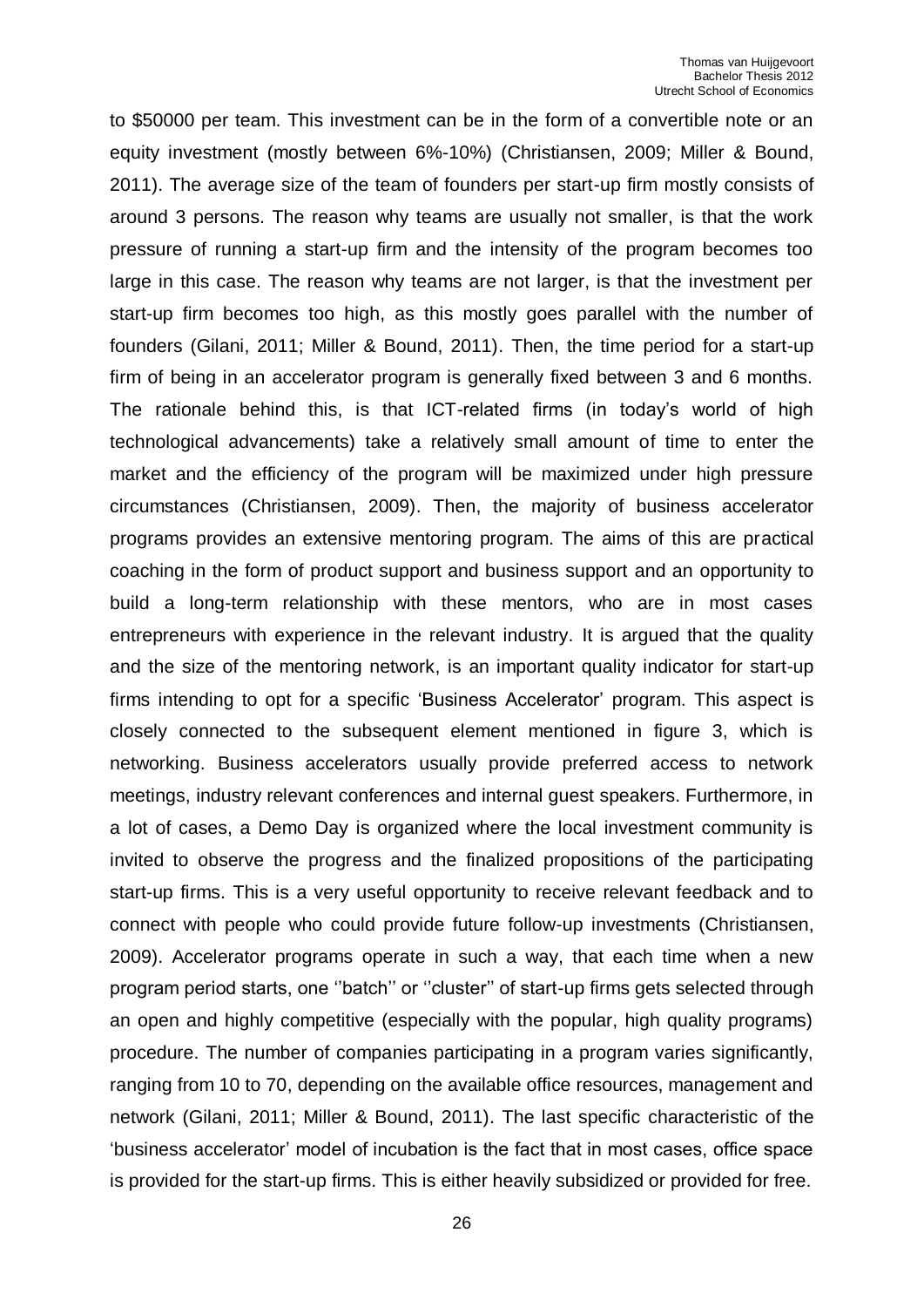# <span id="page-26-0"></span>**5.5 Similarities of the 'Business Accelerator' with the 'third generation' of business incubators**

In the theoretical framework, different models of the 'third generation' of incubators (Allen & McCluskey, 1990) have been shown as an attempt to identify the critical characteristics of the trend in the incubation industry, starting from the second half of the 1990s. These more recent models of incubation corresponded with the 'private incubator' classification of (Grimaldi & Grandi, 2005). The purpose of this paragraph, is to show how the 'Business Accelerator' corresponds to the trend in the business incubation environment. Prior to thorough emphasis on the differences, it is worthwhile to look at some remarkable similarities of the 'Business Accelerator' with the latest generation of business incubators. This enhances our understanding, that the 'Business Accelerator' is not a phenomenon that emerged out of void.

The relevant generation of incubators in the 'BI Continuum' framework to consider, is the 'third generation'. This generation involves start-up firms from mainly the ICTsector, a majority of the incubators has a for-profit mission and only a few of them are (partly) financed by public sources (Commission, 2002; Dilts & Hackett, 2004). Referring back to figure 2, it can be seen that the relevant and more recent models of incubation (section 5.3.2.4) accurately correspond to the third generation of incubators.

At first, the 'Business Accelerator' model puts an emphasis on ICT-related start-up firms, which corresponds with the third generation of incubators. Secondly, the forprofit nature of business accelerators also fits with the third generation classification. Thirdly, emphasizing a major aspect of the third generation of incubators, is the focus on networking. It has been shown that the provision of an organized external network (Hansen et al., 2000) and or the utilization of an internal cooperative network between participating firms (Bøllingtoft, 2012), plays a very important role in the third generation incubator environment. In defining the 'business accelerator' model, the importance of a large external business network and the opportunity for internal cooperation with other tenant firms also became evident. This is yet another similarity corresponding factor of the 'business accelerator' model with the third generation of the 'BI Continuum' framework. Fourthly, the revenue model of a the third generation of incubators is mostly 'equity' based (refer to figure 2). Comparing this fact with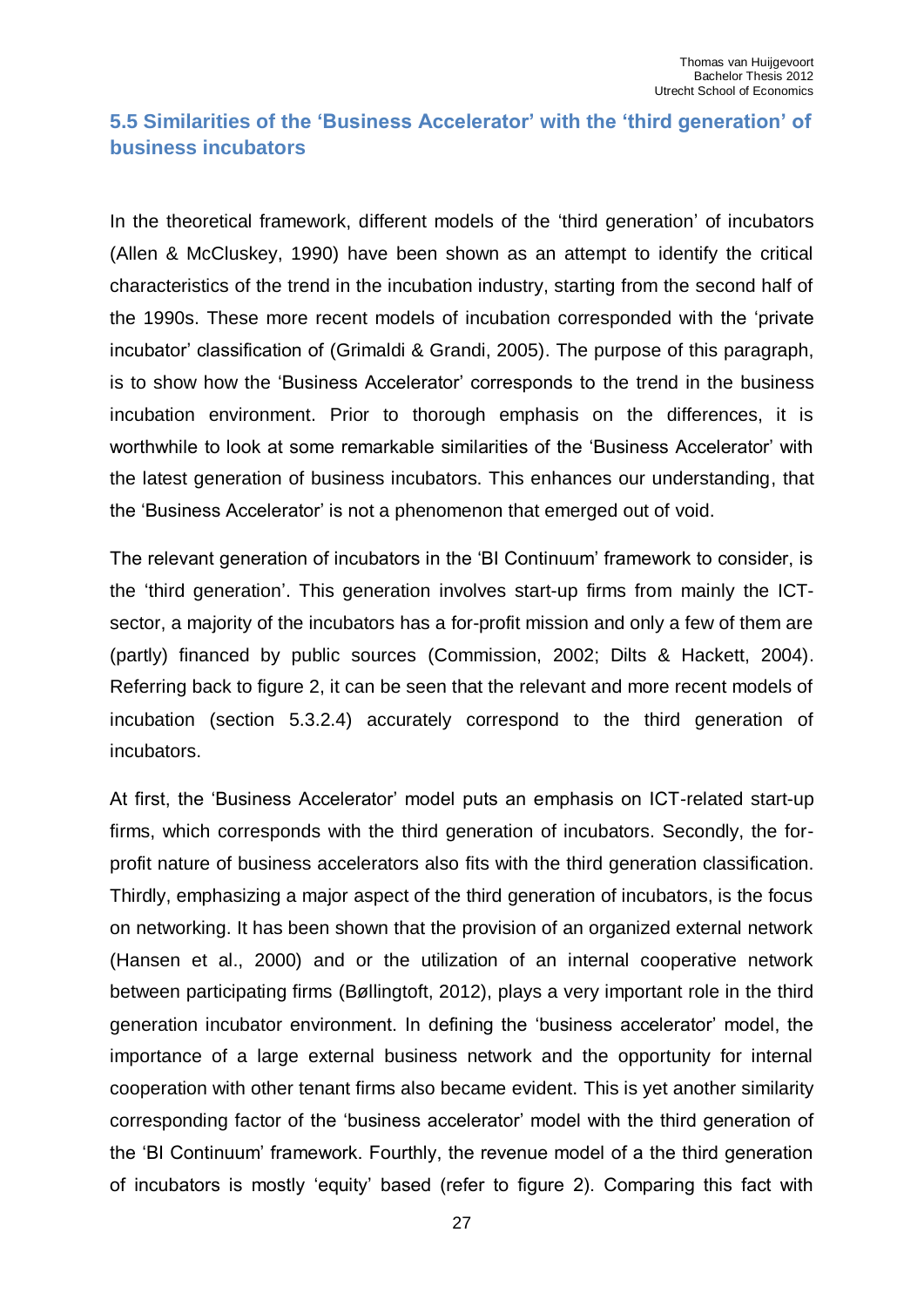figure 3, it can be seen that the 'business accelerator' model is also based on this model, as start-up firms mostly give up on average between 6%-10% of equity to participate in a specific accelerator program. Thus, the business model of business accelerator programs corresponds to the general trend of the third generation of incubators. At last, generally all the third generation incubators offer a range of basic services on the area of business support and coaching, either from external of internal parties, paid or for free. Furthermore, the basic ingredient of business incubation, which is working space for the tenant start-up firms, seems to be maintained throughout the third generation (Hansen et al., 2000). Without taking the minor differences in provision of these basic services between 'Business Accelerator' programs into consideration, it seems that they correspond with the third generation on these areas. Office space and mentoring/coaching services are also integrated in the value proposition of this model.

As the 'Business Accelerator' includes several critical similarities with the other recent models of business incubation, it can be concluded that the 'Business Accelerator' corresponds to main elements of the 'third generation' of business incubators of the last 15 years.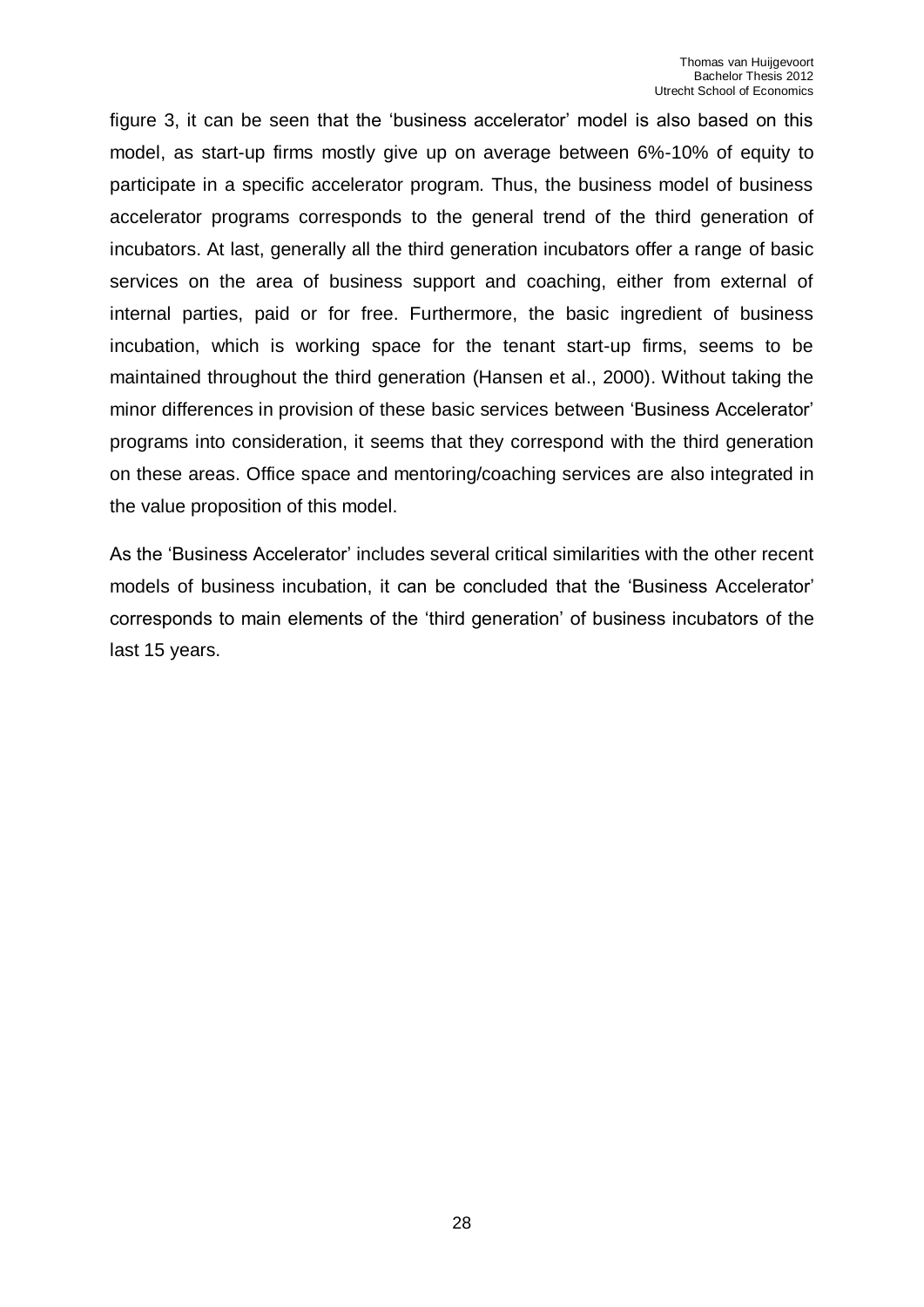# <span id="page-28-0"></span>**6. Sub-Question 1: What are the key distinctive characteristics of the 'business accelerator', in comparison with other recent business incubator models?**

# <span id="page-28-1"></span>**6.1 The 'business accelerator' model compared to the 'third generation' business incubators**

The main value proposition of different generations of business incubators in the 'BI Continuum' (Allen & McCluskey, 1990), has changed from offering cheap office space and shared office facilities (first generation) to an extended offer of business support services (second generation) and eventually the addition of networking services to the value proposition(third generation). The value proposition of today's incubator landscape seems to be homogeneous (Bruneel et al., 2012). However, it is shown that not all business incubators develop their value proposition parallel to the different generations of business incubators. A large amount of first and second generation business incubators doesn't achieve to make major changes in their offering and do, as a result, have a value proposition which is only relevant to a low share of their tenant start-up firms (Bruneel et al., 2012). On the other hand, third generation incubators are focusing more on the alignment of their service proposition with the interest of the tenant start-up firms, as these incubators are more focused on the creation of profitable ventures, instead of the goal to ''look good in the eyes of policy actors by increasing income (e.g. rental income, service provision) (Bruneel et al., 2012). Other characteristics of the third generation incubators (relative to older generations) are the fact that these have shorter incubation periods, a larger number of companies graduating and a higher provision of different services and intervention with tenant start-up firms. Furthermore, first and second generation incubators show a tendency to focus on receiving a stable revenue through rental income and recruitment of more mature companies. Third generation incubators show a greater focus in selecting high potential young companies and growing them to a higher level quickly (Bruneel et al., 2012). In section 5.3, a short overview of characteristics present in third generation incubators has been provided. Together with the intergenerational differences between business incubators provided in this section, we have developed a clear overview of the main traits and features of the third generation of business incubators. Additionally, in section 5.3.2, figure 2 is provided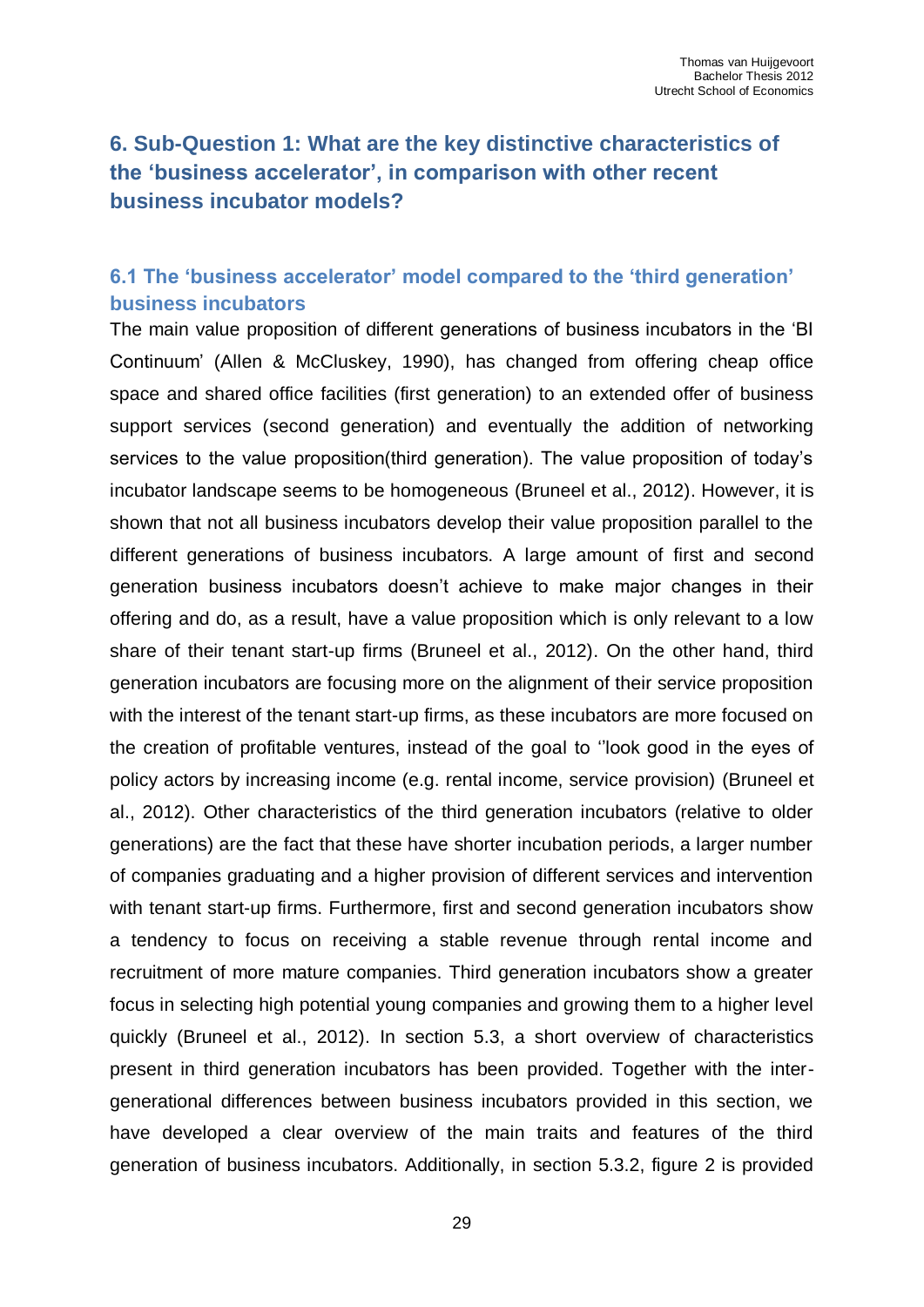to summarize the key characteristics of the several identified incubator models. These 3 models have been categorized into the third generation of incubators, due to the similarities that were observed. In section 5.5, the 'business accelerator' model has been implemented into the 'Business Incubator Continuum'. The model has the most similarities with the third generation of incubators. The comparison between the older generations of business incubators (first and second) and the third generation, has already been made in this and other sections of this research paper (section 5.3). For this reason, when evaluating the differences between the 'business accelerator model' and other models of business incubation, it will only be compared with the third generation of incubators. Another reason for the value of this approach is that the third generation of incubators and the 'business accelerator' model are both quite recent in terms of history.

The comparison will be provided using the 'key characterizing variables' of (Grimaldi & Grandi, 2005) and the 'BI Continuum' framework of (Allen & McCluskey, 1990). These variables of the third generation business incubators will be set out using the information given in section 5.3.1 and 5.3.2.4. The key characteristics of the 'business accelerator' model are given with the information from section 5.4.3. Figure 4 below displays the comparison between the 'business accelerator' model and the third generation business incubators. Some of the variables were not provided in the definitions earlier in this paper, and will be provided with the help of additional literature.

| Characterizing       |                              | 'Third generation' business 'Business Accelerator ' model |
|----------------------|------------------------------|-----------------------------------------------------------|
| variables            | <i><b>incubator</b></i>      |                                                           |
| <b>Institutional</b> | Profit-oriented (majority)   | Profit-oriented                                           |
| <b>Mission</b>       |                              |                                                           |
| <b>Industrial</b>    | High-Technology              | High-Technology<br>(specialized:                          |
| <b>Sectors of</b>    | (specialized: ICT-related in | ICT-related in most cases)                                |
| <b>Investment</b>    | most cases)                  |                                                           |
| <b>Financing</b>     | Private financing (majority) | Private financing (majority)                              |
| Location             | (no data available)          | (no data available)                                       |
| <b>Market</b>        | National/International       | National/International                                    |
| Origin of Ideas      | (no data available)          | (no data available)                                       |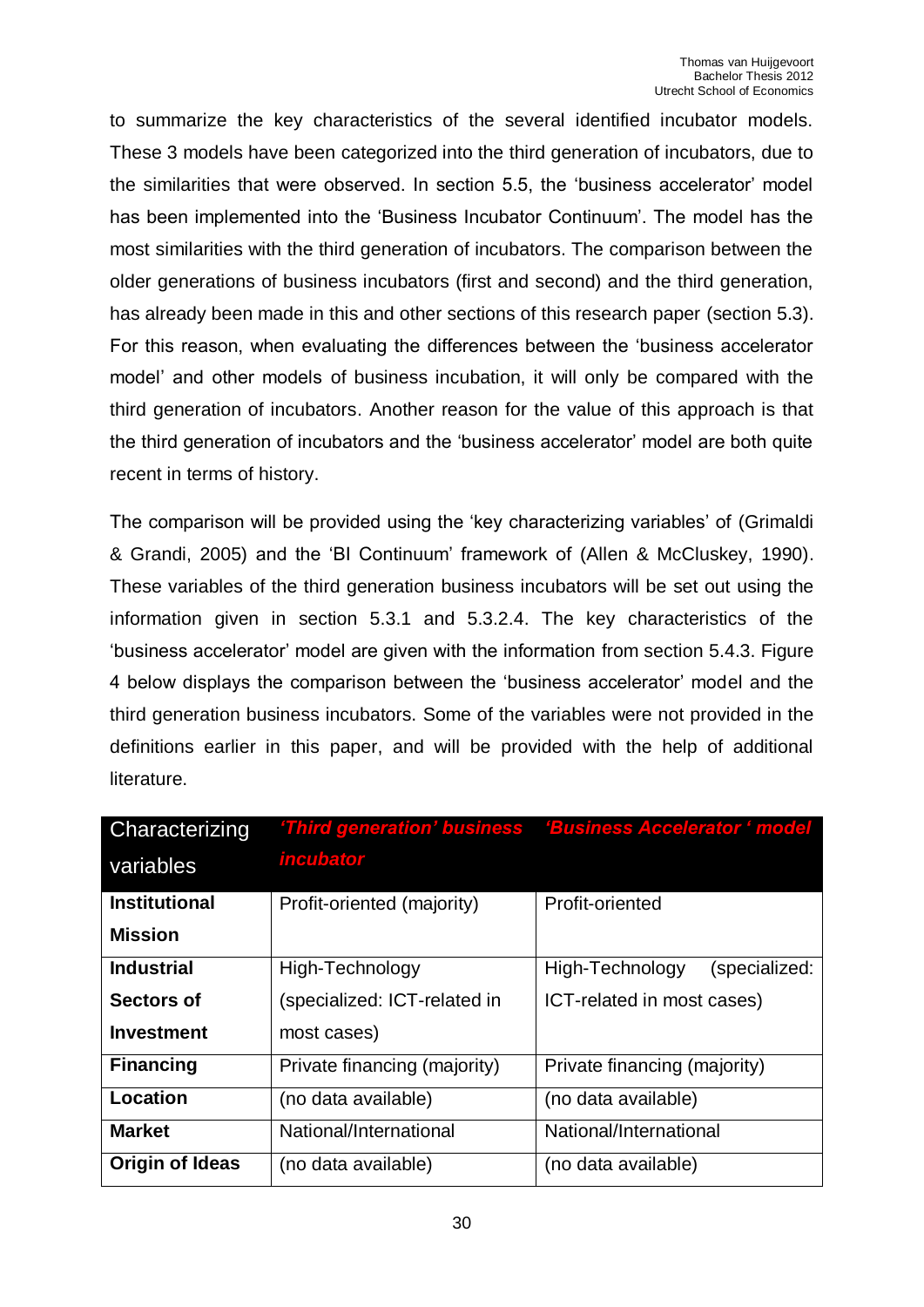| In stage of business idea,           | stage<br>business<br>idea,<br>In<br>of  |  |
|--------------------------------------|-----------------------------------------|--|
| product development,<br>early        | product<br>development,<br>early        |  |
| growth                               | growth                                  |  |
| Provision of seed capital            | Provision of seed capital               |  |
| investment, in exchange for          | investment, in exchange for             |  |
| equity percentage in start-up        | equity percentage in start-up           |  |
| firms.                               | firms.                                  |  |
| <b>Business</b><br>support services, | <b>Business</b><br>services,<br>support |  |
| financial services, networking       | financial<br>services,<br>networking    |  |
| services, office-space, office       | office-space,<br>services,<br>office    |  |
| facilities. (to varying extent)      | facilities. (to varying extent)         |  |
| (no data available)                  | (no data available)                     |  |
|                                      |                                         |  |
| 20 months on average                 | 3-6 months on average                   |  |
|                                      |                                         |  |
|                                      |                                         |  |
| No clear, standardized               | competitive,<br>Very<br>clear<br>and    |  |
| admission and selection              | rigorous procedure of selection         |  |
| procedures, lack of                  | and admission. One group of             |  |
| competition. Start-ups can be        | start-ups can be admitted at            |  |
| admitted throughout the year.        | same time, and "graduates at            |  |
|                                      | same time.                              |  |
|                                      |                                         |  |

#### **Figure 4:**

## **The main characterizing variables of 'third-generation business incubators' and 'business accelerator' programs**

Adapted from: (Allen & McCluskey, 1990; Grimaldi & Grandi, 2005)

In case of a similar observation of the characterizing variable between third generation incubators and 'business accelerators', it is important to note that this not necessarily imply overall equality of this characteristic amongst all third generation incubators and 'business accelerators. The aim of the comparison, is to see whether the important characterizing variables substantially differ amongst a majority of the 'business accelerator' programs, in comparison with third generation incubators. For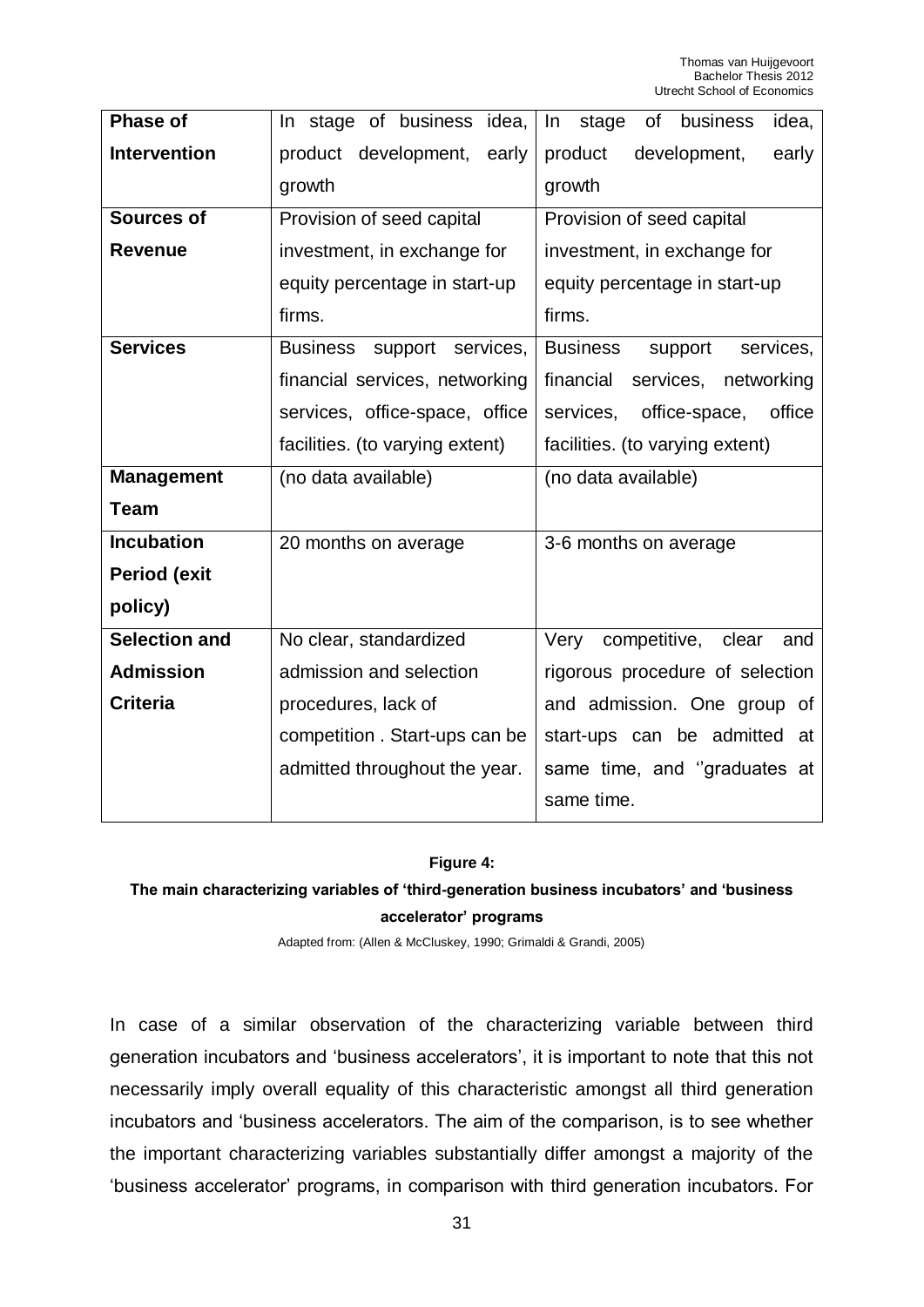example, implying that the service provision to start-up firms is similar amongst the two categories, it doesn't mean that every single 'business accelerator' program offers the exact same service package as all the third generation incubators. It means that on general, the value proposition of type of services amongst third generation incubators doesn't differ much from 'business accelerator' programs (note: ''varying extent'' in figure 4). For the scope of this research, only significant unique elements in the 'business accelerator' model in comparison to third generation business incubators are regarded as relevant.

#### <span id="page-31-0"></span>**6.1.1The similarities between the 'third generation' business incubators and the 'business accelerator' model**

As shown in the theoretical framework, the 'third generation' of business incubators shares a couple of key characteristics. First, their institutional mission is mostly equal, existing with a for-profit goal. Secondly, a large portion of the third generation business incubators operates in a (high-technology) specialized industry sector, which is in most cases ICT related (Chinsonboon, 2000; Commission, 2002). Thirdly, as most of the third generation incubators are operating with a for-profit mission, the majority of this generation is financed by private sources (Commission, 2002; Hansen et al., 2000). There is a lack of clear data on the 'market' which the different models of incubation generally serve. Though, it is known that first and second generation business incubators put a larger emphasis on serving the local market and thereby develop the local economies, than third generation incubators (Commission, 2002). Since third generation incubators are focusing increasingly on high-tech ICT related businesses and are ran on a for-profit basis, it could be argued that these incubators have the largest interest in stimulating international (even global) expansion of these businesses. The reason for this, is that ICT-related products are easily scalable and sellable throughout the world, due to the internet infrastructure. Furthermore, forprofit incubators financially benefit from worldwide expansion of the tenant start-up firms, as this increases their scale and revenues (increasing the incubator's value). Therefore, it is expected that the market for third generation incubators is mostly on, at least, a national level. Subsequently, it is observed that the phase of intervention in the third generation incubators is generally within the first year after establishment of the business (Bruneel et al., 2012), when the start-up firms are in the early stage of product development or prototype. This is supported by (Ratinho, 2011), who states that third generation show a great focus in graduating nascent companies with high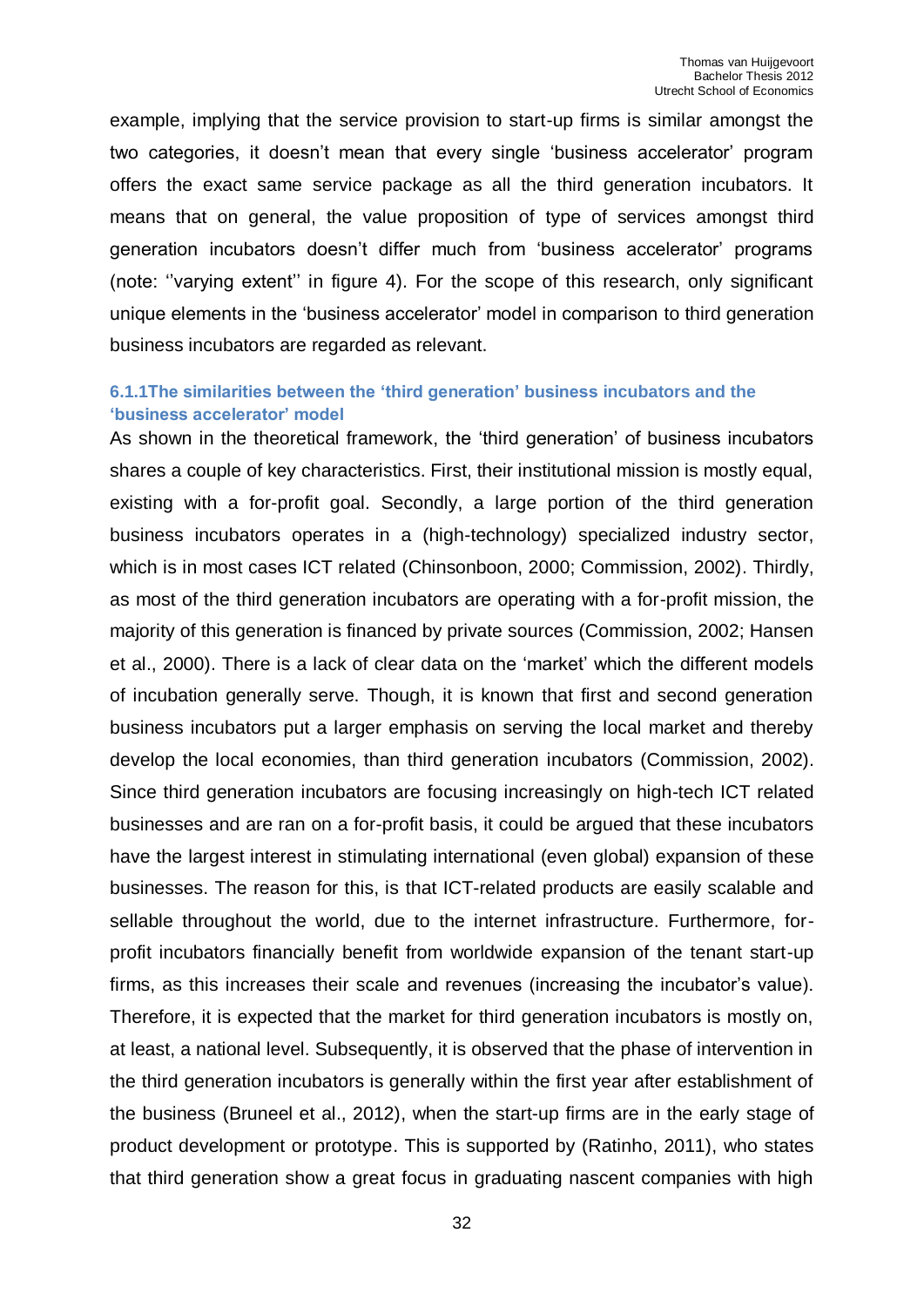speed, keeping a stable turnover and incubating a larger number of businesses. It is also shown, that for-profit incubators generally prefer to house a start-up which is in the ''early growth'' stage, already having customers (Grimaldi & Grandi, 2005). Although, some third generation incubators still ask service fees and receive rental income, the general trend in the business model (sources of revenue) of third generation incubators is similar. Namely, third generation business incubators mostly invest a certain amount of money in each of their start-up firms and take a percentage of equity in exchange. In third generation incubators, this investment can reach up to a million dollars in exchange for equity percentages up to 50% (Commission, 2002). In 'business accelerator' programs, this investment (up to 50000 dollars) and the equity percentage is mostly smaller (between 6-10%) (Christiansen, 2009; Maltby & Needleman, 2012; Miller & Bound, 2011). However, despite of these differences in exact values, the working of the business model is the same and will therefore be regarded as similar, comparing third generation business incubators and 'business accelerators'. This business model is said to be a good way of aligning the interests of the business incubator with the client firms, thereby increasing the chance of start-up firms' success (Almubartaki et al., 2010). Referring to the example and theory given in section 6.1, it can be argued that the basic service provision in the value proposition of third generation incubators consists of the same aspects (see figure 4). Though, it is frequently stated, that 'business accelerator' programs have more extensive structured mentoring programs (product support and business support) and more management involvement in operation of the participating start-up firms, than third generation business incubators do (Christiansen, 2009; Fishback, Gulbranson, Litan, Mitchell, & Porzig, 2007; Maltby & Needleman, 2012). The availability of data lacks to prove this statement, but further research could present proof to this statement.

The previously set out characteristics of third generation incubators have been observed to be rather similar to the 'business accelerator' model (Christiansen, 2009; Gilani, 2011; Maltby & Needleman, 2012; Miller & Bound, 2011; St. Jean, 2009).

Then a few characterizing variables could not be compared due to the lack of enough (reliable) data. These variables are location, origin of ideas and the management. First, there is no specific information found, on the location of third generation incubators. However, according to the European Comission, 54% of the total number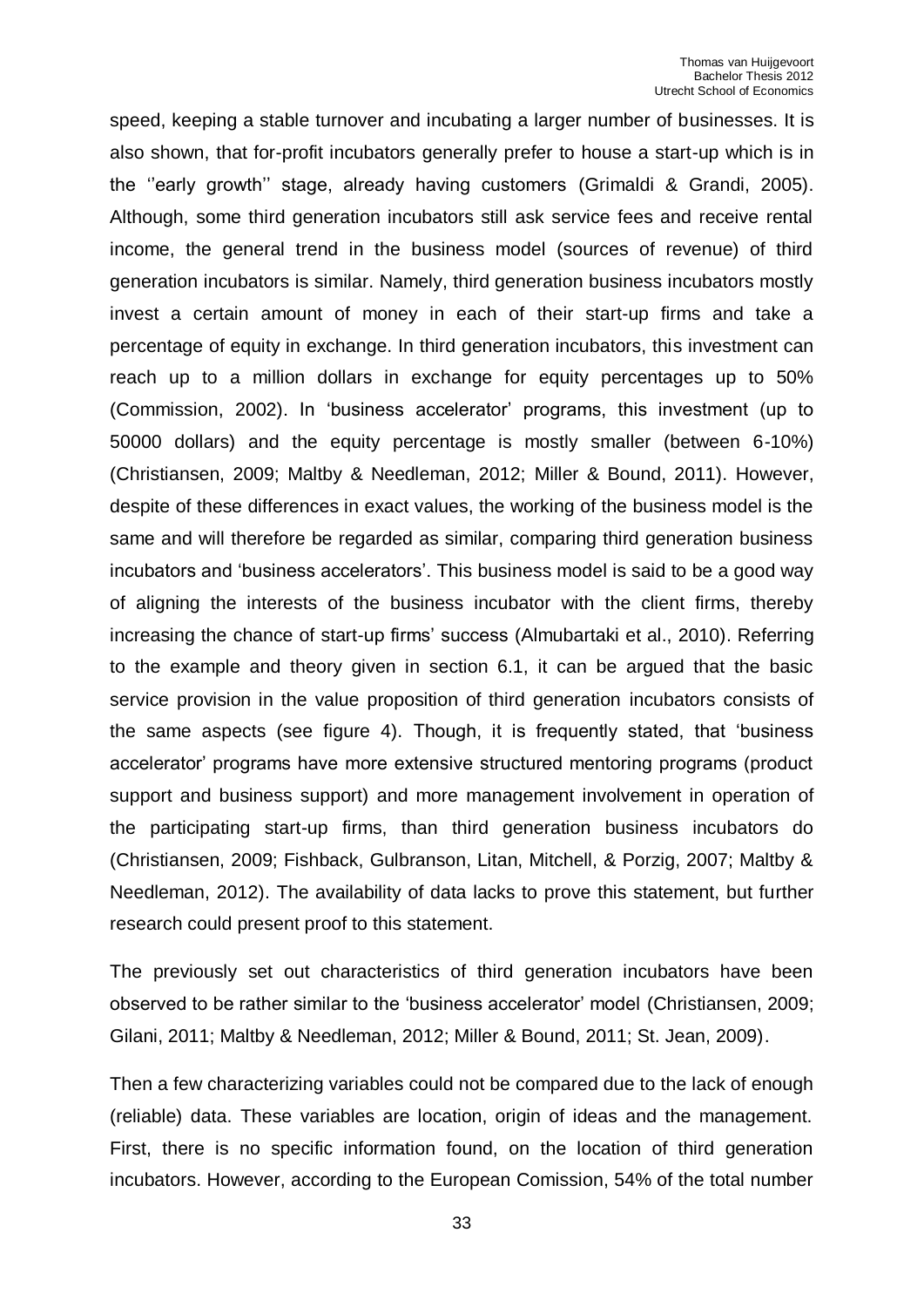of incubators are established in an urban area (Commission, 2002). Furthermore, we know that 'business accelerator' programs' location is regarded as a very important determinant for an entrepreneur in opting for a specific program. In this decision, the density of the entrepreneurial and investment community around the 'business accelerator' play an essential role (Christiansen, 2009). Thus, it is expected that the most desirable locations are also urban areas for 'business accelerator' programs. However, this is more or less speculation and is not backed up by data. The variables 'origin of ideas' and management are not verifiable by data and can therefore not be proved as substantially different between third generation incubators and 'business accelerators'.

#### <span id="page-33-0"></span>**6.1.2 The relevant differences between the 'third generation' business incubators and the 'business accelerator' model**

As the methodological approach to this research is such, that if there is a difference in one of the 'main characterizing variables' developed by (Grimaldi & Grandi, 2005) between third generation business incubators and 'business accelerators', we can speak of the 'business accelerator' model as being distinct. The aim of this section is to set out the observed differences in the variables, between third generation business incubators and 'business accelerators'.

#### <span id="page-33-1"></span>**6.1.2.1 The incubation period**

The first significant difference observed between the third generation of business incubators and the 'business accelerator' model is the incubation period. According to the European Commission, the average incubation period is approximately 3 years (Commission, 2002). However, when narrowing the spectrum down to the 'third generation' of business incubators, the average incubation period is much shorter with approximately 1,7 years of average residency in the business incubator. Remarkably, observed in this research, the incubation period in a 'business accelerator' is significantly lower, with the average being between 3 and 6 months of program duration (Christiansen, 2009; Gilani, 2011; Maltby & Needleman, 2012; Miller & Bound, 2011). The fact that the incubation period in a 'business accelerator' implies that one can speak of a significantly different approach. As mentioned in section 5.4, the reasons for the trend of a shorter incubation period can be attributed to the decreasing time and costs it takes to launch an ICT-related start-up firm (Christiansen, 2009; Miller & Bound, 2011). Furthermore, the process of speed creates a larger number of start-up firms and a high pressure, stimulating progress.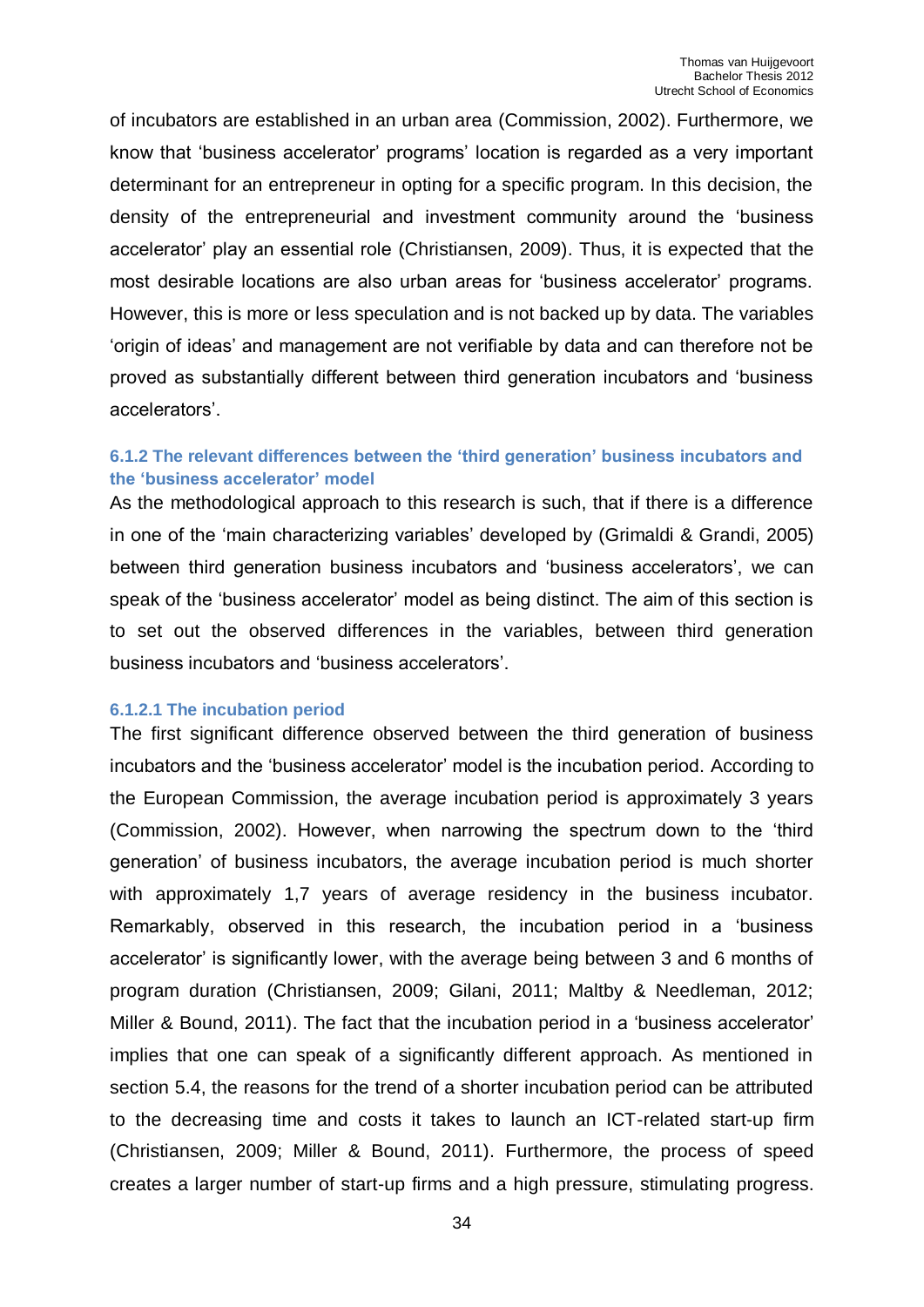From the perspective of the venture capitalist, one of the major advantages of the 'business accelerator', is that the it brings efficiency to the market, due to the speed of companies ''entering'' and ''graduating'' 'business accelerator' programs. Entrepreneurs spend less time on looking for capital investment, the capital is employed more quickly and business ideas are tested and validated in a faster way (St. Jean, 2009).

#### <span id="page-34-0"></span>**6.1.2.2 The selection and admission criteria**

The second significant difference between the third generation of business incubators and the 'business accelerator' model is observed to be 'the selection and admission criteria'. The policy of an incubator concerning 'selection and admission criteria' is very important, because when properly done, it presupposes a degree of homogeneity and therefore optimizes the networking synergies of exchanging ideas and knowledge between tenant start-up firms (Commission, 2002). This is in turn stated to have significant positive impact on the the success of tenant start-up firms (Bøllingtoft, 2012). Furthermore, more careful and perhaps competitive admission and selection criteria, benefits the filtering of the truly most high- potential start-up firms, increasing efficiency (Aerts et al., 2007). Next to that, careful selection and admission procedures ensure that start-up firms make more use of the provided services and the offer can be more specialized on a specific sector of businesses with rather similar needs (Ratinho, 2011). This is an important implication, as it has been widely proved that the extent to which an incubator is able to adjust to its startup firms' needs, has a positive impact on the business incubator's performance (Aerts et al., 2007; Bruneel et al., 2012; Bøllingtoft, 2012). Admission criteria for a business incubator, when existing, can consist of viability of the product, entrepreneurial and managerial potential of the start-up team member(s), the growth potential, the ability to pay rent (if applicable) and the ability of the start-up firm to be compatible with the objectives of the incubator (Commission, 2002). However, a great problem is that a large number of business incubators doesn't have clear selection and admission procedures, among all the different generations of business incubators, as admission can happen on the basis of a business plan or first come first served (Aerts et al., 2007; Bruneel et al., 2012; Commission, 2002).

Taking the importance of this characteristic into account, it is worth to have a closer look at the selection and admission procedures within the 'business accelerator'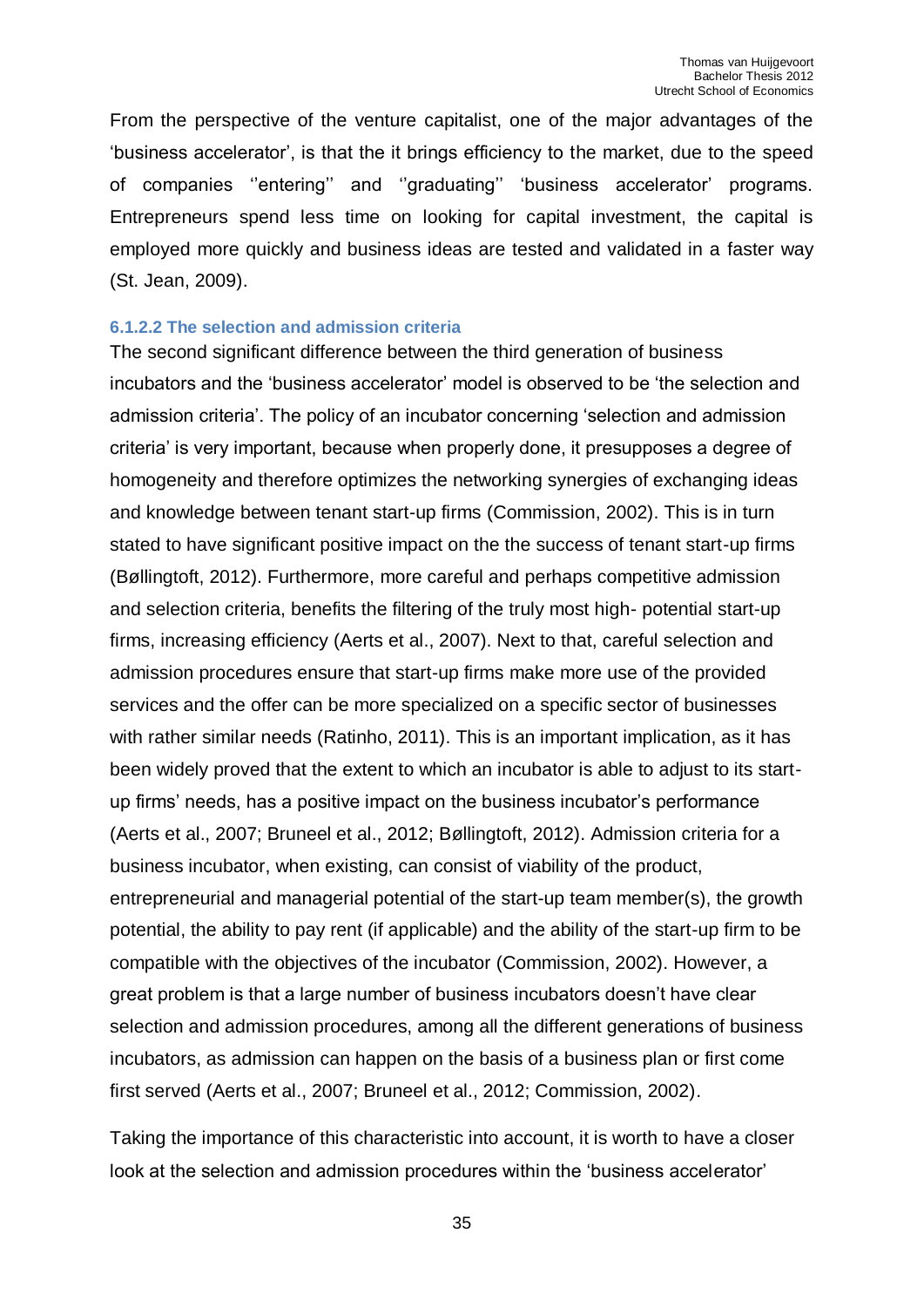model. The application progress and incubation structure of a 'business accelerator' program is completely different. In a 'business accelerator', the incubation starts at a specific (fixed) time, with a fixed number (''batch'' or ''cluster'') of start-up companies being admitted (Christiansen, 2009). Then, the 'business accelerator' program will have a time span that is the same for every start-up firm. Meaning, that each participating start-up firm is ''graduating'' from the program at the same time. Furthermore, the application process is said to be (depending on the exact value proposition) very competitive and based on a clear set of specialized admission criteria. Applicants have to go through several rounds, some consisting of an interview, a video application motivation and elaborate judgment by partners from both an entrepreneurial and financial background (Miller & Bound, 2011). For high profile 'business accelerator' programs, perhaps less than 1 percent of the applicants will be admitted to the program (Miller & Bound, 2011). This process is compared with the musical talent show, American Idol:

*''Just as Idol contestants audition their skills before a panel of judges, start-ups wanting the benefits accelerators provide compete for slots on the accelerator's "team." The business idea typically is less important than the individuals. In VC speak, the jockey is more important than the horse. Accelerators believe that by assembling groups of potential entrepreneurial superstars, they will hatch more and better ideas than if they fund a series of them in isolation. Further, accelerators appear to be concentrating on specific industries or sectors, since it often takes a critical mass of people with similar educational and business backgrounds to come up with cutting-edge commercially successful advances''* (Fishback et al., 2007)*.*

This is a truly different approach than in all the different generations of business incubators, as these all seem to lack proper and competitive admission and selection criteria (Bruneel et al., 2012). Additionally, the organization of incubating the start-up firms is totally different in a 'business accelerator', as firms are able to apply and be admitted to incubators generally throughout the whole year and the firms are thus not entering and graduating at the same time. As the positive influence on firm performance of these careful and clear admission procedures has been showed several times (Aerts et al., 2007; Commission, 2002; Ratinho, 2011), the 'business accelerator' approach might be of positive influence on efficiency, speed and quality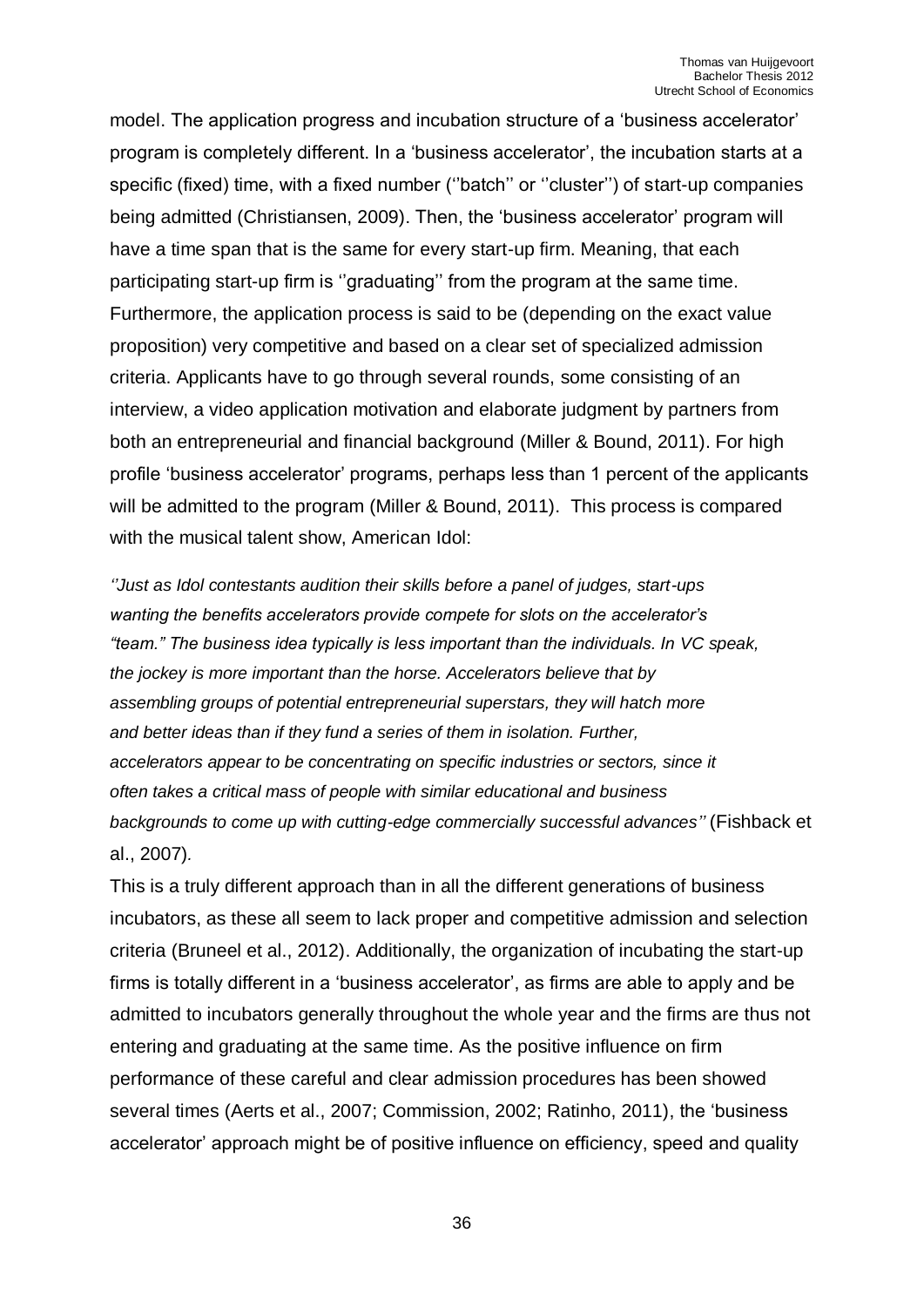of new business development (Aerts et al., 2007; Bruneel et al., 2012; Miller & Bound, 2011; St. Jean, 2009).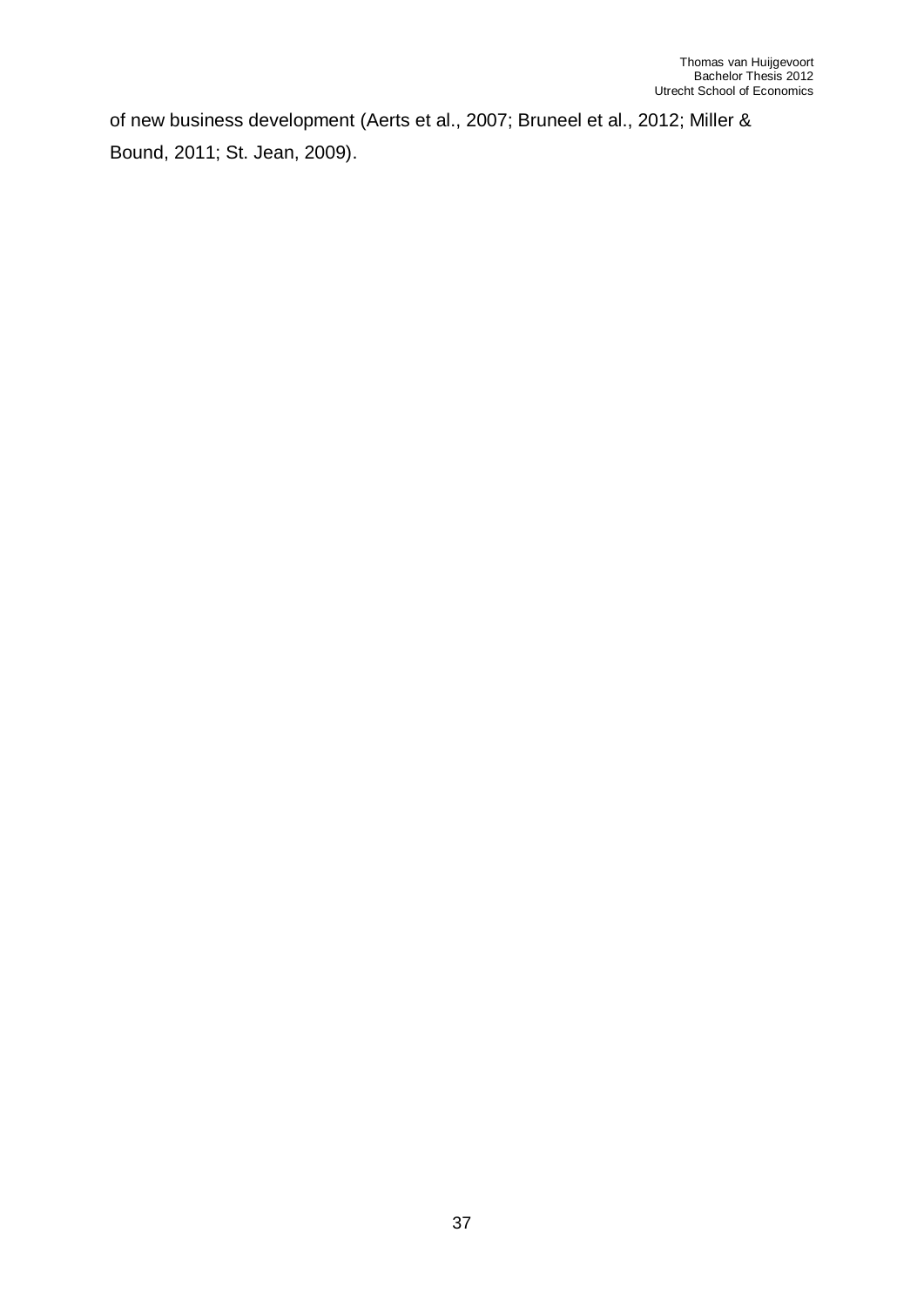# <span id="page-37-0"></span>**7. Sub-question 2: What are the most crucial elements through which a 'business accelerator' program adds value to start-up firms?**

The final step in answering the research question, is to observe how the 'Business Accelerator' adds most value to the start-up firms participating. Thereafter, the results will be compared with findings about value-added contributions of other business incubators to start-up firms. In case there is a clear difference in the way in which 'Business Accelerator' programs add value to start-up firms, relative to findings about other business incubators, this contributes to the conclusion of this research. To achieve this purpose, 8 structured interviews have been pulled off with start-up firm members and managers of 3 different 'Business Accelerator' programs. Furthermore, questionnaires have been filled out by 18 start-up firm members and managers of 'Business Accelerator' programs. Additionally, a structured interview with Professor in Innovative Entrepreneurship at Twente University, and director of Venturelab Twente (a 'third generation' business incubator), Aard Groen has been done. In looking at the views on value addition to start-up firms, the emphasis will be put on the perspective of tenant start-up firms, since most past literature has been focusing on interviewing incubator managers only (Bøllingtoft, 2012). However, some of the interviewees will also be management members of 'business accelerator' programs. Prior research has focused on descriptive studies, where it is automatically assumed that service portfolio and overall business incubator impact on start-up firms is positive. However, the start-up firms are rarely questioned about their perceived importance of each value-added element of the incubator's value proposition (Ratinho, Harms, & Groen, 2010). In this approach, it assumed that proper adjustment of the offerings of the 'business incubator' to the specific needs of the start-up firms, has a positive effect on incubator's performance. Furthermore, looking at value-added contributions of a business incubator to start-up firms, is a correct way of distinguishing different sorts of business incubators (Autio & Klofsten, 1998; Bruneel et al., 2012; Dilts & Hackett, 2004; Ratinho, 2011).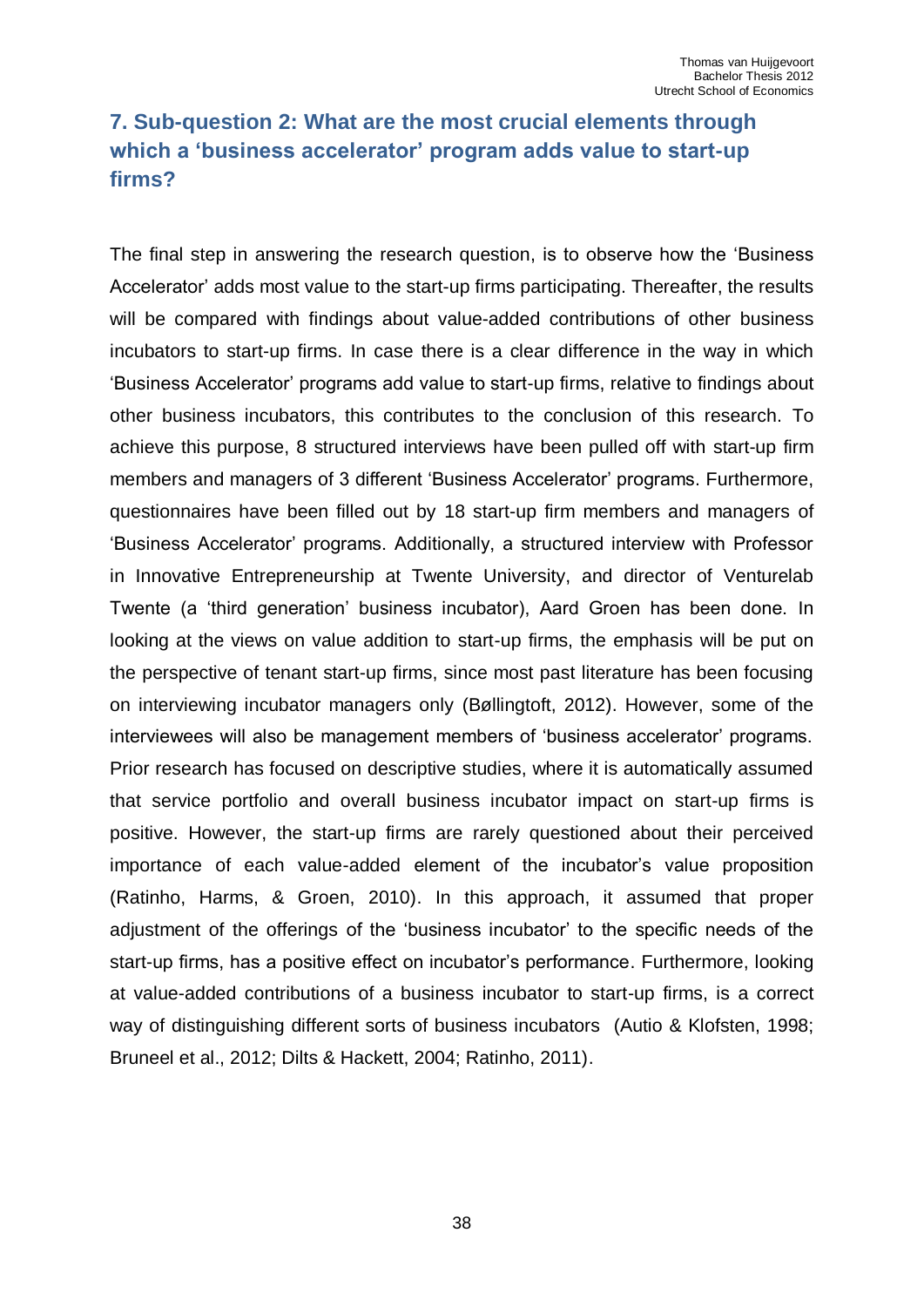# <span id="page-38-0"></span>**7.1 Value-added elements in a 'Business Accelerator' program: previous findings and empirical results**

As mentioned in previous sections, there is a small amount of documentation (scientific or non-scientific) about the 'Business Accelerator' model. With the available material, an overview will be given of the elements in which this model adds crucial value to the start-up firms. (Christiansen, 2009) has surveyed over 100 participants of 'business accelerator' programs and firms that were contemplating participation. Five aspects have been identified as the major elements, which add-value to the start-up firms in a 'business accelerator' program. These aspects have been surveyed on a scale from 1-10, where 1 signifies ''doesn't matter at all'' and 10 ''the single most important value-adding element for the start-up firm''.

- Financial support and initial funding (4,14)
- Product support (7,13)
- Business support (7,42)
- Brand reputation (7,83)
- Connections to future capital (8,51)

Complementing and testing the legitimacy of these findings, a structured interview (appendix 2) has been performed by questioning 4 start-up firm members, 4 management team members (of 3 different programs), in detail about the most important value-added elements in a 'Business Accelerator' program. Each of the elements have been first mentioned and briefly explained, before asking the interviewee about the perceived importance in value-added of the specific element. This has been done in order to account for the relative perceived importance of each element.

## **Financial Support and Initial Funding**

The element of 'financial support and initial funding' has been rated with **4.14**. Founders regard the amount of funding as a crucial aspect, but it is not primary, as it should be sufficient to be able to cover daily living expenses. In this way, one can focus solely on operating the start-up firm (Christiansen, 2009). These findings are confirmed by all of the interviewees. From a start-up members' perspective, the funding and the office space provision is not a critical determinant for entering into the program. Apart from the fact that it allows the firms to have an economically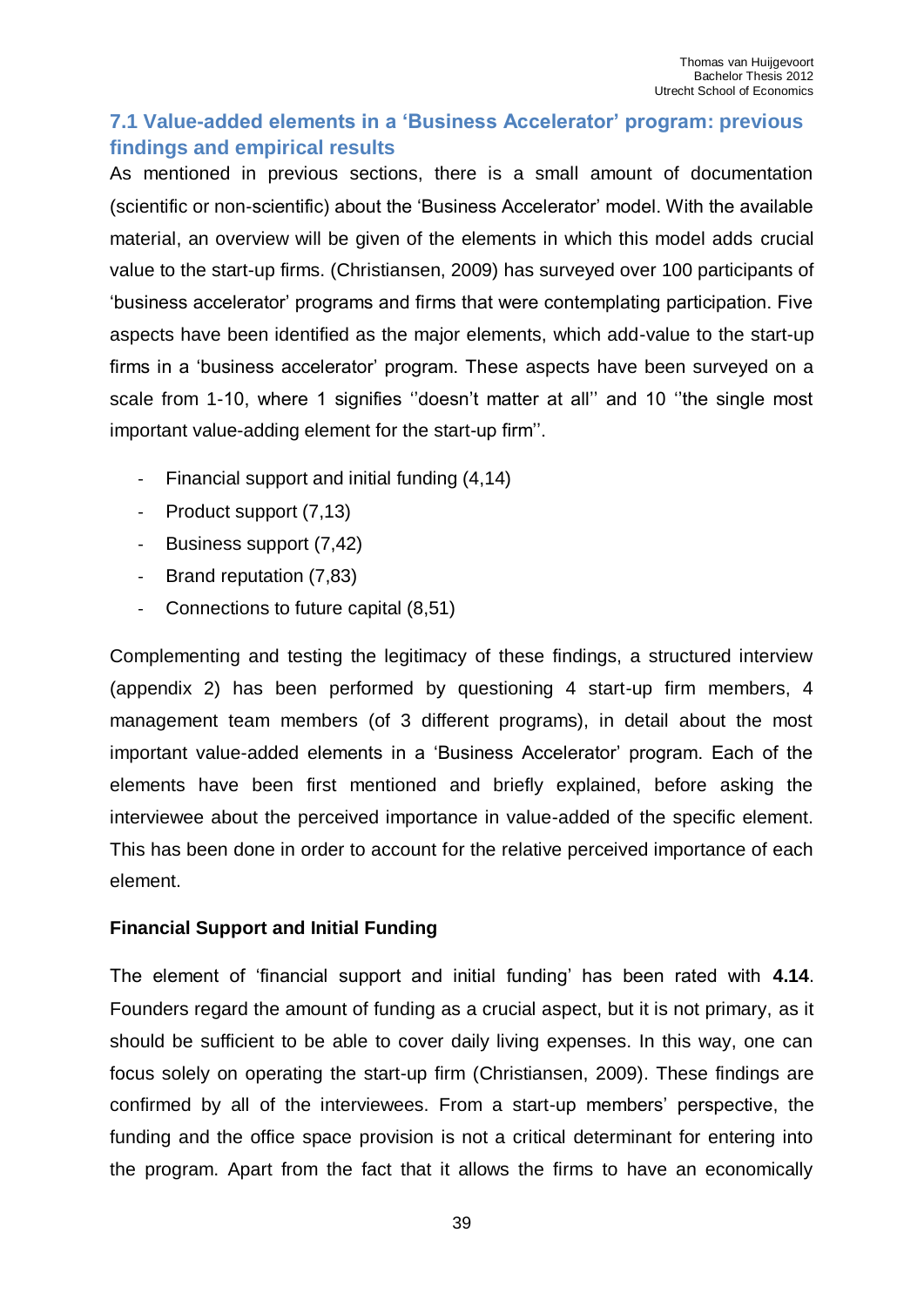advantageous office space, there are cases where it can add crucial value, illustrated by the following quote of one of the entrepreneurs:

### *''The initial funding enabled us to hire another team employee''*

However, the strongest sentiment amongst the interviewees is that the practical aspect of office space provision and funding doesn't count as a crucial determinant in adding value to the business. The following statement of an entrepreneur underlines this:

*''If it would have only been for the office space and the amount of initial funding, for which we have to give away a percentage equity of our start-up firm, I would not have applied for the accelerator.''*

#### **Product Support**

Then (Christiansen, 2009) has separated the category 'product support' as one of the value-adding aspects of a 'business accelerator' program, which is rated with **7.13**. As many of the teams in an accelerator are not experienced and in an early stage of their career, there is a great opportunity of value-addition in receiving support on product development from experienced entrepreneurs and specialists from the 'business accelerator' network. The quality and number of advisors and their feedback, associated with 'business accelerator' programs, is hard to replicate outside such a program and is therefore regarded as a significant value-added element for start-up firms (Miller & Bound, 2011).

The results from the interviews closely correspond to these findings. It became evident that accelerator programs add the most value in defining the target market, the value proposition and the choice of product features. This is believed to be essential for the development of the start-up firms. This result is underlined by the following quotes of entrepreneurs from 'Business Accelerator' programs:

*''The value proposition of the product, the focus of what the market reach is and which product features to use, is essentially improved by participating in an accelerator, because you speak to such a large amount of knowledgeable and relevant mentors.''*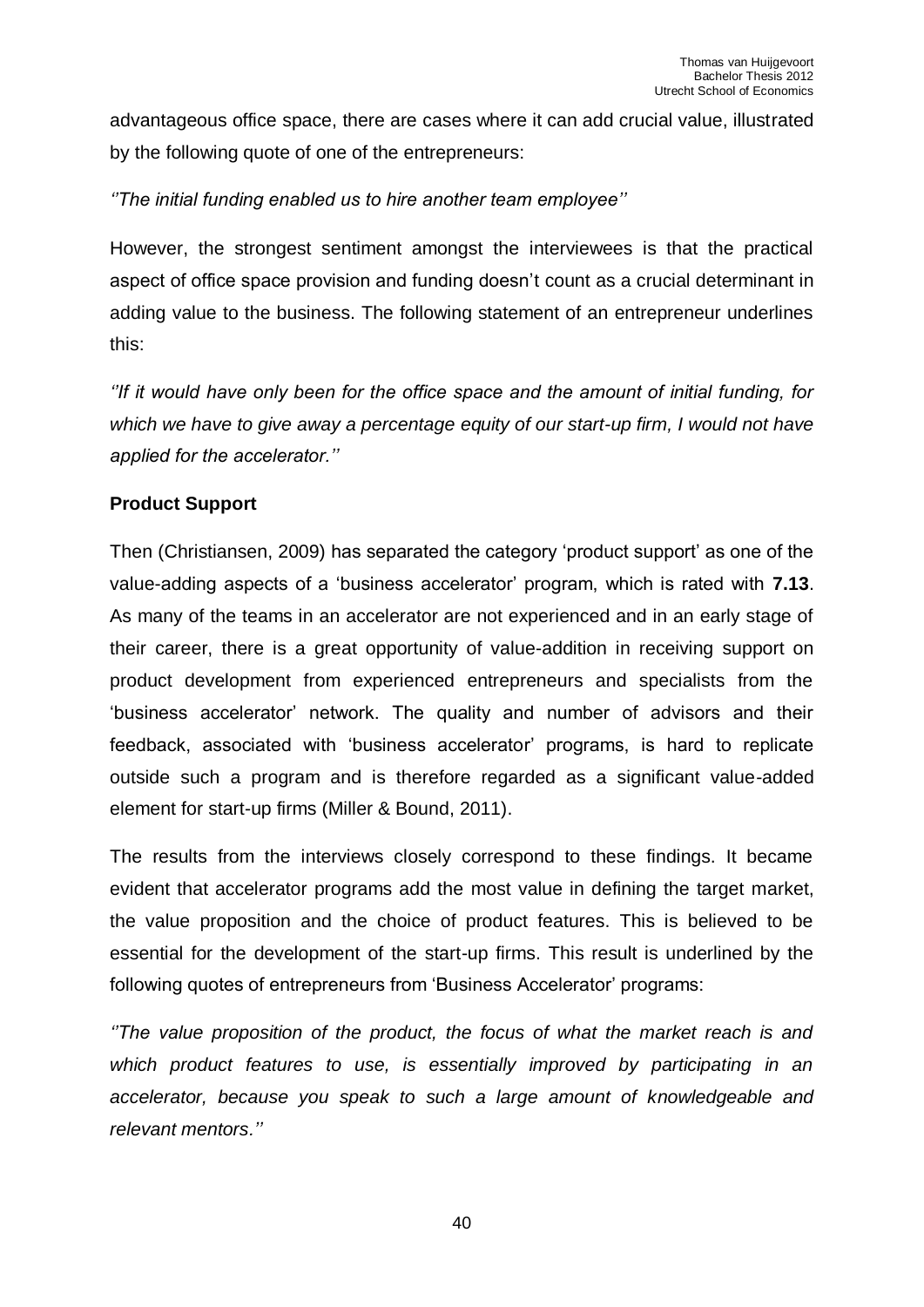*''Product support was critical for us in helping to define our company's mission and vision, how we differentiate from the competition and to help us keep a clear view on what we are doing.''*

Important to emphasize, is that the amount of added-value for start-up firms, embedded in 'product support', is highly dependent on the stage of development, the team composition of each individual start-up firm and the quality of the knowledge of different mentors involved. If the start-up firm members are very experienced in the specific product group, they will only gain value from receiving support from very specialized mentors. Additionally, a start-up firm with a technical background, will not need much support on the technical development.

#### **Business Support**

The next separate category of added-value aspects in a 'business accelerator' program is 'business support', rated with **7.42**. Most of the start-up firms joining an accelerator, are inexperienced and can profit from legal and financial coaching in establishing the company. Next to these issues, start-up firms receive mentoring on topics of hiring, PR, marketing, the business model and strategic matters. For both inexperienced as more experienced participants, this element is seen as another important value-added aspect of being in a 'business accelerator' program (Christiansen, 2009).

From the interviews, it became evident that financial knowledge about venture capital and follow-up investment negotiations, is a very critical element for most of the startup firms in an accelerator and adds large value. Although this knowledge can be obtained from studying, only notifying the start-up firms about the importance attached, adds major value. Also, related skills, such as negotiation, presentation and sales skills were highly demanded, and regarded as an important value addition. The reason for this is that most teams seem to have technical backgrounds and a critical lack in business skills. The following quote illustrates this:

*'' Presenting and sales skills are very essential added-value aspect in an accelerator, because the accelerator's network gave us the opportunity to find testing customers and practice our presentation, negotiation and sales skills. ''*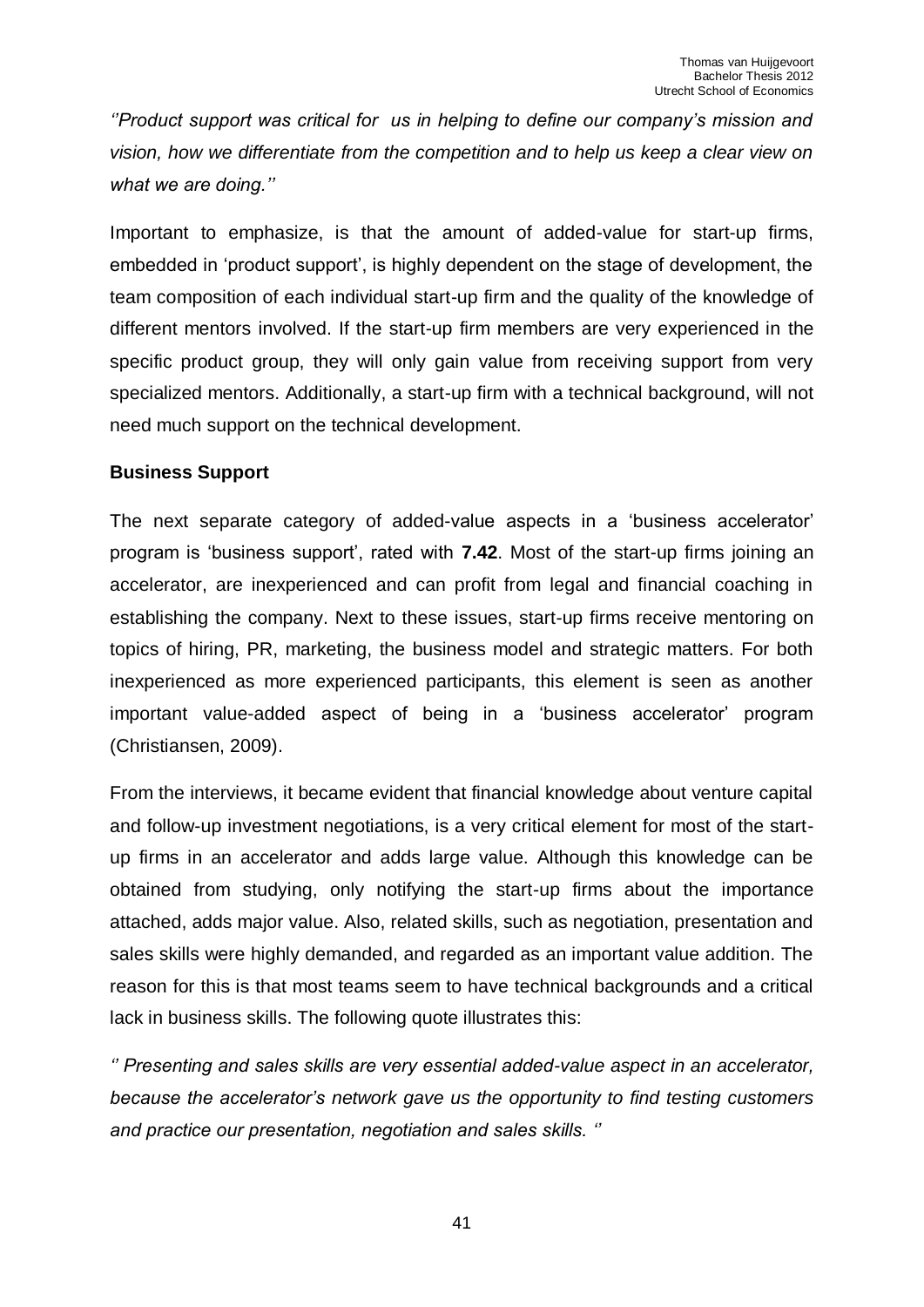In particular, the management members of 'Business Accelerator' programs emphasized the importance of defining and optimalizing the business model of the start-up firms. Through 'business support' the accelerator program adds critical value in reaching this goal. The 'Business Accelerator' plays the main role in connecting the start-up businesses to the right people in the industry, from which the entrepreneurs can receive adequate support.

#### **Brand Reputation**

The fourth element identified by (Christiansen, 2009) as being a major value-adding component in a 'business accelerator' program, is 'brand reputation', ranked with **7.83**. 'Business Accelerators' incorporate a network with successful entrepreneurs, investors, specialists and media connections. When participants are admitted to a program, they are affiliated with these connections. These are leveraged in marketing activities and attempts to raise funding, by the start-up firms. The extent to which this effect of 'brand reputation' adds value, is related to the reputation and publicity of the particular program. Although, it is argued that this effect does not count on its own, as customers are the only people who will possibly ensure long-term success of the start-up business (Miller & Bound, 2011).

The results of (Christiansen, 2009) closely correspond to the results from the interviews. Most of the interviewees emphasized the possible relevance and benefits from the 'brand reputation' and 'credibility' effect of being in an accelerator program. It is important to emphasize, that this effect only counts under a certain condition: the people who the start-up business is dealing with, should be familiar with the business accelerator and its functions. It is argued, that the Accelerator ''stamp of approval'' counts when presenting the start-up firm to possible investors and fellow entrepreneurs. However, 'brand reputation' does not significantly seem to benefit new customer acquisition for the start-up firms. The following quote by one of the participating entrepreneurs emphasizes these results:

*''Possible investors are more approachable, if your firm has been through an accelerator, because the risk of investment goes down massively for the investor.''*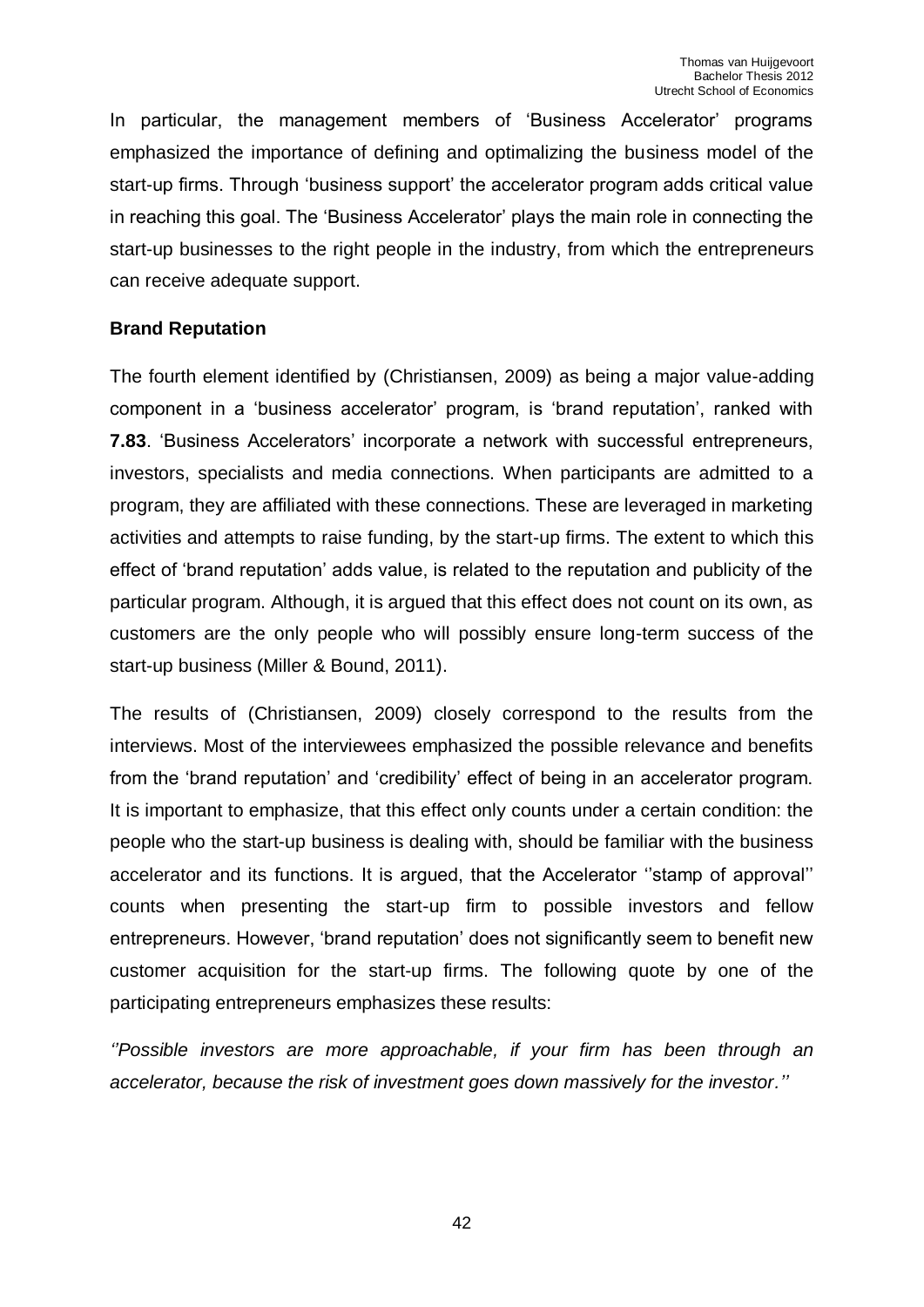#### **Connections to Future Capital**

The last element, that is said to add the most value to the start-up firms in a 'business accelerator' program, is 'connections to future capital', ranked with **8.51** (Christiansen, 2009)**.** Start-up firms have mostly finished their first product, after the 'business accelerator' program ends. In most cases, a substantial amount of funding is needed for the firm to continue operation and expand the start-up business. The high quality 'Business Accelerator' programs provide a significant number of contacts in the venture capital industry. Either in an unstructured way throughout meetings and advice sessions during the program, or on a 'Demo Day', which is specifically organized for the start-up firms to present their products to a substantial amount of investors at once. This is a great opportunity for both the entrepreneurs and the investors, as a great number of potentially interesting investors/start-up firms are in one place at the same time (Miller & Bound, 2011). Most of the participants in 'Business Accelerator' programs are primarily concerned with the long-term perspective of their business, and therefore perceive 'connections to future capital' as the most crucial value-added element of the program.

The observation, that 'connections to future capital' is on top of value-added elements of an accelerator, is clearly confirmed by the empirical interview results. The following quote of the operational manager of an accelerator program underlines the argument:

*''Connections with investors throughout the program is essential to receiving funding, as knowing the right people means everything. This goes hand-in-hand with the main purpose of a business accelerator, which is guiding the start-up firms to receiving a follow-up investment and expand internationally.''* 

The accelerator is said to add value, in the sense that outside of the program, it's very difficult to get connected to as many investors and other business connections, as a start-up firm gets within the program. However, an important result from the interviews is that there should be a distinction made between direct impact and indirect impact of the 'business accelerator', with regard to future capital. Several interviewees have put the added-value into perspective, arguing that ''most of the start-up firms did not actually get funded during or shortly after the end of the program''. Notwithstanding the possible lack of direct impact in providing the start-up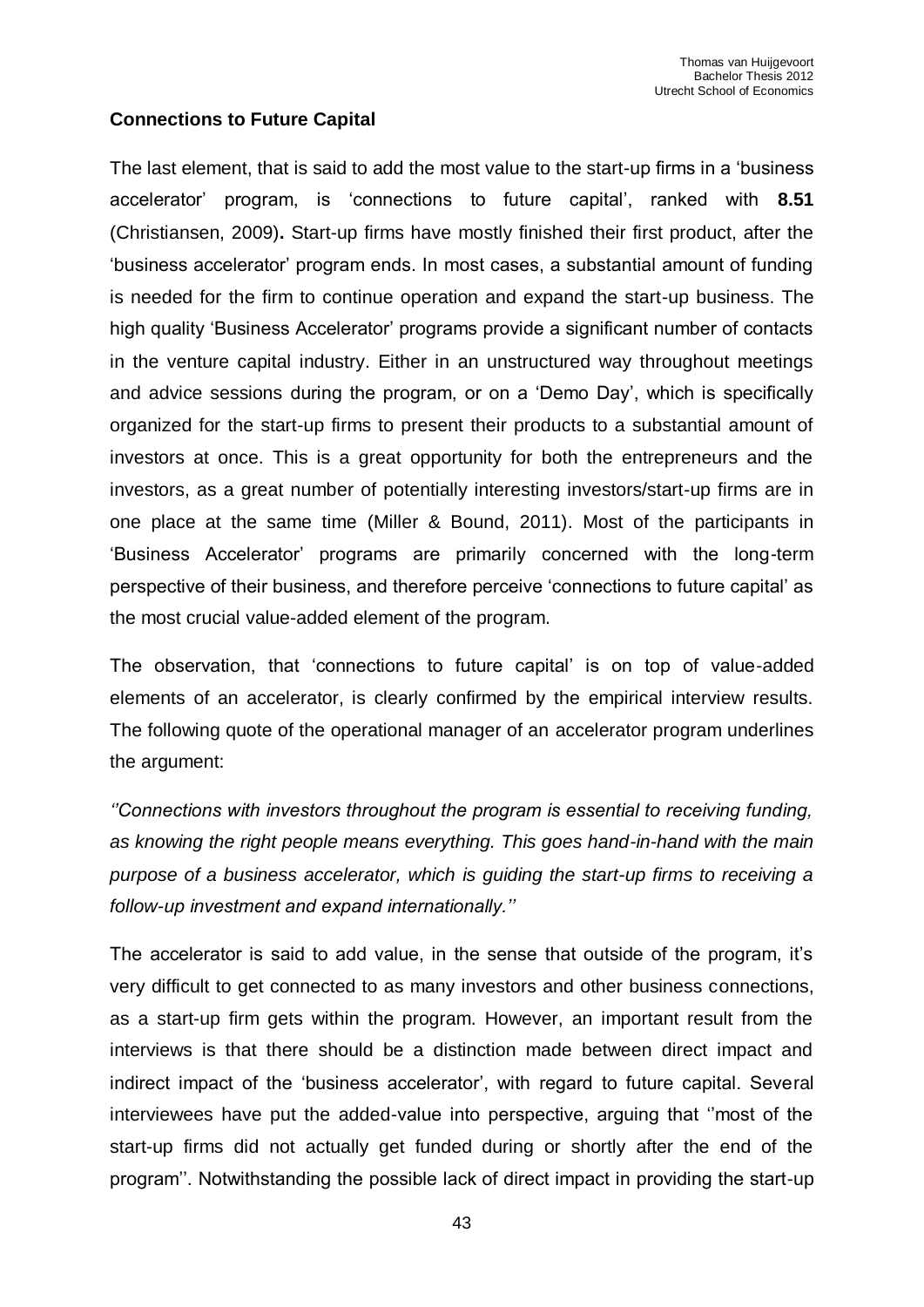firms with follow-up investment, the indirect impact seems to be significant, by providing the businesses with a large number of investor contacts.

Concluding, it is worth mentioning that several entrepreneurs and managers doubted the impact of Demo Day on actual funding practices. However, Demo Day seems to have another function in adding value to the start-up firms:

*''Demo Day serves as a focus point or a milestone for the start-ups. In the mind of the start-up members, the Demo Day is the major day in their program. This causes the entrepreneurs to get a lot of work done, in a short time. It accelerates the development process and the efficiency.''*

#### **Other Relevant Added-Value Aspects**

Concluding this section, (Miller & Bound, 2011) have identified two other elements which play an important role in adding value to the start-up firms in 'business accelerator' programs. These are not included in the framework of (Christiansen, 2009). Those two elements are the 'internal network' and an amount of 'pressure and discipline'. Furthermore, the results from the interviews have revealed that 'the management' and the 'number and quality of mentors involved' are significantly important in determining value-added contribution of a 'Business Accelerator'.

The added value of **internal network** interactions in a 'Business Accelerator' program tends to vary significantly. According to one of the entrepreneurs, there is a small amount of added value for the start-up firm, coming from interactions with the fellow entrepreneurs or the management in the program. It was said, that the sole contribution would be that by looking at the fellow start-up firms, critical thinking about the business might be sharpened. Except for informal contact, the synergy between different firms tends to relatively low, as most of the start-up firms have an individual attitude in operating their business. Feedback does not often come directly from fellow firms. Reasons for this are suggested to be differences in stage of firm development, the products of the start-up firms, different cultures and difference in experience of team members.

On the other hand, the majority of the interviewees holds a different opinion on the added-value of the internal network interactions. It is said that internal network interactions often serve as useful way to share knowledge, which is confirmed in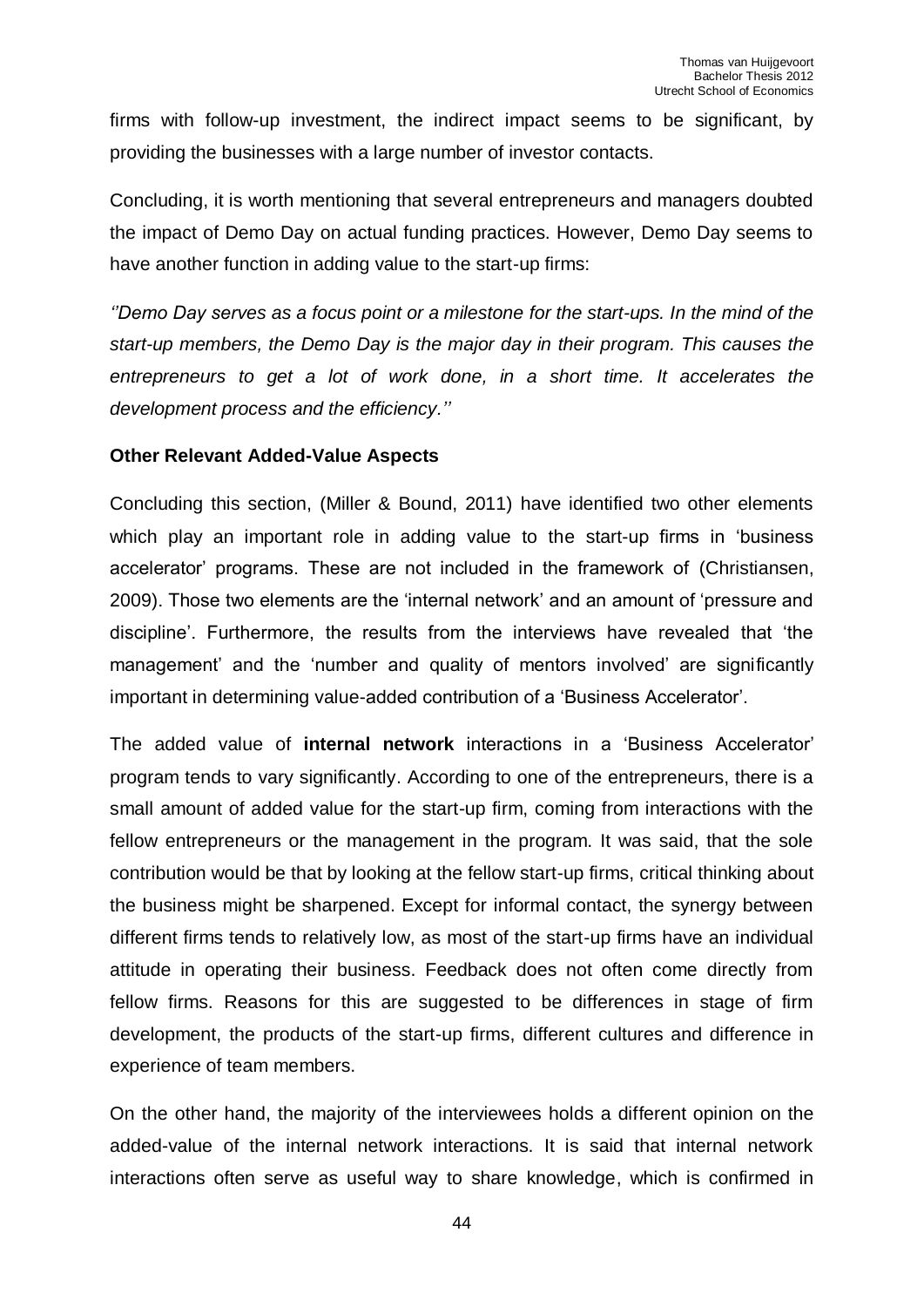(Miller & Bound, 2011). However, important to note is that it is recognized that this value is larger for the more inexperienced and younger entrepreneurs. Furthermore, it is argued by several entrepreneurs and a member of the management in an accelerator program, that there is an important indirect value coming from the internal network. This can best be described using the following quote:

*''The value that you get from the people around you is not direct. What you get from people around you is motivation and determination, because you see these people make steps in their start-up. You need to be in an environment where people move, and where people struggle with the same things of being an entrepreneur, as where you struggle with.''*

There seems to be controversy about the true added-value of internal network interactions between start-up firms. It is likely to dependent on a large number of personal, cultural and situational factors. It can be concluded that the internal network is not part of the top value-added components within a 'Business Accelerator' program, though future research could contribute to finding clearer evidence on the conditions for successful internal networking in an accelerator.

The next result from (Miller & Bound, 2011), which also resulted from the structured interviews, was the added-value of a certain amount of **'pressure and discipline'** in a 'Business Accelerator' program. The accelerator program, with its average duration period of between 3 to 6 months, serves as a ''forced framework with a deadline'' in the form of the program end, usually Demo Day. This has a positive effect on the start-up firms, because it keeps them motivated to achieve a maximum result in business development, in a short period of time. The management member of an accelerator program even commented on this issue, by suggesting the following:

*''The program period should not be longer, as start-up firms need the amount of pressure as some kind of motivation. If this period would be extended, the start-up firms wouldn't proportionally achieve more in terms of business progress. This implies that it is efficient to take a period between 3 and 6 months.''* 

Interesting about this result is that, contrasting third-generation business incubators (average incubation time of 1,7 years, refer to section 5), the 'Business Accelerator' seems to achieve an efficient result in a very short time period. Namely, start-up firms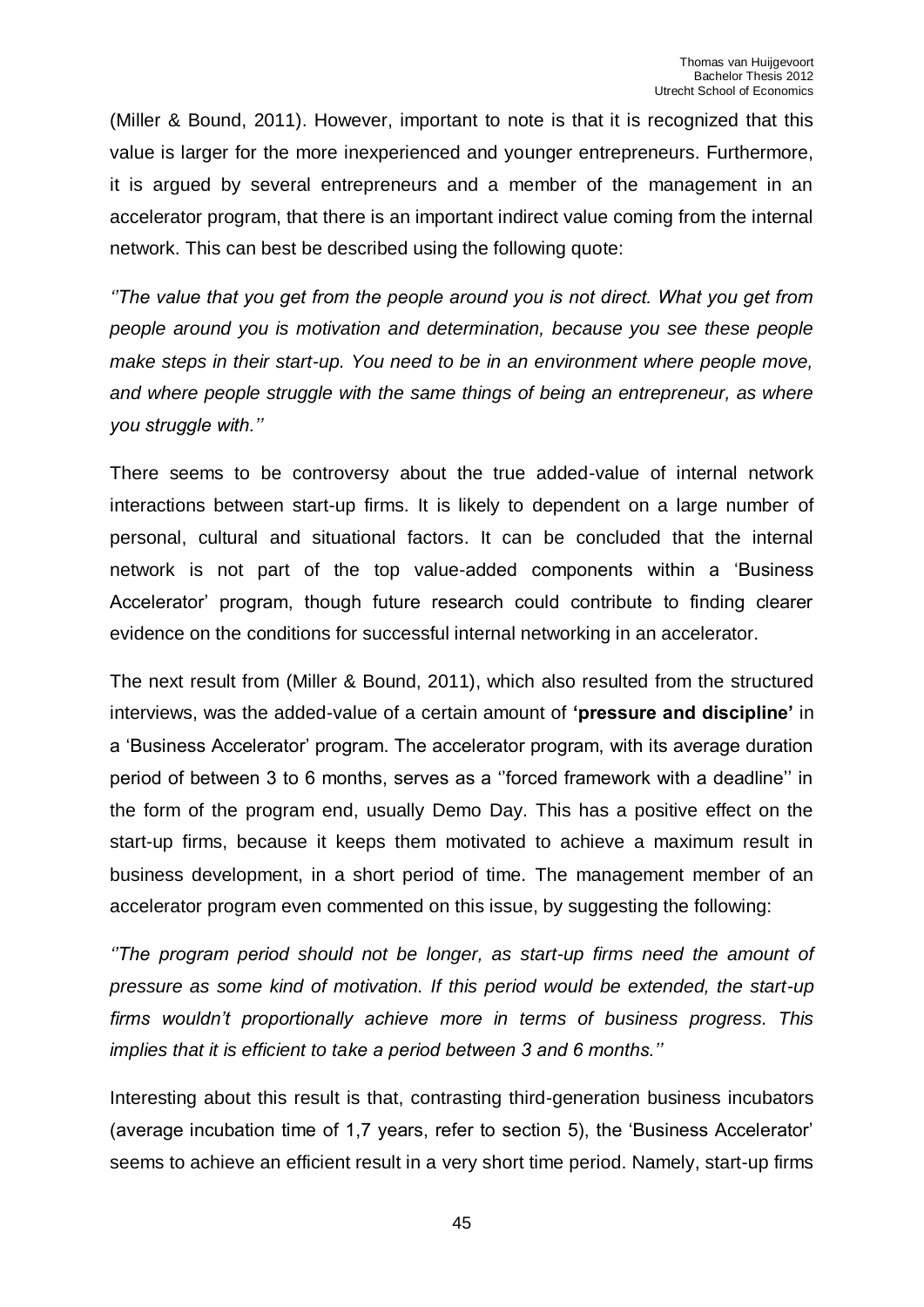should go from early stage product development to a finished product (including customers and a possible follow-up investment), in a maximum of 6 months. Further research would be needed to verify for which kind of start-up firms this approach would fit.

Thirdly, **the management** of a 'Business Accelerator' program is said to add positive value to the start-up firm's development. Several interviewees commented on the importance of the management in planning, providing the start-up firms with necessary basic knowledge on business development and facilitating internal/external networking interactions. The capability of the management to organize events, matching of the right mentors with start-up firms and supporting the start-firms in business planning is regarded as very important. Three entrepreneurs who were interviewed regarded this aspect as one of the two core success factors of an accelerator. The following quote illustrates the possible value-added impact of the management on start-up firm members:

*''We have learned a lot from the management team on specific sales skills, presenting skills, financial skills.''* 

One of the interviewed management members defined the possible added value as follows:

*''It is the task of the management team, to make sure that as many of the valuable interactions that could take place between specific start-up teams and people from the network, are actually taking place. These network interactions shouldn't be left to coincidence, but should be carefully organized by the management for the start-ups.''*

The last result from the empirical research, was that **'the number and quality of mentors involved'** is a very important value-added contribution to the start-up firms. This is confirmed in previous findings by (Christiansen, 2009; Maltby & Needleman, 2012; Miller & Bound, 2011), as it is suggested that this variable largely determines the success and reputation of the specific programs. It is suggested that 'Y Combinator', the pioneer of business accelerators, receives its high number of applicants as a result of their extensive business network, consisting of the most wellknown and high profile entrepreneurs and investors. This result consistently returns in the interviews. All the interviewees argued that the scale of mentor network and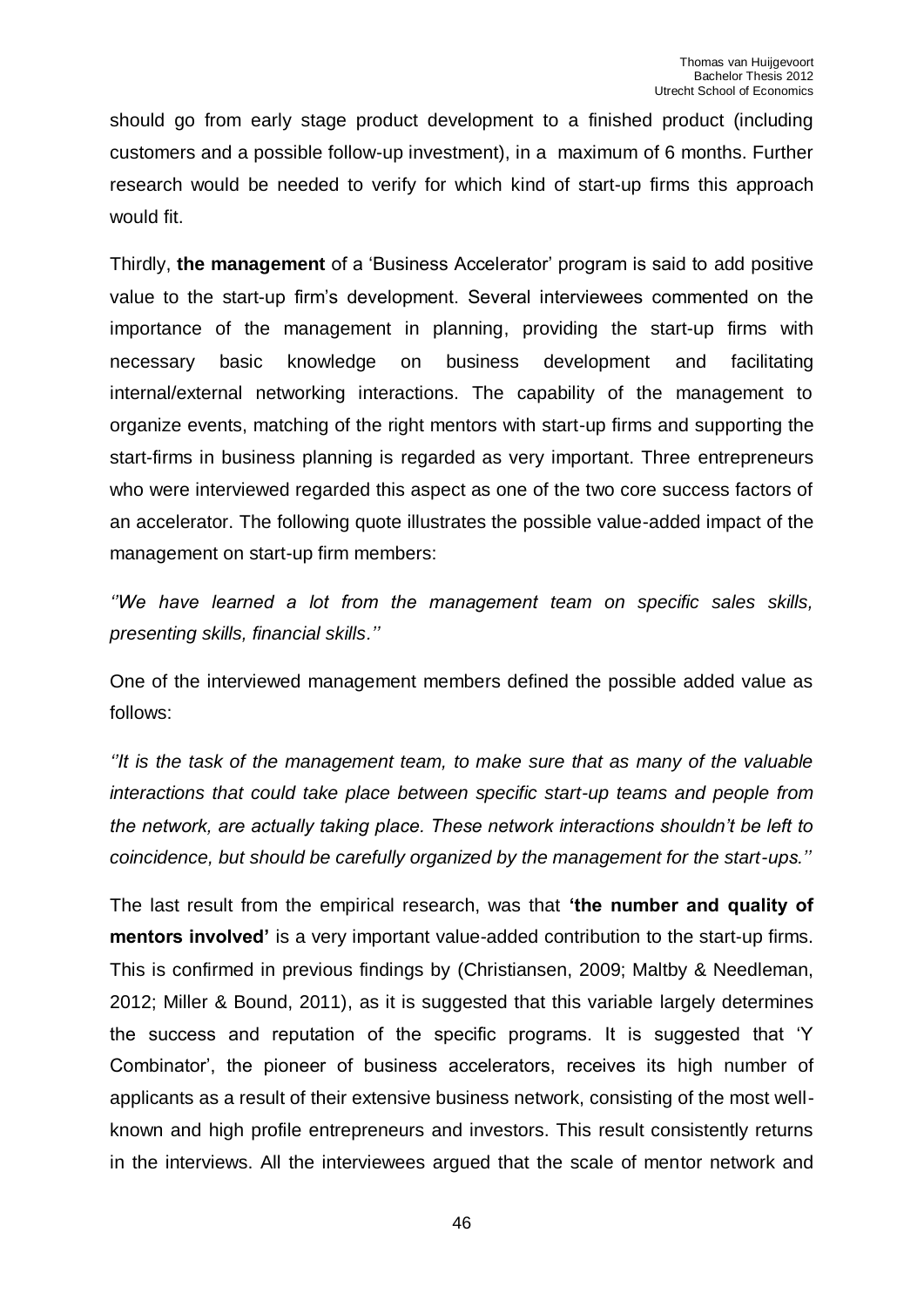the specific expertise and background of these mentors, adds a large value to the start-up firms. Although, important to add is that ''matching'' the right mentors to specific start-up firms, plays a significant role in the value the mentoring adds to the start-ups. One of the entrepreneurs deliberately noted:

*''Added value is very much dependent on the ability of the accelerator to meet the needs of specific start-up firms.''* 

Furthermore, it was recognized by all the interviewees that the size and relevance of the mentors in the network, positively influences the speed of the feedback process and development of the start-up firms. An entrepreneur confirmed this in the interview:

*''Through the large amount of mentors, we received a shotgun blast of feedback on our business.''* 

It can be observed that the size and the quality of the network of the 'Business Accelerator' can be considered as the most important value-added component for start-up firms. This is a consistent result throughout the literature, as well as in the empirical findings. Categories of 'Product Support', 'Business Support', 'Brand Reputation', 'Connections to Future Capital' are closely connected to this. The following statement from one of the entrepreneurs was confirmed by all interviewees, and clearly illustrates the main conclusion of this section:

*''This scale of a business network, is something we could have never built from home. It adds unique value to our business.''*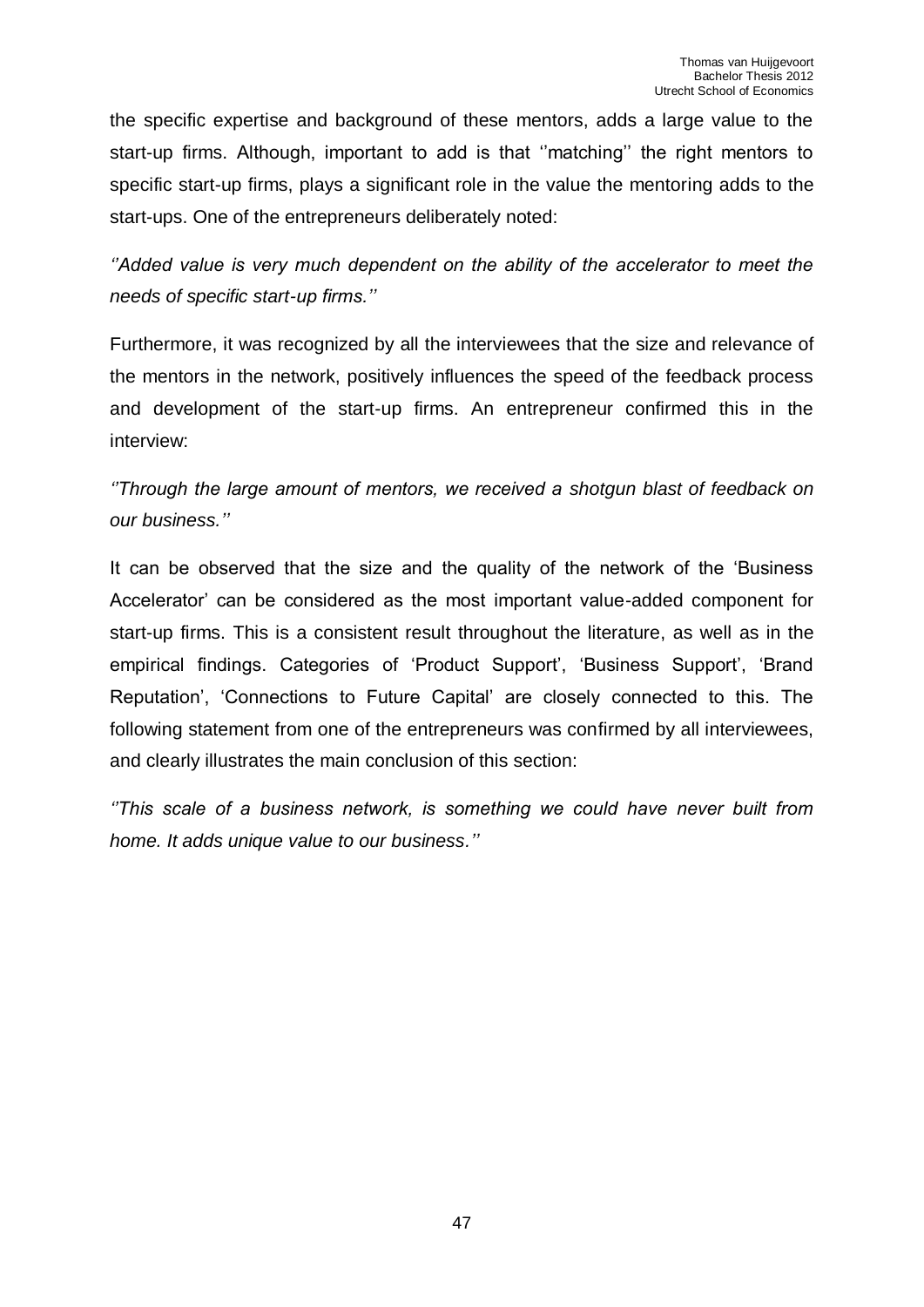# <span id="page-47-0"></span>**7.2 Crucial value-added elements in other business incubators compared to the 'Business Accelerator'**

In this paragraph, a brief review will be given on the research, which has been previously done on the topic of value-added elements of the business incubator to the start-up firms involved. It is important to emphasize, that the community impact of incubators will not be taken into account. This distinction is made in the past, as (Dilts & Hackett, 2004) differentiate between 'sources of value from incubator to community', 'sources of value from incubator to incubatee' and 'sources of value from incubatee to the community and the incubator'. The focus of this research will be, to look at 'sources of value from incubator to incubatee', as recent literature has emphasized that it is critically important for the success of the business incubator and the participating start-up firms, to adjust their offerings to the specific needs of these firms (see introduction of section 7).

Figure 5 sums up the most important findings from the literature review, on critical value-added components of the business incubators, from the perspective of participating start-up firms.

| <b>Critical value-added</b>                       | <b>Source</b>                          |
|---------------------------------------------------|----------------------------------------|
| components: findings from incubator               |                                        |
| to incubatee                                      |                                        |
| Credibility of start-up firms                     | (Autio & Klofsten, 1998; Smilor, 1987) |
| Diagnoses of business needs                       |                                        |
| Selection & monitoring                            |                                        |
| Access to capital                                 |                                        |
| Access to network of experts/support systems      |                                        |
| Faster learning/solution to problems in business  |                                        |
| 40% of respondents in UTBI's regarded 'shared     | (Mian, 1996)                           |
| office facilities' as major value-added component |                                        |
| 30% of respondents regarded 'business assistance  |                                        |
| and networks' as major value-added component      |                                        |
| 41% of respondents regarded 'external business    |                                        |
| connections' (subcategory) as major value-added   |                                        |
| component                                         |                                        |
| 29% of respondents regarded 'internal firm        |                                        |
| connections' (subcategory) as major value-added   |                                        |
| component                                         |                                        |
| 27% of respondents regarded 'access to capital'   |                                        |
| (subcategory) as major value-added component      |                                        |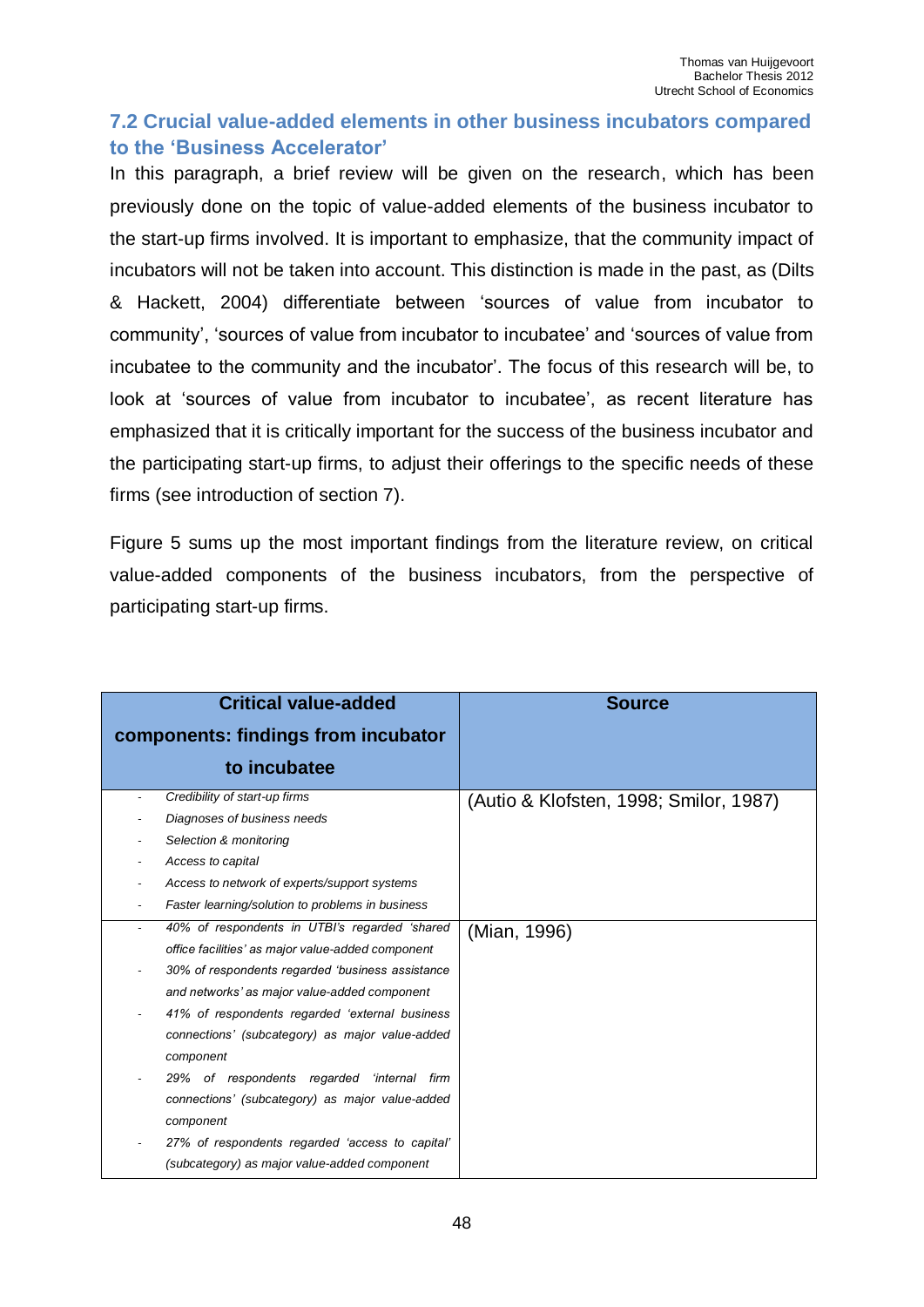|                          | Preferred network access for start-up firms<br>Economies of scale in the network of the business | (Hansen et al., 2000)                     |
|--------------------------|--------------------------------------------------------------------------------------------------|-------------------------------------------|
|                          | incubator<br>Stimulation of entrepreneurial drive of start-up firms                              |                                           |
|                          | Start-up firm experiences significant development                                                | (Ratinho et al., 2010)                    |
|                          | within business incubator                                                                        |                                           |
|                          | Internal networking interactions between start-up                                                |                                           |
|                          | firms do not add major value                                                                     |                                           |
|                          | 'Age' and 'human capital' of start-up firm members                                               |                                           |
|                          | are negatively related to development of the firm                                                |                                           |
|                          | through the incubator                                                                            |                                           |
|                          | The degree of Industry specialization of incubator                                               | (Aerts et al., 2007; Hansen et al., 2000) |
|                          | benefits value-addition to start-up firms                                                        |                                           |
|                          | A balanced set of selection and admission criteria                                               |                                           |
|                          | benefits added-value for start-up firms                                                          |                                           |
|                          | Shared, affordable office space and resources adds                                               | (Bøllingtoft, 2012; Bøllingtoft & Ulhøi,  |
|                          | major value                                                                                      |                                           |
|                          | Social and professional interaction amongst start-                                               | 2005)                                     |
|                          | up firms internally add major value (under 2                                                     |                                           |
|                          | conditions)                                                                                      |                                           |
|                          | Access to capital for start-up firms                                                             | (Almubartaki et al., 2010)                |
|                          | Provision of management know-how                                                                 |                                           |
|                          | Office space and shared resources are not the                                                    |                                           |
|                          | primary value-adding component                                                                   |                                           |
| $\overline{\phantom{a}}$ | Connections to future capital is the major element                                               | (Wiggins & Gibson, 2003)                  |
|                          | in adding value to start-up firms                                                                |                                           |
|                          | Strategic, operational and infrastructural services                                              |                                           |
|                          | provided by external network of specialists and                                                  |                                           |
|                          | mentors.                                                                                         |                                           |
|                          | с:                                                                                               |                                           |

**Figure 5:**

**Value-added components in business incubators: a literature review summary**

The majority of value-added components in figure 5 have showed up in the findings on 'Business Accelerator' programs in section 7.1. The practical facilities and the office space provision have been regarded as a relatively large value-added component by research of (Bøllingtoft & Ulhøi, 2005; Mian, 1996). However, other research has confirmed findings from 7.1, that office space and shared facilities are not a primary value-added component in business incubation (Almubartaki et al., 2010). This seems to be dependent of the stage of start-up firms' development and the other elements in the value proposition of business incubators. A remarkable finding, is that in the research of (Mian, 1996), the 'office space and shared facilities' category is valued relatively higher than 'network' elements.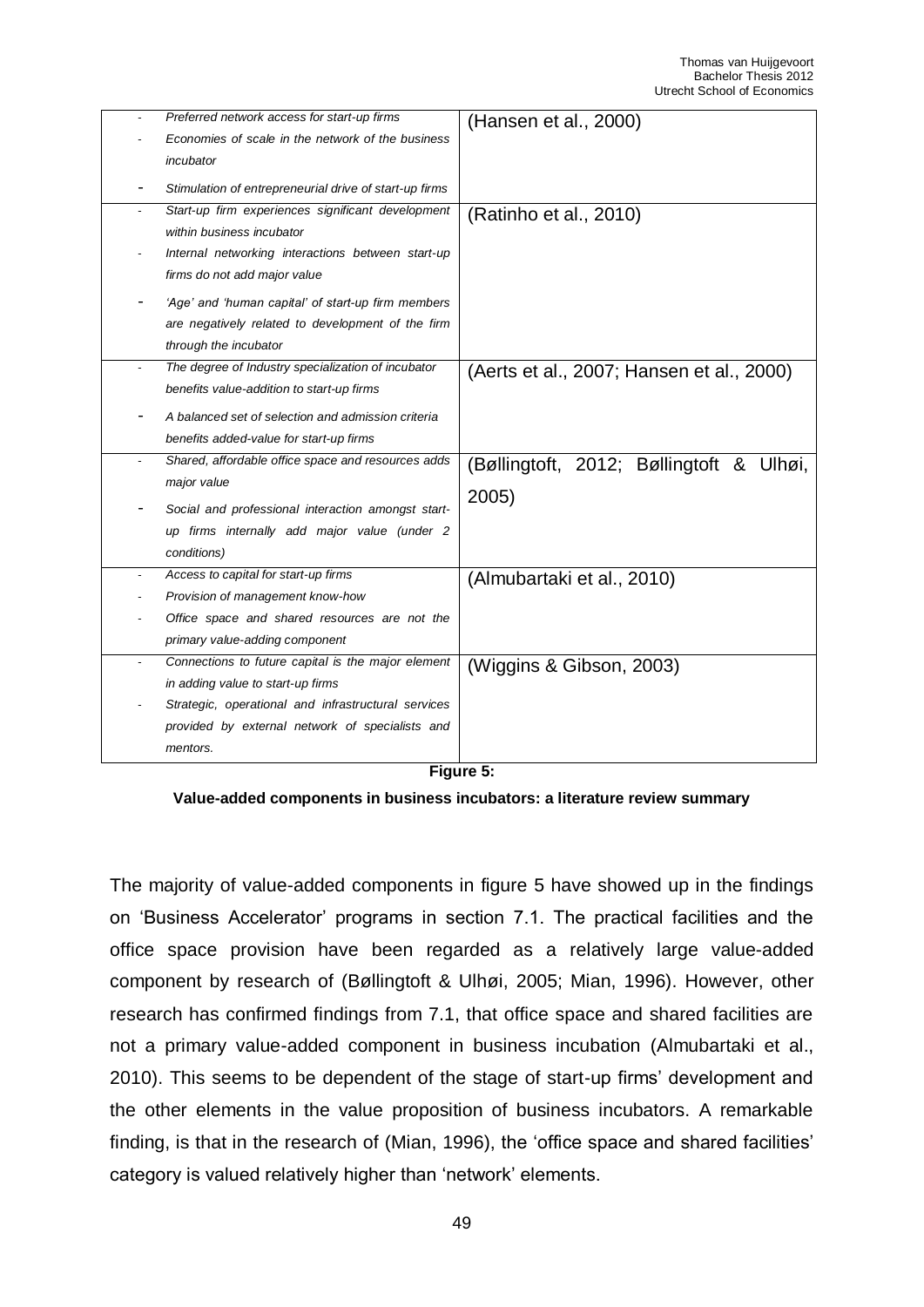This is inconsistent with our results. The reason for this might be the difference in time context, as this is more than 15 years.

In several literature sources, it is confirmed that external business and product support is an important element of value-added within business incubators (Autio & Klofsten, 1998; Mian, 1996; Smilor, 1987; Wiggins & Gibson, 2003). It is obvious that these elements are among the most important added-value components of both business incubators and accelerators.

The category of 'brand reputation' is found back in early literature, where it is widely argued that one of the major value-added elements of a business incubator is the credibility it adds to the start-up firm (Autio & Klofsten, 1998; Smilor, 1987). This finding has equally been observed at 'Business Accelerators' where brand reputation belongs to the major value-added elements for start-up firms.

The findings about added value of the 'internal network' to start-up firms varied in the literature review. This aspect also varied significantly in our findings about 'Business Accelerators'. It seems that it can be confirmed that this aspect depends highly on the composition of the start-up teams, the personality of the team members, cultural factors and experience. Nevertheless, it is remarkable that (Bøllingtoft, 2012) experienced a significant positive value-added result from the internal network aspect.

The 'connections to future capital' category can certainly be retrieved from figure 5, as being present in the literature. However, it doesn't seem to have a prominent position as value-added element in a business incubator (Mian, 1996). Nevertheless, almost all the sources in the literature review, mentioned the access to capital as an important value-added component. In the findings from 'Business Accelerator' programs, the value-added of these connections is perceived as the dominant factor. This seems to be a difference in comparison with other types of business incubation.

The category of 'pressure and discipline' is one of the unique findings from 'Business Accelerator' programs, which is not retrieved from the literature on business incubators. This element is closely related to speed of incubation and acceleration of the start-up firm's network size and learning curve. As most of the earlier incubators had an average incubation period of 1,7 years (third generation), the amount of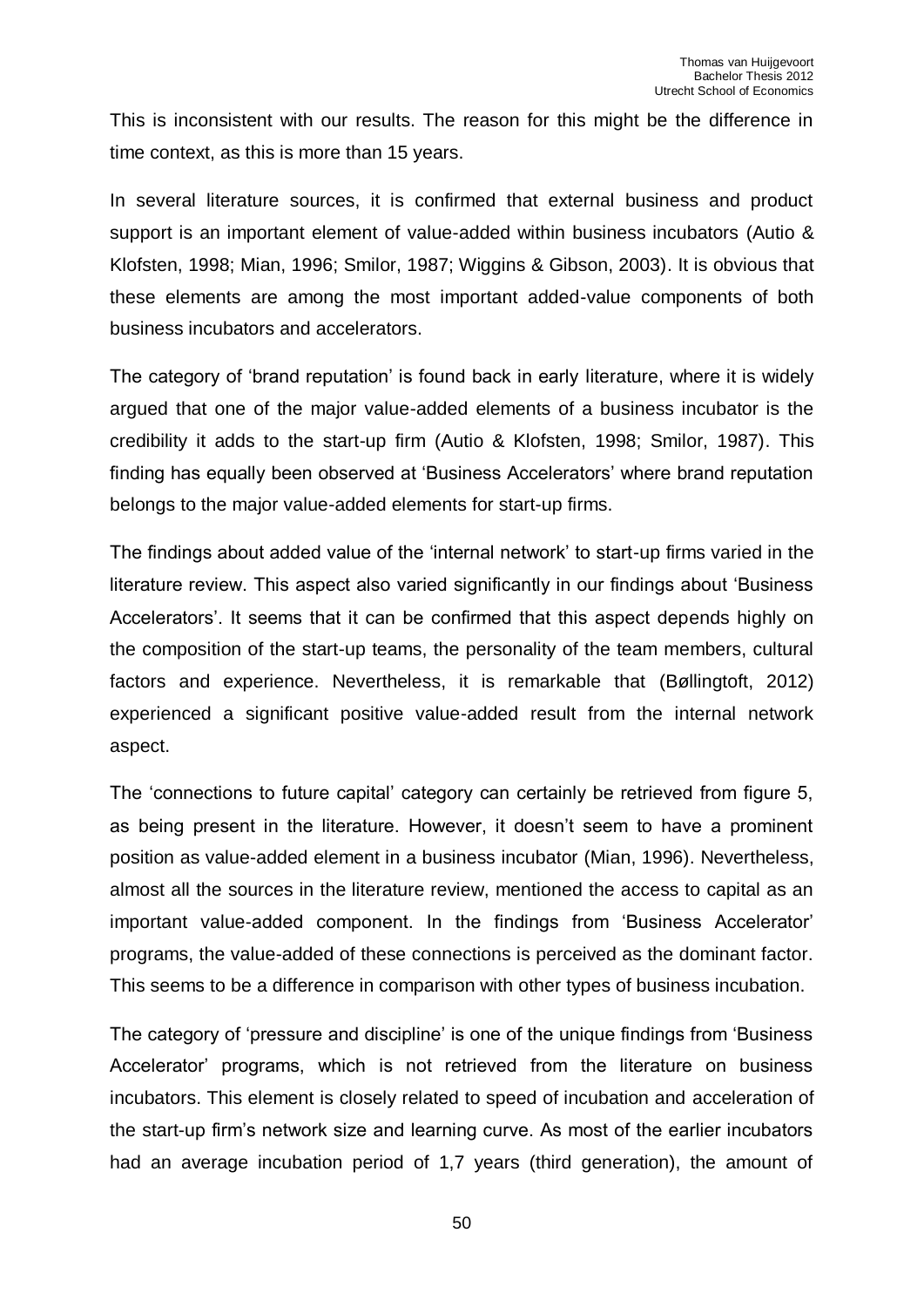pressure seems to be limited. The high pressure in 'Business Accelerators' is said to accelerate the process of business development and learning. (Autio & Klofsten, 1998) argued that 'faster learning/solution to problems in business' is one major value-added component in business incubators. This finding confirms the result from accelerators, although it is proved that the accelerator takes a smaller incubation period for this purpose.

The 'number and quality of the mentors involved' has revealed to be at the top of major value-added components in accelerators. In business incubator literature, the value of external business support and other connections has become evident, but the emphasis on quantity and quality of these people has been found particularly in business accelerators. Nevertheless, it has been previously emphasized that 'networked incubators', with a large, organized business network, have larger chances of adding real value to their start-up firms (Hansen et al., 2000). The fact that this aspect of incubation seems to be dominant in business accelerators, could be the result of the specific needs of start-up firms the industry (ICT related), which is mostly served by accelerators. These firms work on software/hardware products, which take relatively short to develop and expand worldwide. Connections to industry specialists and capital investors are a major resource needed to achieve this purpose. These network assets can't simply be generated from home, as the empirical findings in section 7.1 underlined.

Added-value contributions of business incubators and accelerators can't be easily compared, as the stage of start-up firm's development, industry sector of operation of firms, entrepreneurial experience and time context varies significantly between different sources of literature. However, it has been shown that 'Business Accelerators' to a large extent add value on the same areas as other types of business incubators. According to findings from this research, the 'pressure and discipline' (speed of incubation) and 'number and quality of mentors involved' categories seem to be the most particular value-added components for 'Business Accelerators'.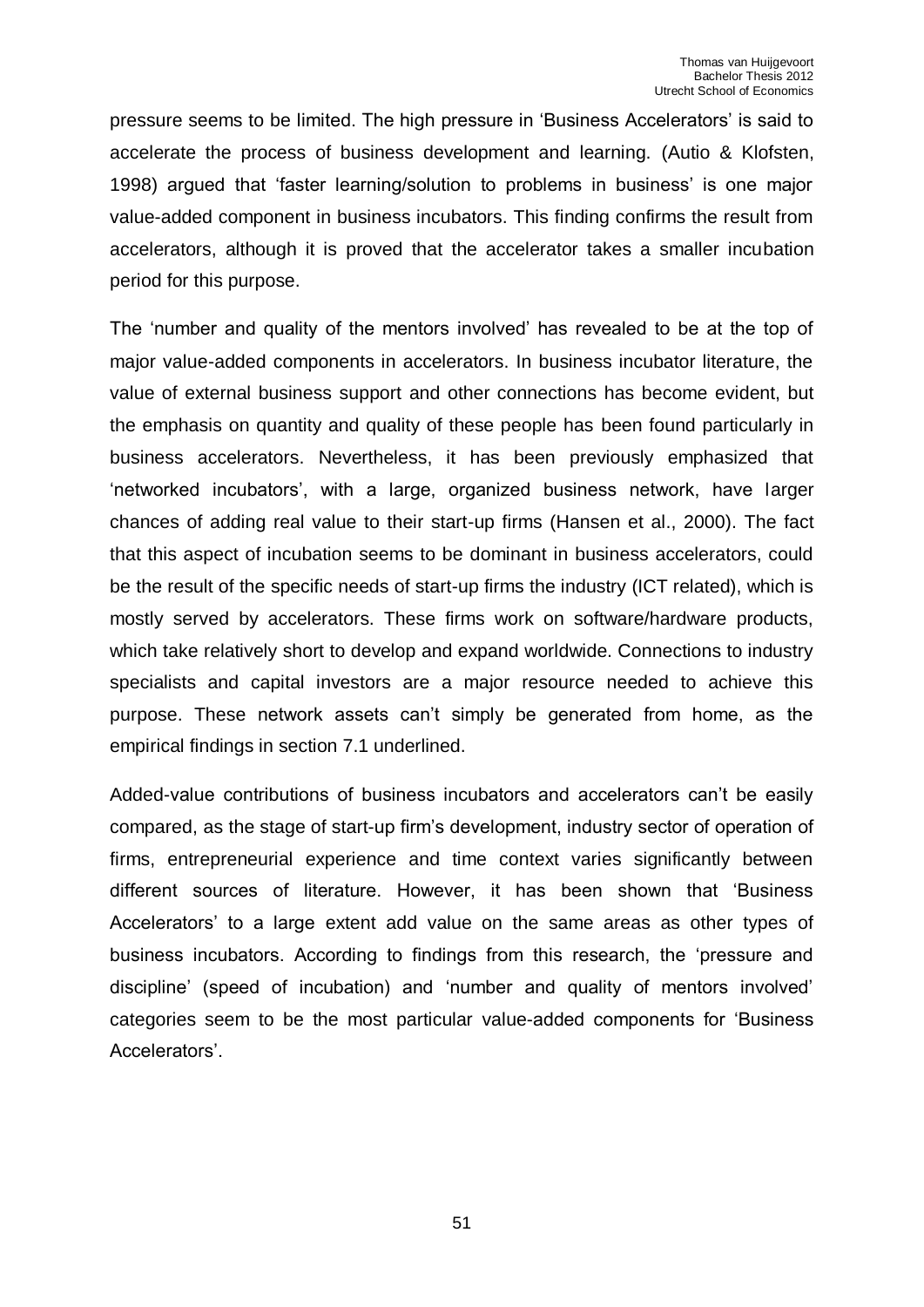### <span id="page-51-0"></span> **8. Conclusion**

We set out to research whether the 'Business Accelerator' is a distinct model of business incubation. Gaining insight into this topic is highly relevant, as there has been a significant growth of programs with the label 'business accelerator', since the year 2005. A clear definition of a 'Business Accelerator' hasn't been found in scientific literature so far. Additionally, public policy makers benefit from having a clear view of the different alternatives for supporting businesses and stimulating entrepreneurship together with economic development. In the theoretical framework of this research, it has been shown that different 'generations' of business incubators have evolved. The 'Business Accelerator' has subsequently been defined in this context. There are significant differences between business incubators throughout these 'generations'. Thus, a business incubator has become an ''overarching word, to refer to a heterogeneous reality'' (Bøllingtoft & Ulhøi, 2005). This statement is strongly supported by one of the interviewed entrepreneurs in a 'Business Accelerator':

*''Everybody has a different perception of what an incubator or an accelerator is, and where it consists of*.''

It can be concluded that the 'Business Accelerator' should be defined as a distinct model of business incubation. By comparing the ''main characterizing variables'' (Grimaldi & Grandi, 2005) of the business accelerator with these variables of the 'third generation' of business incubators (Allen & McCluskey, 1990), we have observed two significant differences: the 'selection and admission criteria' and the 'incubation period' of 'Business Accelerator' programs. Despite for the fact that the main value-added components observed in business accelerators are largely similar to the findings in business incubators, we have found interesting differences in the empirical part of the research. The 'size and quality of the mentoring network' and the amount of 'pressure and discipline' embedded in business accelerator programs, have proved to add major value to start-up firms' development. Additionally, 'Business Accelerator' programs provide major value to the start-up firms in facilitating access to future capital, as one of the main value propositions. These 3 elements are remarkable, since these weren't observed as top value-added components in previous incubator literature. The latter result underlines our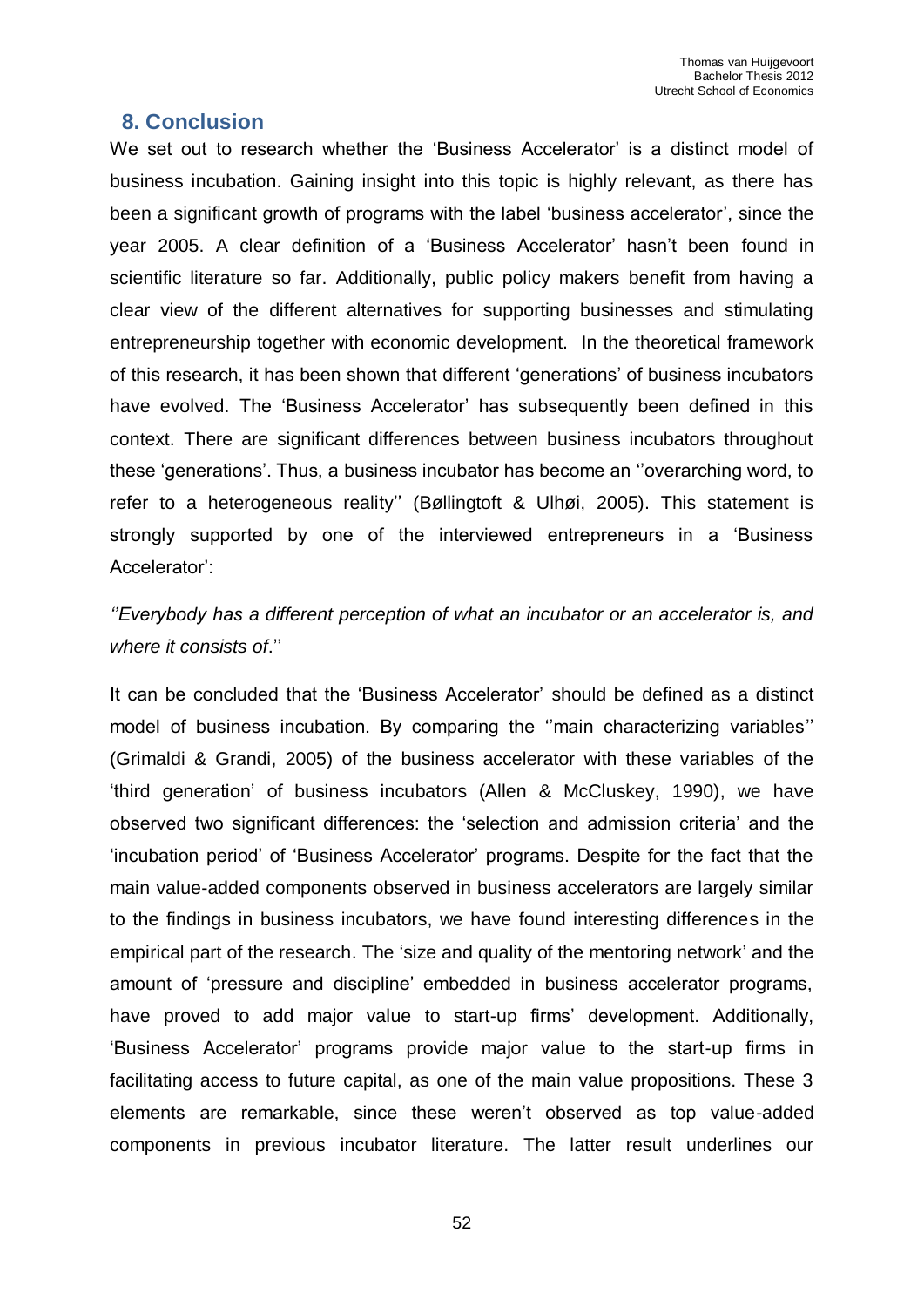statement, that the 'Business Accelerator' should be defined as a distinct model of business incubation.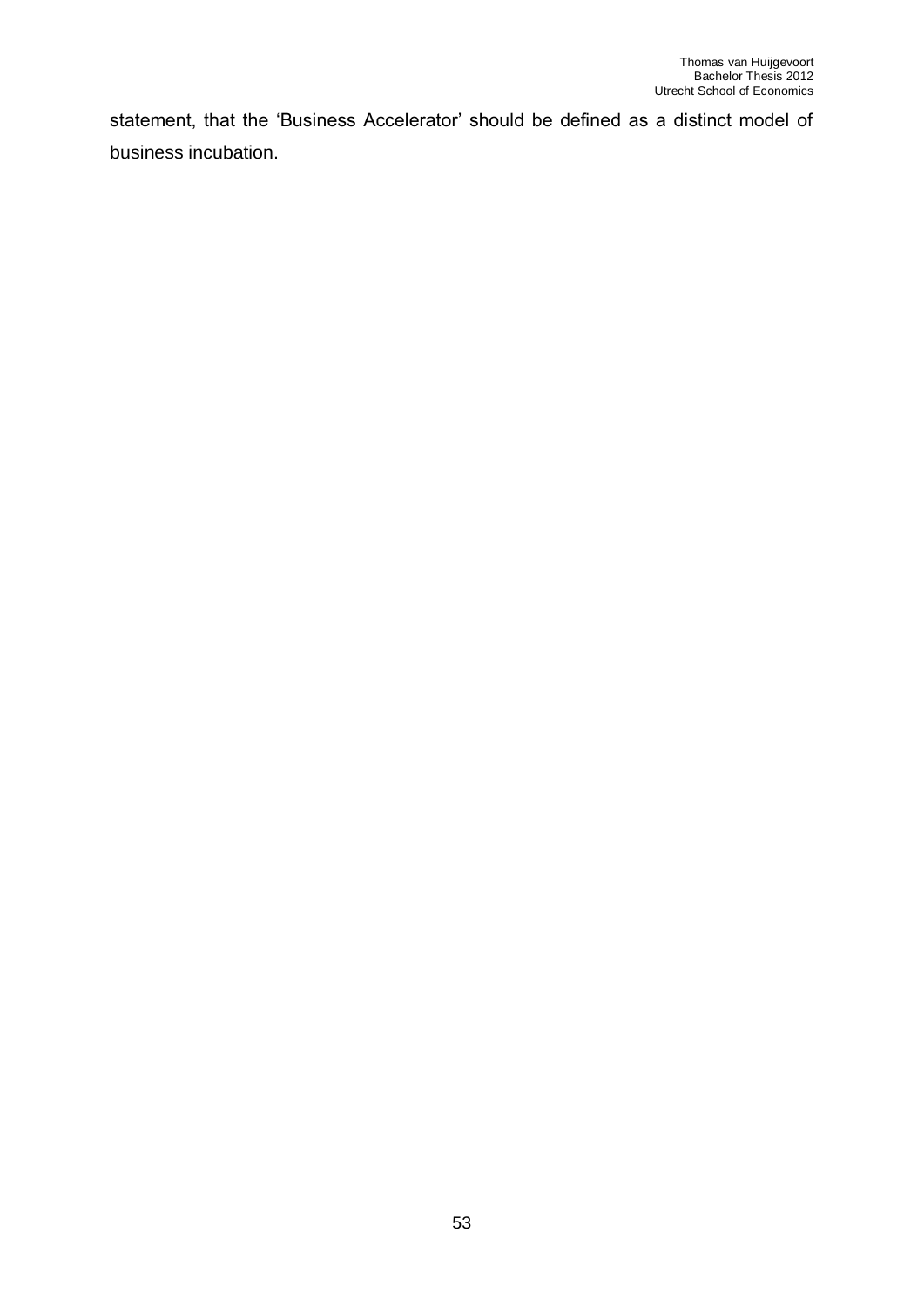## <span id="page-53-0"></span>**9. Recommendations and future research**

This research should serve as a departure point for researchers and policy makers to evaluate the 'Business Accelerator' model. This model currently lacks financial support from public sources and it is a very interesting question, if accelerators should actually be supported using public money. Although more proof of success is required, there are certainly signs that this model succeeds efficiently in creating new businesses and jobs (Miller & Bound, 2011). There has been a certain amount of practical research, verifying the validity and possible success of the model (Geron, 2012; Gilani, 2011; St. Jean, 2009). Nevertheless, the model has also been criticized for several reasons (Miller & Bound, 2011).

It has been shown that business incubators of the 'third generation', are most comparable to the 'Business Accelerator'. (Bruneel et al., 2012) draw a number of important conclusions with respect to policy decisions of allocating funds to incubators. Policy makers should be aware of the extent to which business incubation initiatives add value to start-up firms. It is said that the latest generation of business incubators succeeds the most in adding value to nascent start-up firms, contrasting the first two generations. If it can be verified by policy makers, that a specific business accelerator program does add value to tenant firms, shifting funds from business incubators which provide less value to a business accelerator, might be a positive alternative. Furthermore, as 'Business Accelerator' programs support startup firms which are in an early stage of development, without fully developed business models and small revenues, these programs require a larger amount of funding to be sustainable. This is relative to first and second generation business incubators. Public authorities could in the future, contribute to this need for funding.

The costs to society per job created through a business incubator, is around  $€4383$ . This measure is said to be a highly accurate measure to compare cost-effectiveness of different policies (Commission, 2002). Future research could reveal the same measure for 'Business Accelerator' programs, to be able to make a comparison in the actual effectiveness. Furthermore, future research could contribute to collection of more and reliable performance data on 'Business Accelerator' programs.

Concluding, in defining the 'Business Accelerator' model, there is a lot more work to be done. Further research should be focused at creating a larger and more complete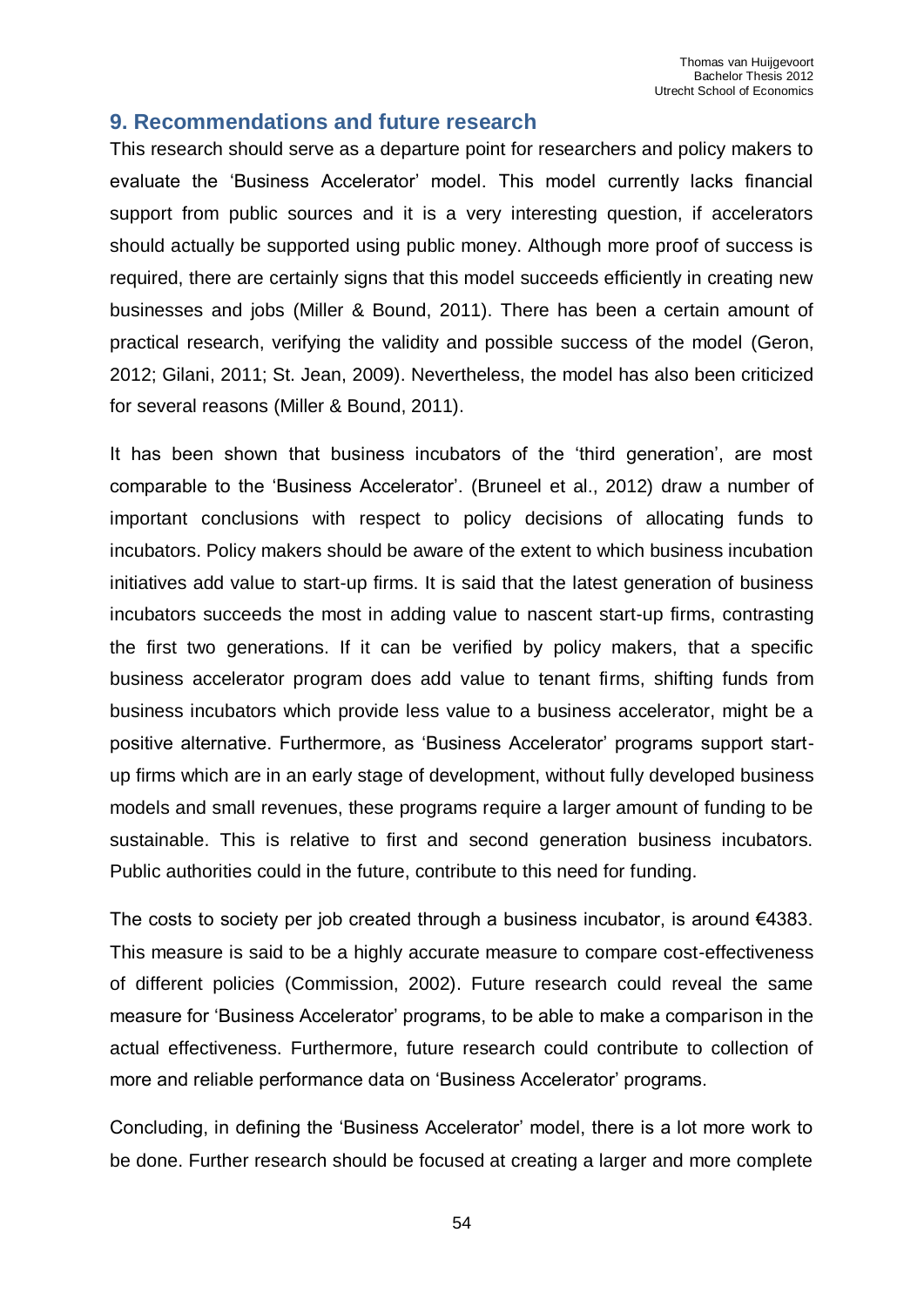dataset of 'Business Accelerator' programs, which conform to the definition provided in this research. Furthermore, distinction should be made between the extent to which the main value-added elements from this research are successfully fulfilled, in the different programs of analysis. As a result, this database will serve as an even stronger base for comparison with other models of incubation.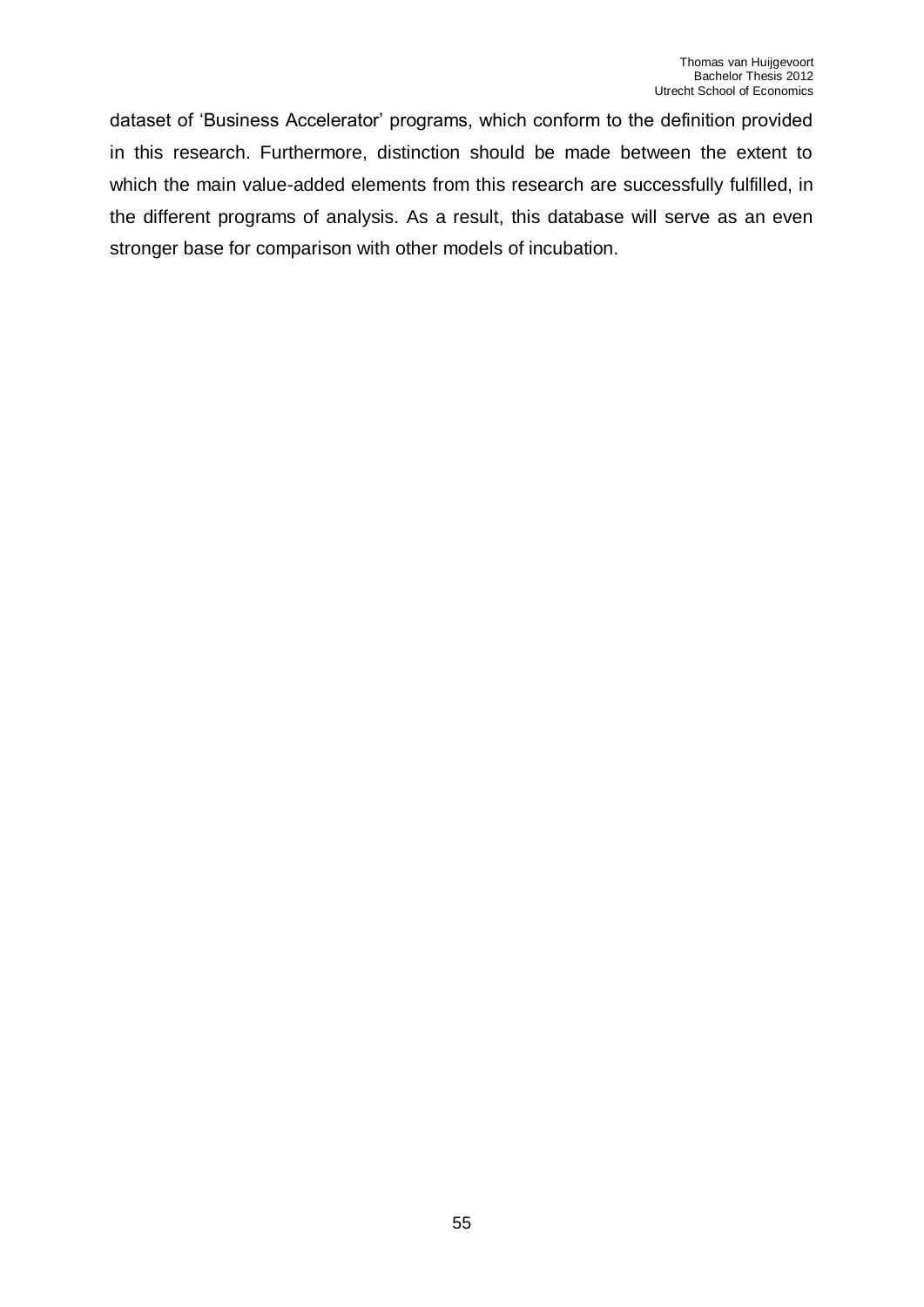## <span id="page-55-0"></span>**10. Limitations**

This research has succeeded in defining the 'Business Accelerator' as a distinct model by defining its main characteristics, differences with other 'third generation' business incubators and its unique value-added contributions to start-up firms. However, some limitations should also be considered when evaluating this paper.

In the theoretical framework of this research, different models of business incubation have been analyzed. However, this research doesn't involve all the different varieties of incubators as the scope for this is too limited. More accurate comparison of different business incubator models could have been provided, by including more models and performing a more thorough analysis of their specific characteristics.

The available data about 'Business Accelerator' programs is limited, as scientists have not defined this model in previous research. With more complete data about program characteristics, number of 'business accelerator' programs worldwide and their performance indicators, a better founded statement could have been made on the potential success of the model.

Concluding, the empirical research questionnaire and the 8 interviews conducted, can be argued to be a relatively small sample, to look at value-added contributions of 'business accelerator' programs. To see a more significant trend in these contributions and to thus be able to draw better founded conclusions, more start-up firm members and more management teams of 'business accelerator' programs should be interviewed and surveyed.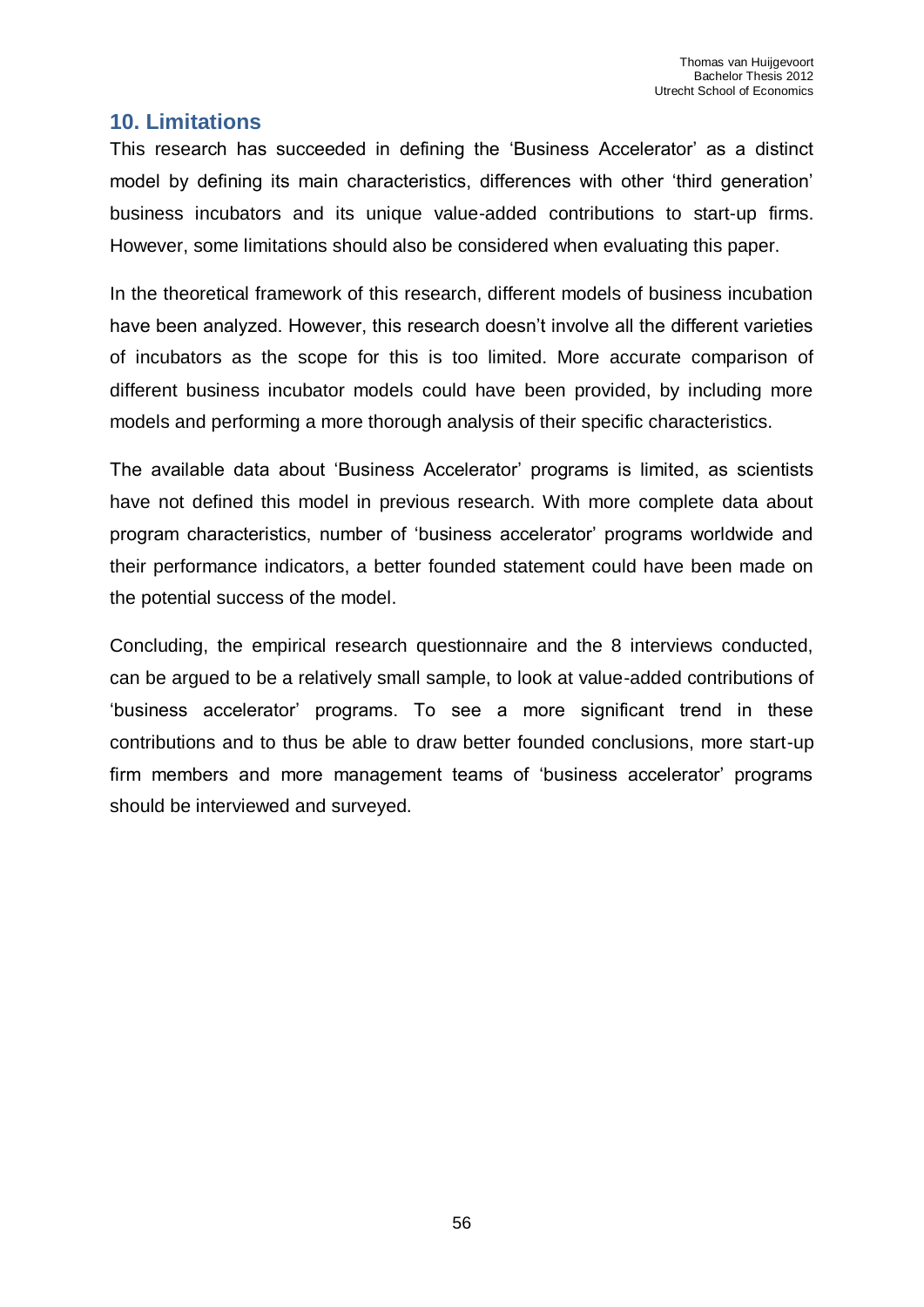# <span id="page-56-0"></span>**Bibliography**

- Aerts, K., Matthyssens, P., & Vandenbempt, K. (2007). Critical role and screening practices of European business incubators. *Technovation*, *27*(5), 254-267. Retrieved from http://linkinghub.elsevier.com/retrieve/pii/S0166497206001209
- Allen, D. N., & McCluskey, R. (1990). Structure, Policy, Services, and Performance in the Business Incubator Industry. *Entrepreneurship: Theory and Practice*, (Winter), 61-78.
- Almubartaki, H. M., Al-karaghouli, W., & Busler, M. (2010). THE CREATION OF BUSINESS INCUBATORS IN SUPPORTING ECONOMIC DEVELOPMENTS. *European, Mediterranean & Middle Eastern Conference on Information Systems 2010* (Vol. 2010, pp. 1-13).
- Autio, E., & Klofsten, M. (1998). A comparative study of two European business incubators. *Journal of Small Business Management*, *36*(1), 30-43.
- Bruneel, J., Ratinho, T., Clarysse, B., & Groen, A. (2012). The Evolution of Business Incubators: Comparing demand and supply of business incubation services across different incubator generations. *Technovation*, *32*(2), 110-121. Elsevier. Retrieved from http://linkinghub.elsevier.com/retrieve/pii/S0166497211001659
- Butcher, M. (2011). Seedcamp named top European Accelerator, with Startupbootcamp closing in. *TechCrunch Europe, Hot topics*. Retrieved from http://techcrunch.com/2011/06/20/seedcamp-named-top-european-accelerator-withstartupbootcamp-closing-in/
- Bøllingtoft, A. (2012). The bottom-up business incubator: Leverage to networking and cooperation practices in a self-generated, entrepreneurial-enabled environment. *Technovation*, *32*(5), 304-315. Elsevier. doi:10.1016/j.technovation.2011.11.005
- Bøllingtoft, A., & Ulhøi, J. P. (2005). The networked business incubator—leveraging entrepreneurial agency? *Journal of Business Venturing*, *20*(2), 265-290. Retrieved from http://linkinghub.elsevier.com/retrieve/pii/S0883902603001241
- Chinsonboon, O. M. (2000). *Incubators In The New Economy*. *New Economy*. MIT, Sloan School of Management. Retrieved from http://chinsomboon.com/incubator/incubator\_06-2000.pdf
- Christiansen, J. D. (2009). *A Framework For Developing Seed Accelerator Programmes*. *Cambridge Master Thesis*. Cambride University.
- Commission, E. (2002). Benchmarking of Business Incubators. *Personnel*, (February).
- Dilts, D. M., & Hackett, S. M. (2004). A Systematic Review of Business Incubation. *Journal of Technology Transfer*, *29*, 55-82.
- Fishback, B., Gulbranson, C. A., Litan, R. E., Mitchell, L., & Porzig, M. (2007). Finding Business " Idols ": A New Model to Accelerate Start-Ups Finding Business " Idols ": A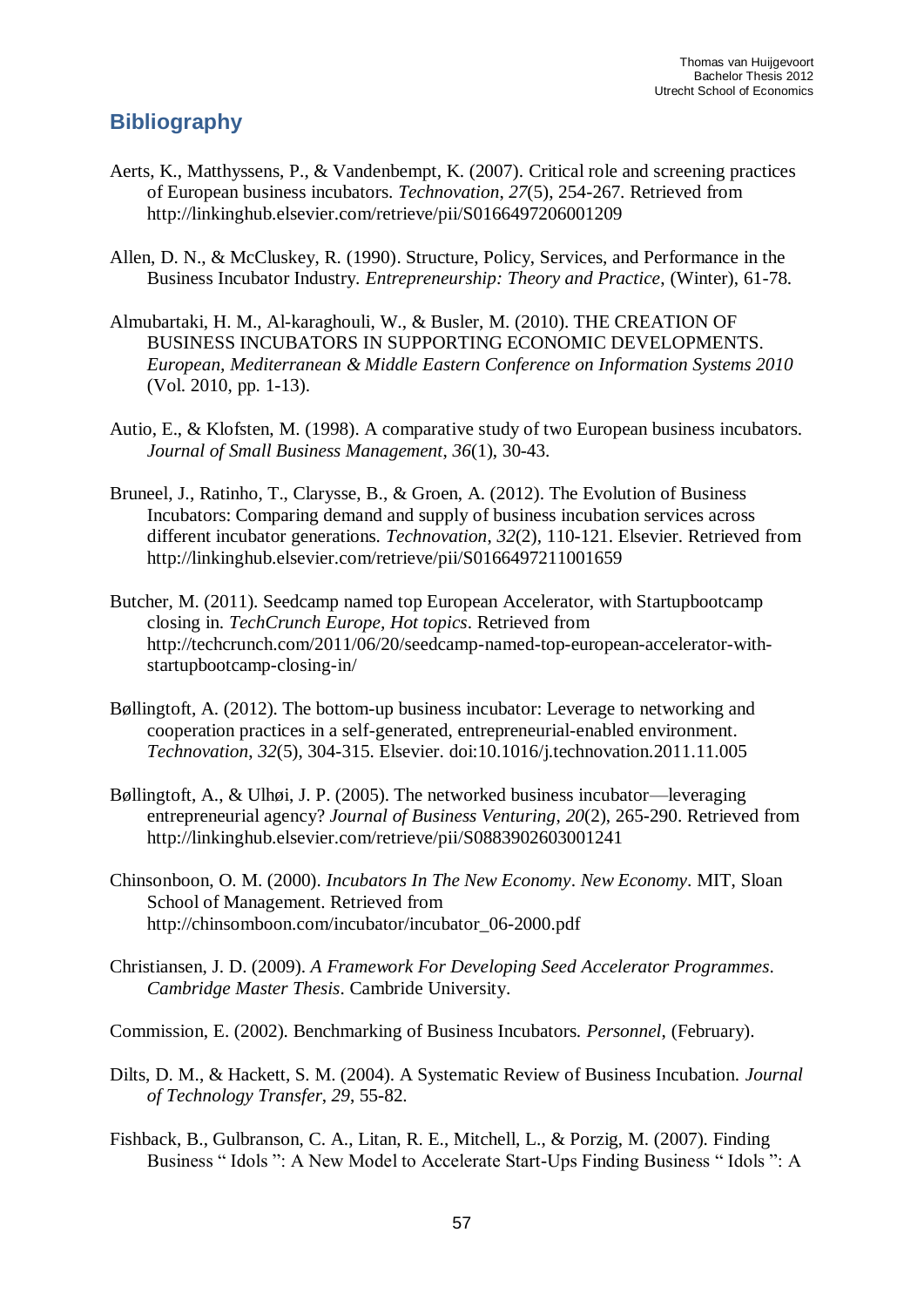New Model to Accelerate Start-Ups. Retrieved from http://papers.ssrn.com/sol3/papers.cfm?abstract\_id=1001926

- Geron, T. (2012, April 30). Top Startup Incubators And Accelerators: Y Combinator Tops With \$7.8 Billion In Value. *Forbes, Tech*, p. 2. Retrieved from http://www.forbes.com/sites/tomiogeron/2012/04/30/top-tech-incubators-as-ranked-byforbes-y-combinator-tops-with-7-billion-in-value/
- Ghasemizad, A., Kazemi, M., & Abbasi, A. (2011). Improvement of technology business incubators effectiveness: An explanatory model. *African Journal of Business Management*, *5*(22), 9278-9285.
- Gilani, A. (2011). *Incubators in US and Europe*. Retrieved from http://www.slideshare.net/dgiluz/accellerators-in-us-and-europe
- Grimaldi, R., & Grandi, A. (2005). Business incubators and new venture creation: an assessment of incubating models. *Technovation*, *25*(2), 111-121. Retrieved from http://linkinghub.elsevier.com/retrieve/pii/S0166497203000762
- Hansen, M. T., Chesbrough, H. W., Nohria, N., & Sull, D. N. (2000). Networked incubators. Hothouses of the new economy. *Harvard business review*, *78*(5), 74-84, 199.
- Maltby, E., & Needleman, S. E. (2012). Start-Ups Crowd "Accelerators." *Wall Street Journal, Financing*, p. 2. Retrieved from http://online.wsj.com/article/SB10001424052702304065704577422131523831456.html
- Mian, S. A. (1996). Assessing value-added contributions of university technology business incubators to tenant firms. *Research Policy*, *25*, 325-335.
- Miller, P., & Bound, K. (2011). *The Startup Factories* (pp. 1-39). Retrieved from http://www.nesta.org.uk/publications/assets/features/the\_startup\_factories\_report\_feature
- Ratinho, T. (2011). *ARE THEY HELPING ? - An Examination of Business Incubators' Impact on Tenant Firms* (pp. 1-221). Twente: University of Twente.
- Ratinho, T., Harms, R., & Groen, A. (2010). Are Business Incubators helping ? The role of BIs in facilitating tenants ' development. *Methodology*. Enschede.
- Rong, W. (2009). Business Incubators in China. *Asia Pacific Journal of Innovation and Entrepreneurship*, *3*, 54-62.
- Smilor, R. W. (1987). Managing the Incubator System: Critical Success Factors to Accelerate New Company Development. *IEEE Transactions on Engineering Management*, *34*(3), 146-155.
- St. Jean, J. D. (2009). New Venture Capital Models The Rise of Business Accelerator Seed Funds. *First Ascent Ventures - The Early Stage Investment Blog*. Retrieved June 10, 2012, from http://www.firstascentventures.com/blog/?p=30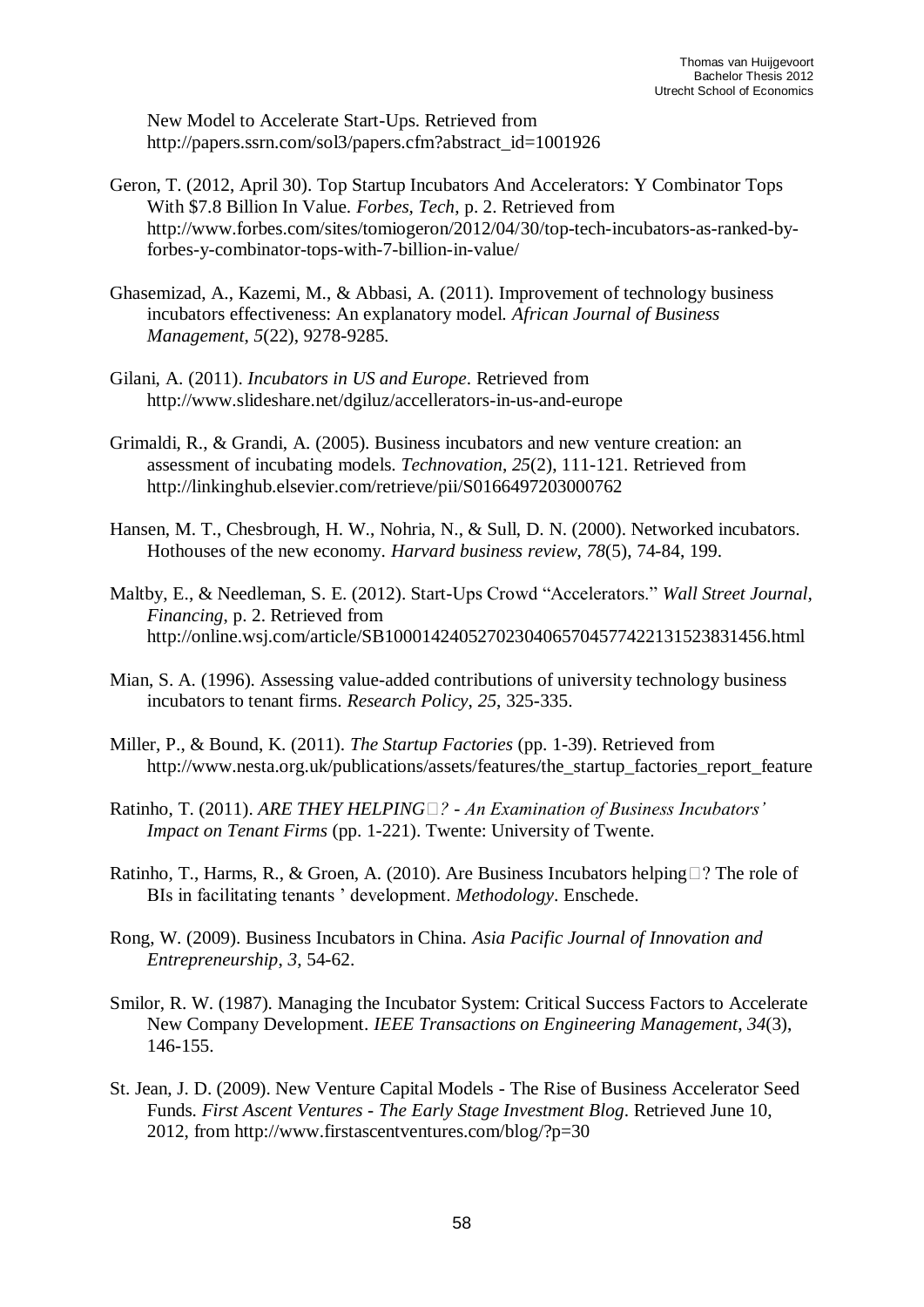- Tozzi, J. (2011). Startup Bootcamps Seek Army of Entrepreneurs. *Bloomberg Businessweek, Smallbiz*. Retrieved May 7, 2012, from http://www.businessweek.com/smallbiz/content/mar2011/sb20110329\_239744.htm
- Wiggins, J., & Gibson, D. V. (2003). Overview of US incubators and the case of the Austin Technology Incubator. *Innovation*, *3*(1/2), 56-66. Retrieved from http://inderscience.metapress.com/app/home/contribution.asp?referrer=parent&backto=is sue,4,13;journal,31,38;linkingpublicationresults,1:110850,1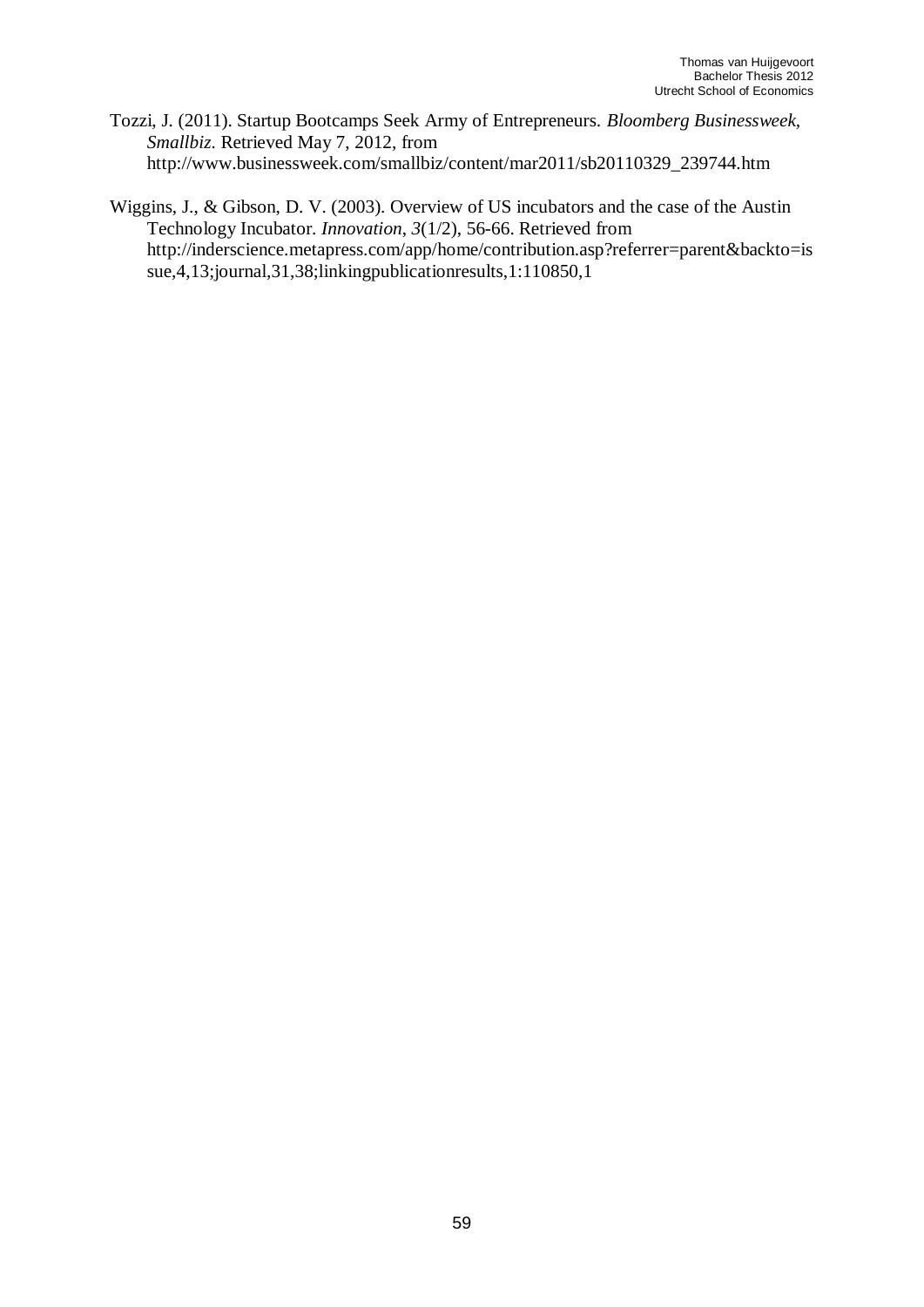# <span id="page-59-0"></span>**Appendix 1: the research questionnaire**

The questionnaire is performed via SurveyMonkey, to be accessed by the following link: <https://www.surveymonkey.com/s/AcceleratorAndStartups>

### **Questionnaire for Incubator Management and Start-up firms**

*(For convenience, the word incubator will consistently be used throughout this questionnaire)*

#### Company Profile

Name of incubator/ start-up firm: Name of Educational Partner Institution: Contact person: Phone number: Website: E-mail address: Official launch date of program (for management): Institutional mission (for management): Industrial sector (for management):

Financing structure of incubator (for management):

- …% private investment
- …% public investment (subsidies and grants)

## A. Company Details (only for management)

A1. Which of the following company description fits the incubator best?

- Specialized scientific incubator
- General scientific incubator
- Specialized commercial business incubator
- General commercial business incubator
- Specialized commercial business accelerator
- General commercial business accelerator

A2. In which sector does the incubator mainly specialize?

-

A3. How many employees does the incubator facilitate?

- Full-time employees …
- Part-time employees …
- Interns …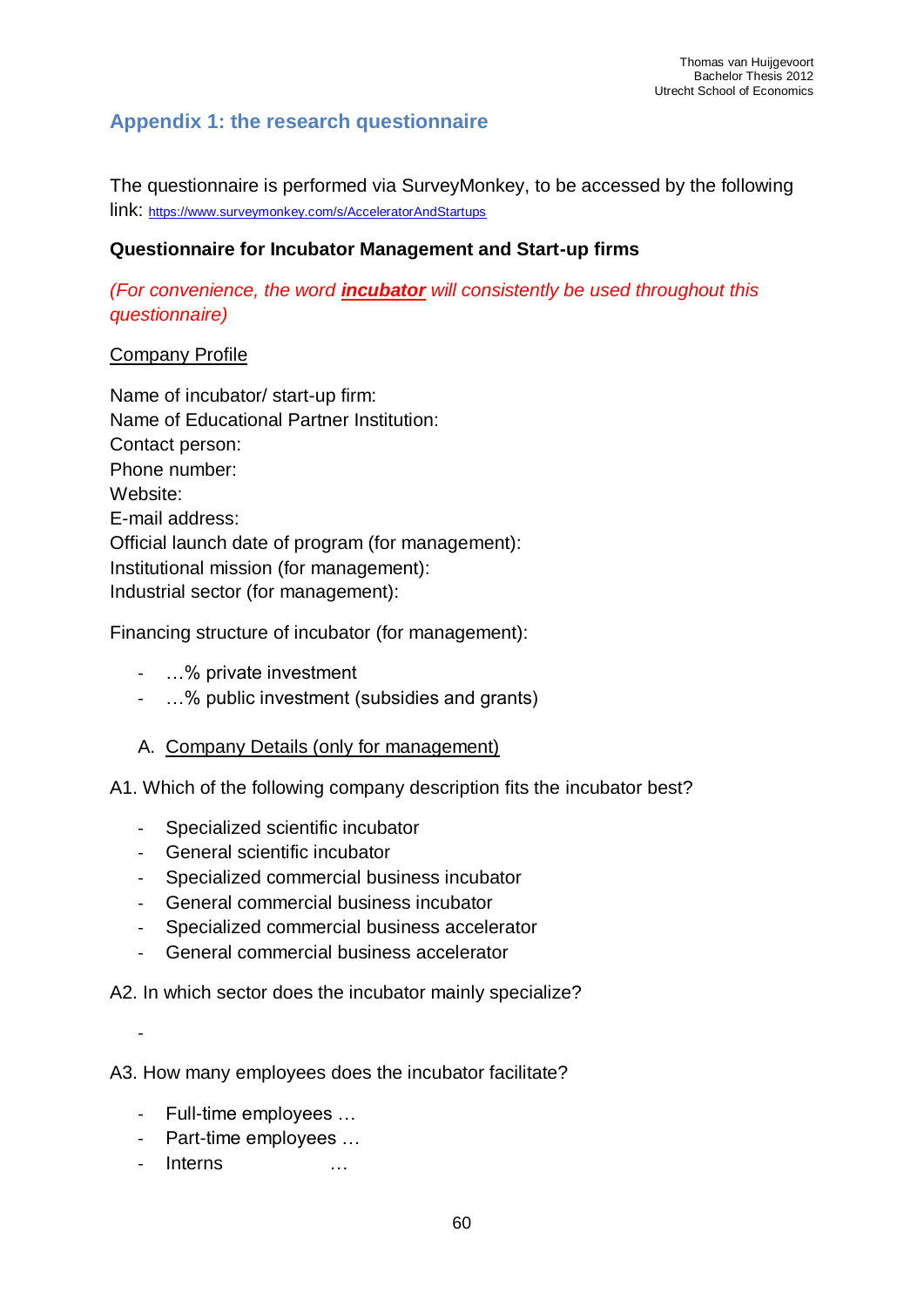A4. Which legal structure does the incubator have?

- Ltd.
- LLC.
- Cooperative
- Corporation
- Sole Proprietorship

## B. Practical Facilities of the Incubator (tangible assets)

B1. What is the size (in square meters) of the incubator?

 $\ldots$  M<sup>2</sup>

B2. Which share of the available space is used by the start-up firms?

… %

B3. Is there a meeting room available for common use?

Yes/No

B4. Is there a space for presentations, events and group meetings?

Yes/No

B5. Are office facilities, such as computers, internet connection, printers, flipovers available for common use?

## Yes/No

B6. What is the quality of the practical facilities of the incubator?

- Size of the incubator, working space: (Scale 1-10)
- Additional meeting room, presentation space: (Scale 1-10)
- Office facilities: (Scale 1-10)

B7. What is the perceived importance of the practical facilities of the incubator?

- Size of the incubator, working space: (Scale 1-7)
- Additional meeting room, presentation space: (Scale 1-7)
- Office facilities: (Scale 1-7)

B8. What could be improved with respect to the practical facilities of the incubator?

- Size of the incubator, working space: (open answer)
- Additional meeting room, presentation space: (open answer)
- Office facilities: (open answer)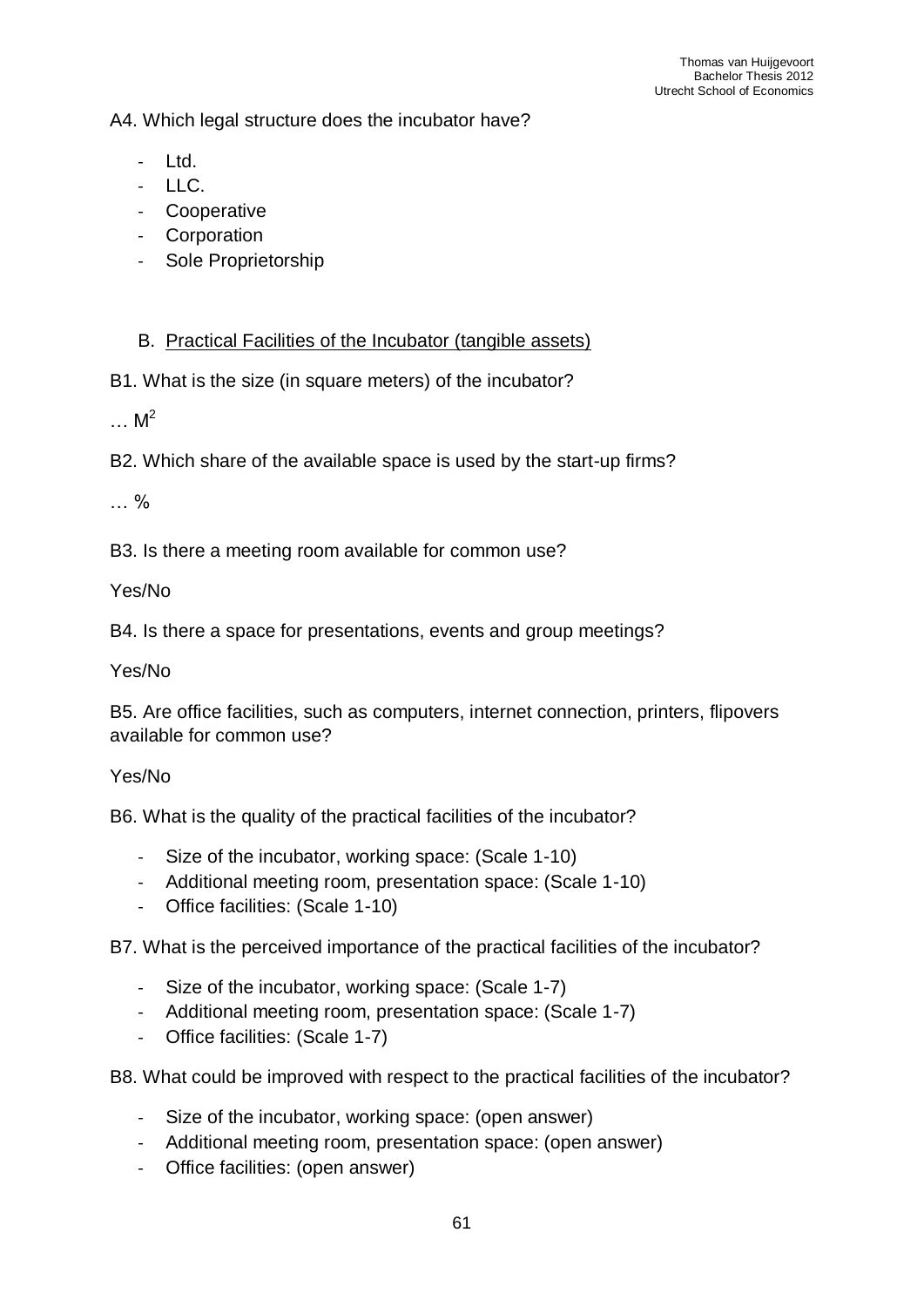#### C. Practical Services (tangible)

C1. Are secretary services available?

Yes/No

C2. Are catering services available?

Yes/No

C3. Is service to get access to specialized equipment (such as test areas, laboratories, manufacturing facilities) available?

Yes/No

C4. Are any other practical services available?

…

C5. What is the quality of the practical services in the incubator?

- Secretary services (Scale 1-10)
- Catering services (Scale 1-10)
- Access to specialized equipment (Scale 1-10)
- Other services (Scale 1-10)

C6. What is the perceived importance of the practical services in the incubator?

- Secretary services (Scale 1-7)
- Catering services (Scale 1-7)
- Access to specialized equipment (Scale 1-7)
- Other services (Scale 1-7)

C7. What could be improved with respect to the practical services of the incubator?

- Secretary services (open answer)
- Catering services (open answer)
- Access to specialized equipment (open answer)
- Other services (open answer)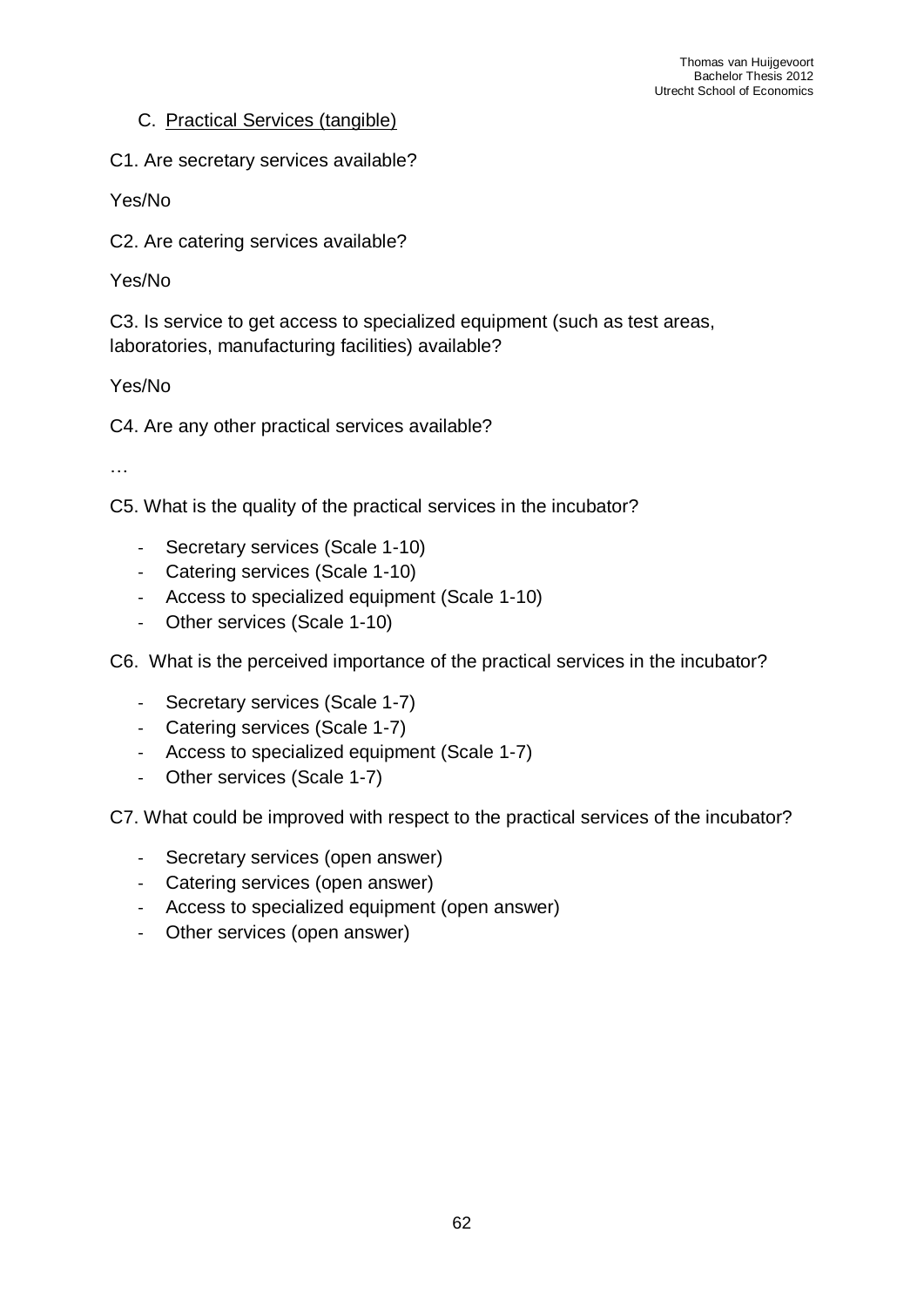#### D. Mentoring and advice services (tangible)

D1. Does the incubator provide mentoring and advice on each of the following topics? (please mark Yes/No)

- Business planning (pre-incubation)
- Sales skills
- Advertisement/promotion skills
- Marketing
- Market research
- Managerial skills
- Research and product/service development
- Supply chain, product launch and distribution
- Technical skills (specific for product category)
- ICT related advice
- Protection of 'Intellectual Property Rights'
- Legal issues
- Financials and accounting
- Recruitment of personnel

D2. What is the quality of the mentoring and advice services, provided by the incubator? (please rate each, if applicable, on 1-10 scale)

- Business planning (pre-incubation)
- Sales skills
- Advertisement/promotion skills
- Marketing
- Market research
- Managerial skills
- Research and product/service development
- Supply chain, product launch and distribution
- Technical skills (specific for product category)
- ICT related advice
- Protection of 'Intellectual Property Rights'
- Legal issues
- Financials and accounting
- Recruitment of personnel

D3. What is the perceived importance of each of the mentoring and advice services of the incubator? (please rate all, on a 1-7 scale)

- Business planning (pre-incubation)
- Sales skills
- Advertisement/promotion skills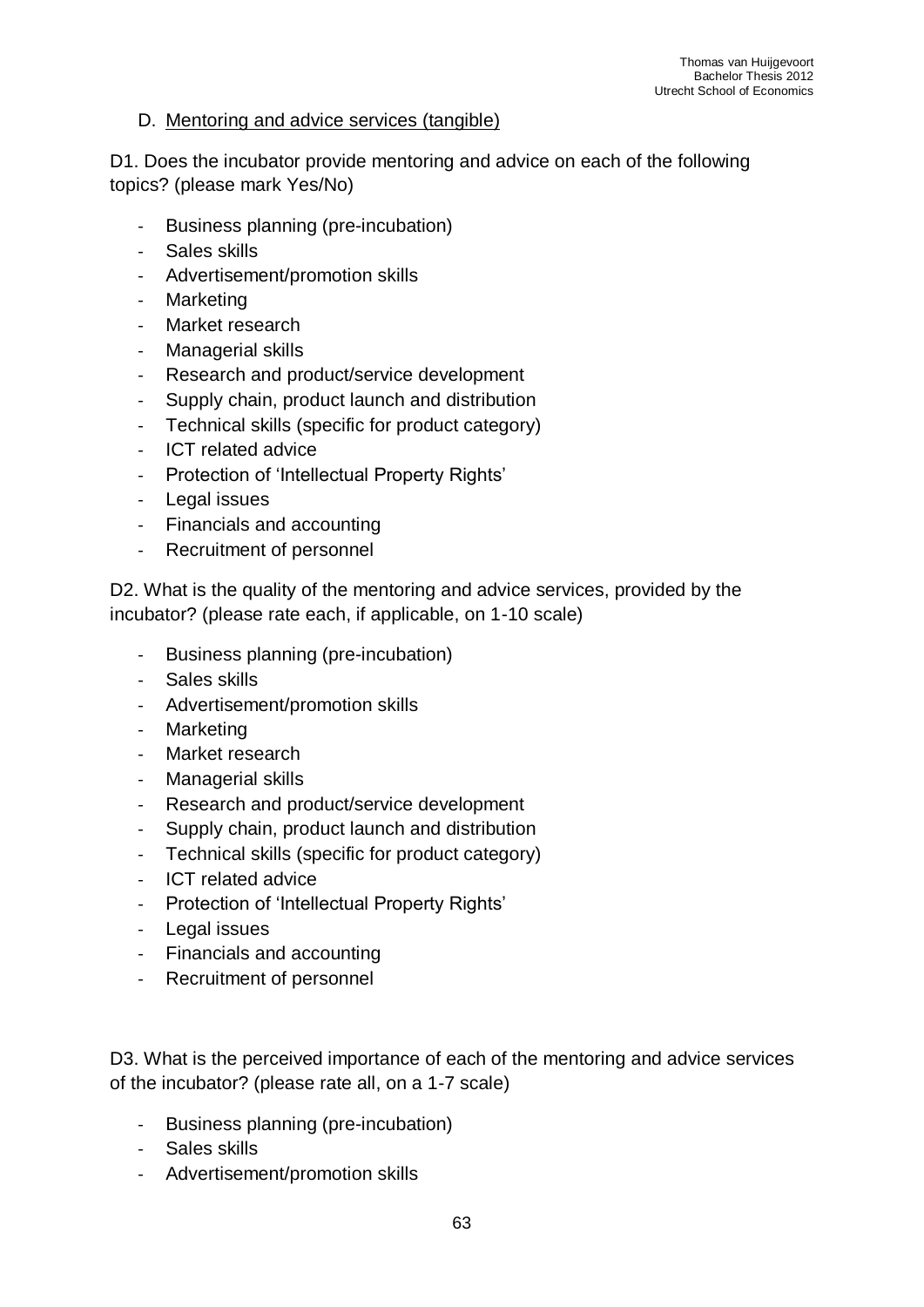- Marketing
- Market research
- Managerial skills
- Research and product/service development
- Supply chain, product launch and distribution
- Technical skills (specific for product category)
- ICT related advice
- Protection of 'Intellectual Property Rights'
- Legal issues
- Financials and accounting
- Recruitment of personnel

D4. What could be improved with respect to the mentoring and advice services of the incubator? (please choose the most important topics)

- ….
- ….
- ….
- ….
- ….

#### E. Educational and knowledge transfer-related services

E1. Does the incubator provide group courses or seminars on specific business or entrepreneurship- related topics?

#### Yes/No

E2. Does the incubator provide the opportunity to attend external courses or seminars?

#### Yes/No

E3. Does the incubator provide scientific courses on business related topics, from an educational institution (partner/ non-partner)?

#### Yes/No

E4. What is the quality of the courses and seminars that are being provided by the incubator? (please rate on a scale 1-10)

- Internal (group) courses:
- External (group) courses:
- Scientific (group) courses: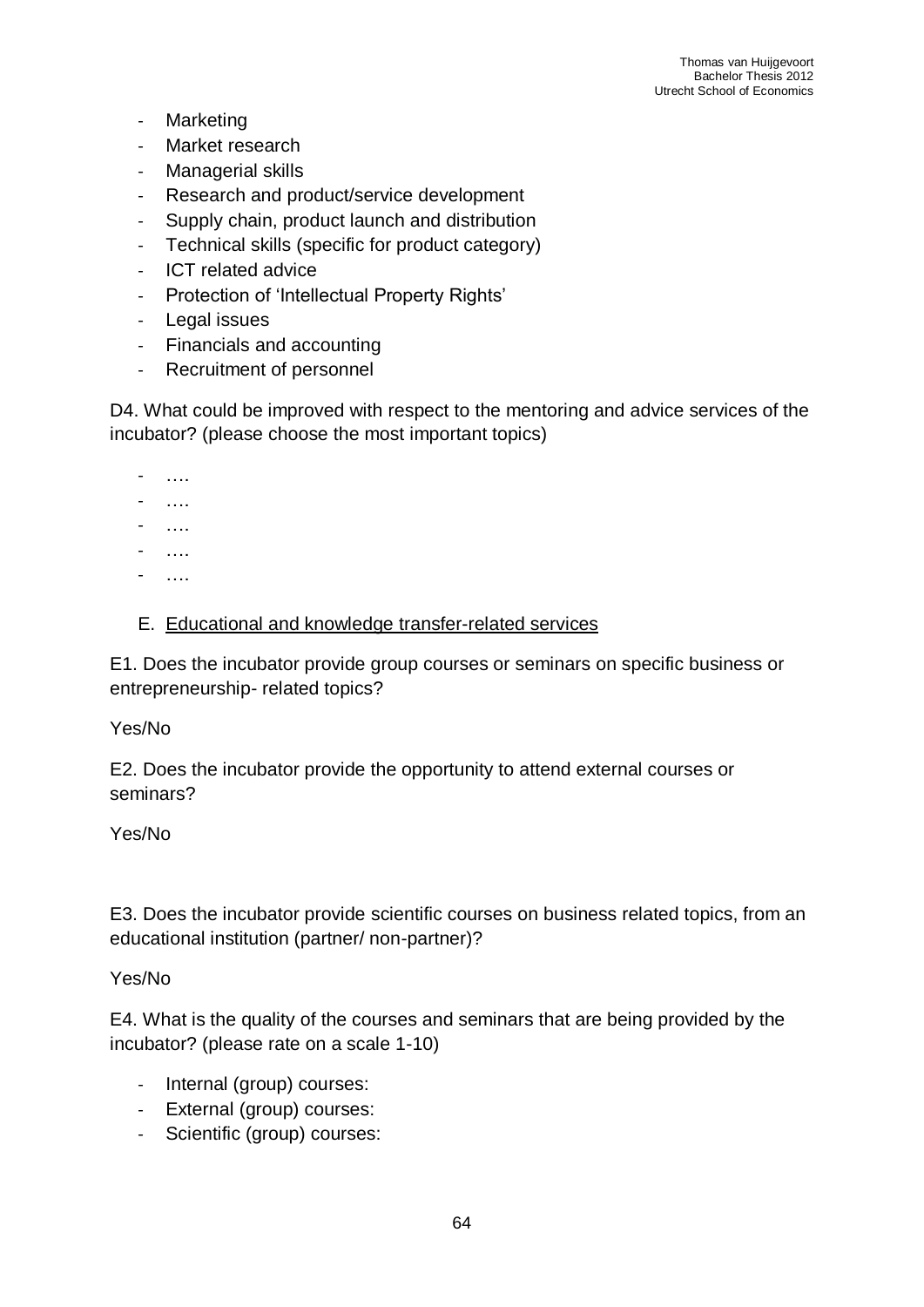E5. What is the perceived importance of the courses and seminars that are (not) being provided by the incubator? (please rate on a scale 1-7)

- Internal (group) courses:
- External (group) courses:
- Scientific (group) courses:

E6. What could be improved with respect to the courses and seminars, which are (not) provided by the incubator?

….

## F. Networking opportunities (intangible)

F1. Are the following connections provided through the incubator network? (please answer Yes/No for each)

- Business cooperation with other start-up firms in the incubator:
- Informal contact between start-up firms in the incubator:
- Access to venture capital and banking firms (for investment purposes):
- Access to potential customers:
- Access to supplier partners:
- Access to other business partners:
- Access to academic institutions:
- Access to media channels (for promotion, publicity purposes):
- Access to an international business network:

F2. What is the quality/effectiveness of all the different connections provided by the incubator's network (rate on a 1-10 scale, all applicable choices)?

- Business cooperation with other start-up firms in the incubator:
- Informal contact between start-up firms in the incubator:
- Access to venture capital and banking firms (for investment purposes):
- Access to potential customers:
- Access to supplier partners:
- Access to other business partners:
- Access to academic institutions:
- Access to media channels (for promotion, publicity purposes):
- Access to an international business network:

F3. What is the perceived importance of all the connections provided by the incubator network (rate on a 1-10 scale, all choices)

- Business cooperation with other start-up firms in the incubator:
- Informal contact between start-up firms in the incubator:
- Access to venture capital and banking firms (for investment purposes):
- Access to potential customers: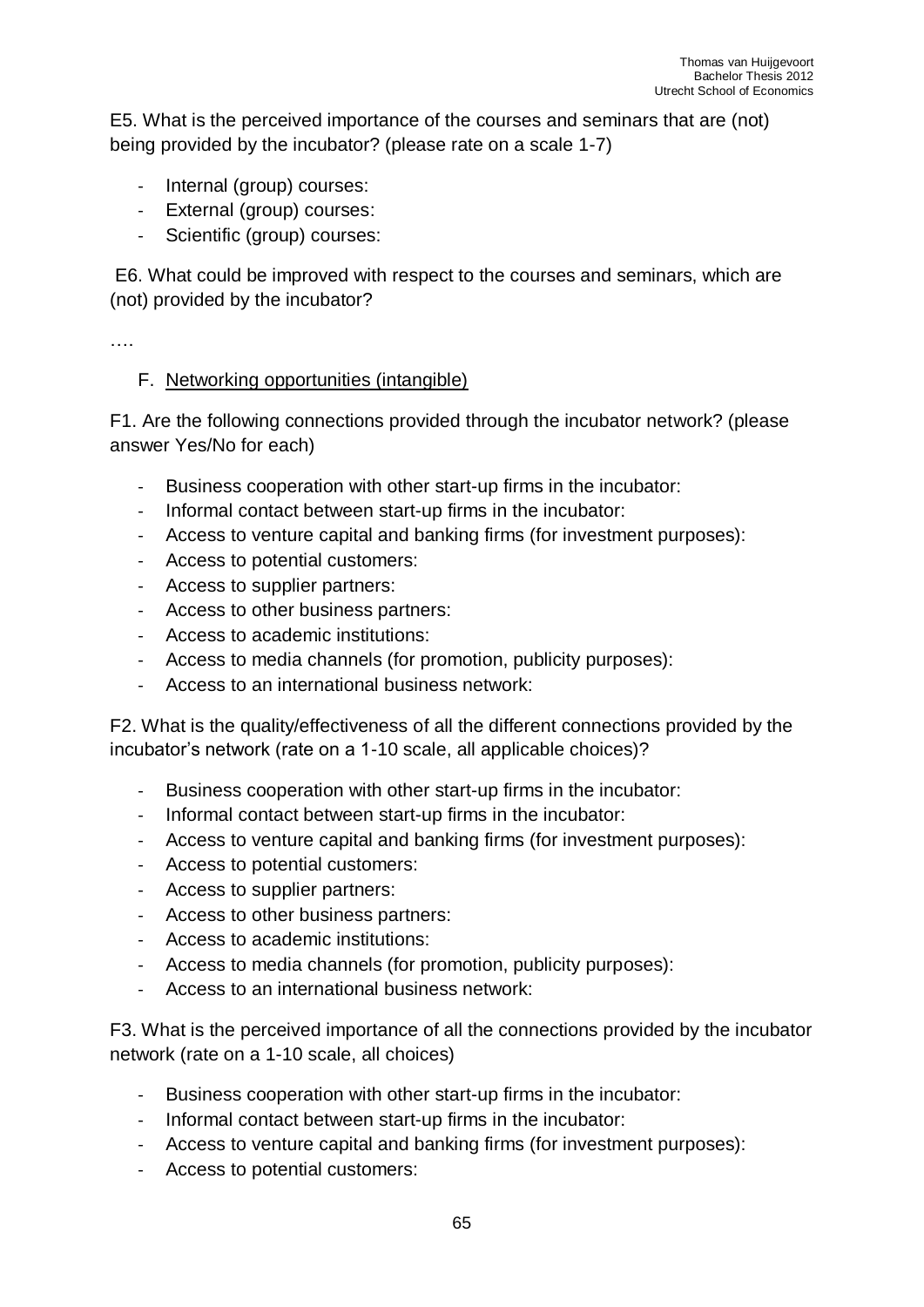- Access to supplier partners:
- Access to other business partners:
- Access to academic institutions:
- Access to media channels (for promotion, publicity purposes):
- Access to an international business network:

F4. Which of the connections mentioned above could be improved, or should be established, by the incubator network? (mention connections and explain reason)

- …
- …
- …
- …
- $\sim$  . . .

## G. Intra-organizational factors of incubator

## *(question G1, G2 and G3 are only to be answered by members of the incubator's start-up firms)*

G1. What is the overall performance of the management team of the incubator (rate on scale 1-10)?

….

G2. Does the management team have sufficient management experience (rate on scale 1-10)?

…

G3. What could be improved with respect to overall management performance (open answer)?

…

G4. What is the quality of the contact and communication of the incubator with the start-up firms (rate on a 1-10 scale)?

…

G5. What is the quality of the feedback consideration and processing from start-up firms by the incubator (rate on a 1-10 scale)?

…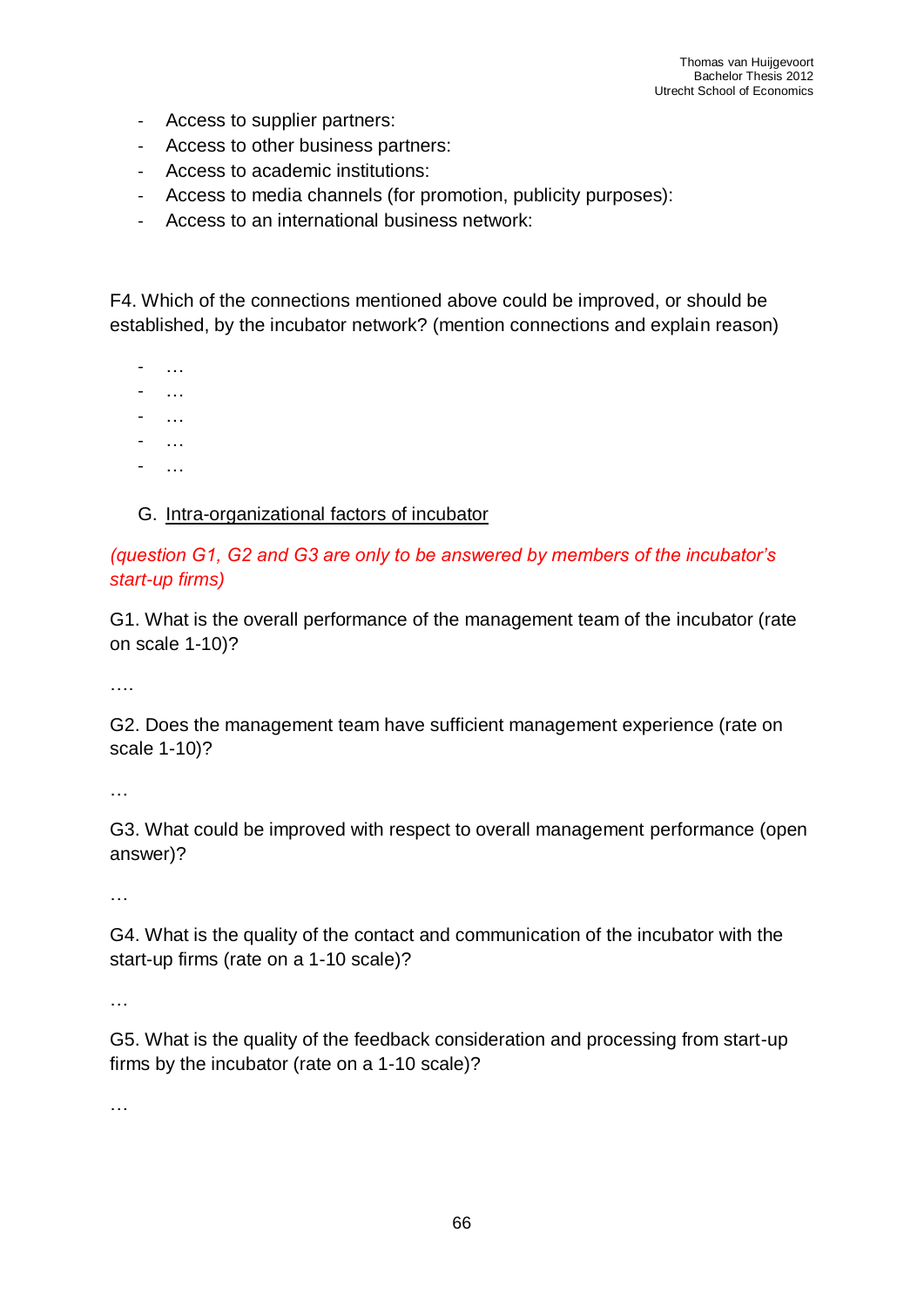G6. On which of the following 3 characteristics is the 'screening procedure' of the incubator for selecting start-up firms based (rate each on a 1-10 scale, 10 if the characteristic seems very important in screening procedure)?

- Experience of the start-up firm's team:
- Financial strength of the start-up firm:
- Market and personal factors of the start-up firm:

G7. Could any of the previously mentioned intra-organizational factors of the incubator be improved, and how (open answers)?

- Yes/No
- Because, …
- Because, …

## H. Organizational procedures in the incubator

H1. Are the following organizational procedures communicated by the incubator (answer Yes/No)?

- Declaring laws, regulations and procedures to start-ups in a consistent and careful manner: Yes/No
- Declaring the incubator procedures, planning and incubation stages in a proper way to the start-up firms: Yes/No

H2. What is the quality of the incubator's execution with respect to the previously mentioned organizational procedures (please rate on a 1-10 scale)?

- Declaring laws, regulations and procedures to start-ups in a consistent and careful manner: (1-10 scale)
- Declaring the incubator procedures, planning and incubation stages in a proper way to the start-up firms: (1-10 scale)

H3. What is the perceived importance of the organizational procedures, previously mentioned (rate on a 1-10 scale)?

- Declaring laws, regulations and procedures to start-ups in a consistent and careful manner: (1-10 scale)
- Declaring the incubator procedures, planning and incubation stages in a proper way to the start-up firms: (1-10 scale)

H4. What could be improved by the incubator, with respect to the organizational procedures previously mentioned (open answer)?

…